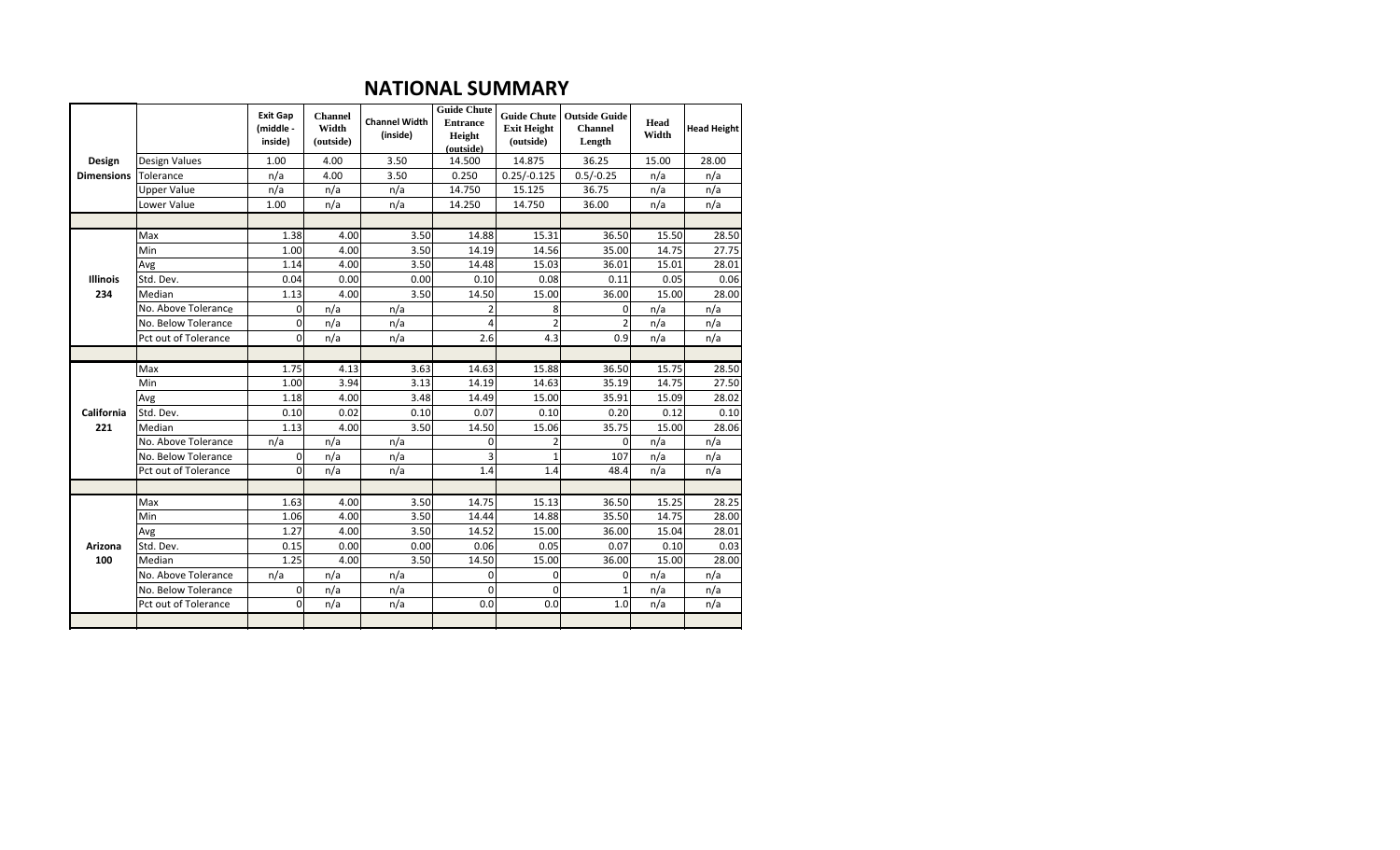### **NATIONAL SUMMARY**

|                   |                      | <b>Exit Gap</b><br>(middle -<br>inside) | <b>Channel</b><br>Width<br>(outside) | <b>Channel Width</b><br>(inside) | <b>Guide Chute</b><br><b>Entrance</b><br>Height<br>(outside) | <b>Guide Chute</b><br><b>Exit Height</b><br>(outside) | <b>Outside Guide</b><br><b>Channel</b><br>Length | Head<br>Width | <b>Head Height</b> |
|-------------------|----------------------|-----------------------------------------|--------------------------------------|----------------------------------|--------------------------------------------------------------|-------------------------------------------------------|--------------------------------------------------|---------------|--------------------|
| Design            | Design Values        | 1.00                                    | 4.00                                 | 3.50                             | 14.500                                                       | 14.875                                                | 36.25                                            | 15.00         | 28.00              |
| <b>Dimensions</b> | Tolerance            | n/a                                     | 4.00                                 | 3.50                             | 0.250                                                        | $0.25/-0.125$                                         | $0.5/-0.25$                                      | n/a           | n/a                |
|                   | <b>Upper Value</b>   | n/a                                     | n/a                                  | n/a                              | 14.750                                                       | 15.125                                                | 36.75                                            | n/a           | n/a                |
|                   | Lower Value          | 1.00                                    | n/a                                  | n/a                              | 14.250                                                       | 14.750                                                | 36.00                                            | n/a           | n/a                |
|                   | Max                  | 1.38                                    | 4.00                                 | 3.50                             | 15.00                                                        | 15.13                                                 | 36.50                                            | 15.25         | 28.25              |
|                   | Min                  | 1.00                                    | 4.00                                 | 3.50                             | 14.25                                                        | 14.63                                                 | 35.00                                            | 14.88         | 27.88              |
| South             | Avg                  | 1.14                                    | 4.00                                 | 3.50                             | 14.51                                                        | 15.02                                                 | 36.00                                            | 15.04         | 28.01              |
| Carolina          | Std. Dev.            | 0.05                                    | 0.00                                 | 0.00                             | 0.16                                                         | 0.06                                                  | 0.22                                             | 0.08          | 0.05               |
| 238               | Median               | 1.13                                    | 4.00                                 | 3.50                             | 14.50                                                        | 15.00                                                 | 36.00                                            | 15.00         | 28.00              |
|                   | No. Above Tolerance  | n/a                                     | n/a                                  | n/a                              | 4                                                            | 0                                                     | 0                                                | n/a           | n/a                |
|                   | No. Below Tolerance  | $\Omega$                                | n/a                                  | n/a                              | $\Omega$                                                     |                                                       | 36                                               | n/a           | n/a                |
|                   | Pct out of Tolerance | 0                                       | n/a                                  | n/a                              | 1.7                                                          | 0.4                                                   | 15.1                                             | n/a           | n/a                |
|                   |                      |                                         |                                      |                                  |                                                              |                                                       |                                                  |               |                    |
|                   | Max                  | 1.38                                    | 4.00                                 | 3.50                             | 14.88                                                        | 15.25                                                 | 36.63                                            | 15.38         | 28.25              |
|                   | Min                  | 1.00                                    | 4.00                                 | 3.00                             | 14.06                                                        | 14.75                                                 | 35.00                                            | 14.88         | 27.50              |
|                   | Avg                  | 1.15                                    | 4.00                                 | 3.35                             | 14.54                                                        | 15.00                                                 | 35.99                                            | 15.02         | 28.01              |
| <b>Texas</b>      | Std. Dev.            | 0.07                                    | 0.00                                 | 0.14                             | 0.10                                                         | 0.04                                                  | 0.19                                             | 0.06          | 0.06               |
| 255               | Median               | 1.13                                    | 4.00                                 | 3.38                             | 14.50                                                        | 15.00                                                 | 36.00                                            | 15.00         | 28.00              |
|                   | No. Above Tolerance  | n/a                                     | n/a                                  | n/a                              | $\prime$                                                     |                                                       | 0                                                | n/a           | n/a                |
|                   | No. Below Tolerance  | 0                                       | n/a                                  | n/a                              |                                                              | $\Omega$                                              | 33                                               | n/a           | n/a                |
|                   | Pct out of Tolerance | 0                                       | n/a                                  | n/a                              | 2.0                                                          | 0.4                                                   | 12.9                                             | n/a           | n/a                |
|                   |                      |                                         |                                      |                                  |                                                              |                                                       |                                                  |               |                    |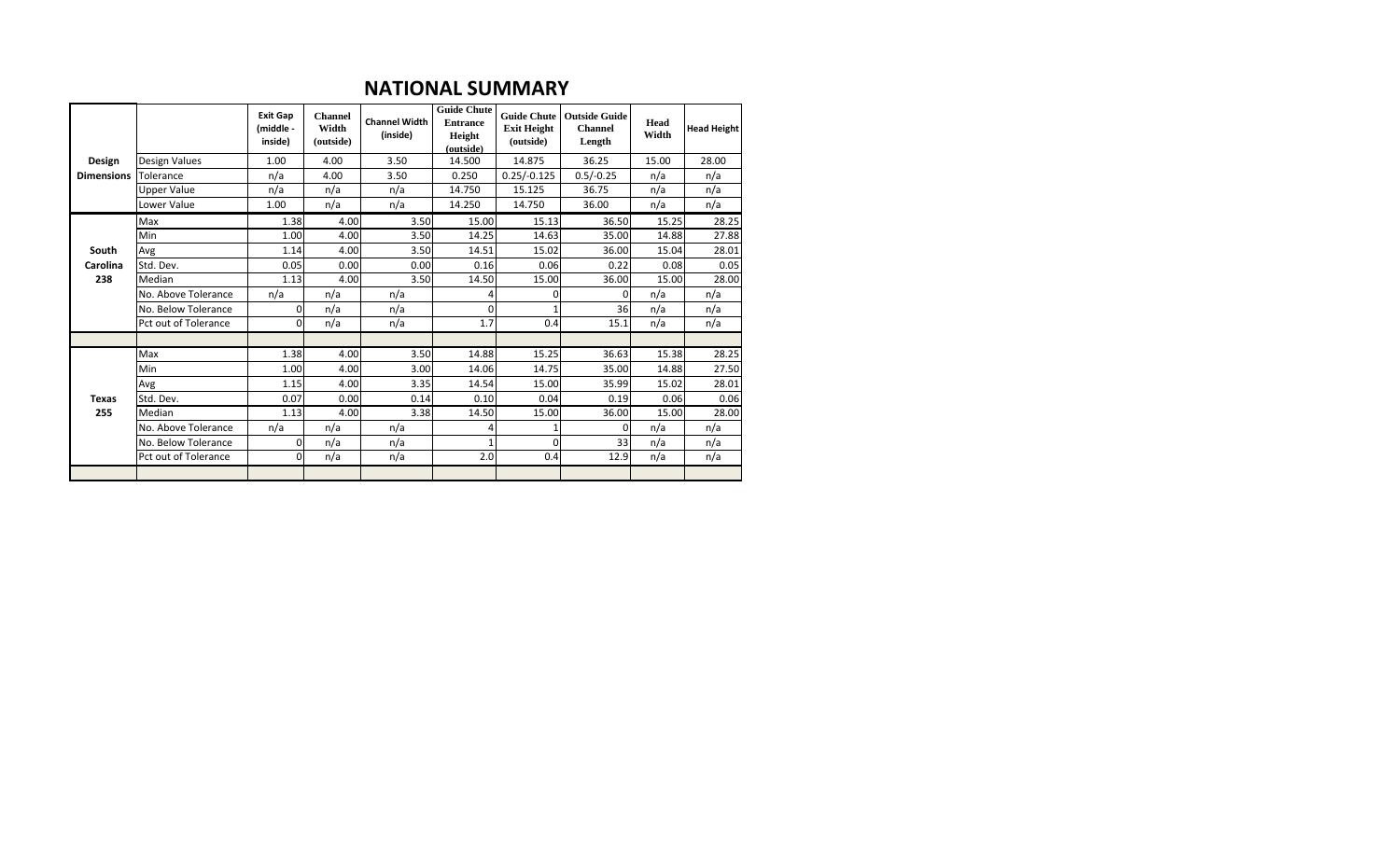### **NATIONAL SUMMARY**

|                   |                      | <b>Exit Gap</b><br>(middle -<br>inside) | <b>Channel</b><br>Width<br>(outside) | <b>Channel Width</b><br>(inside) | <b>Guide Chute</b><br><b>Entrance</b><br>Height<br>(outside) | <b>Exit Height</b><br>(outside) | Guide Chute   Outside Guide<br><b>Channel</b><br>Length | Head<br>Width | <b>Head Height</b> |
|-------------------|----------------------|-----------------------------------------|--------------------------------------|----------------------------------|--------------------------------------------------------------|---------------------------------|---------------------------------------------------------|---------------|--------------------|
| Design            | Design Values        | 1.00                                    | 4.00                                 | 3.50                             | 14.500                                                       | 14.875                          | 36.25                                                   | 15.00         | 28.00              |
| <b>Dimensions</b> | Tolerance            | n/a                                     | 4.00                                 | 3.50                             | 0.250                                                        | $0.25/-0.125$                   | $0.5/-0.25$                                             | n/a           | n/a                |
|                   | <b>Upper Value</b>   | n/a                                     | n/a                                  | n/a                              | 14.750                                                       | 15.125                          | 36.75                                                   | n/a           | n/a                |
|                   | Lower Value          | 1.00                                    | n/a                                  | n/a                              | 14.250                                                       | 14.750                          | 36.00                                                   | n/a           | n/a                |
|                   | Max                  | 1.75                                    | 4.13                                 | 3.63                             | 15.00                                                        | 15.31                           | 36.63                                                   | 15.75         | 28.50              |
|                   | Min                  | 1.00                                    | 3.94                                 | 3.00                             | 14.06                                                        | 14.56                           | 35.00                                                   | 14.75         | 27.50              |
|                   | Avg                  | 1.16                                    | 4.00                                 | 3.46                             | 14.51                                                        | 15.01                           | 35.98                                                   | 15.04         | 28.01              |
| <b>National</b>   | Std. Dev.            | 0.09                                    | 0.01                                 | 0.10                             | 0.11                                                         | 0.07                            | 0.18                                                    | 0.09          | 0.07               |
| 1048              | Median               | 1.13                                    | 4.00                                 | 3.50                             | 14.50                                                        | 15.00                           | 36.00                                                   | 15.00         | 28.00              |
|                   | No. Above Tolerance  | n/a                                     | n/a                                  | n/a                              | 10                                                           | 10                              | 0                                                       | n/a           | n/a                |
|                   | No. Below Tolerance  | $\Omega$                                | n/a                                  | n/a                              | 8                                                            |                                 | 179                                                     | n/a           | n/a                |
|                   | Pct out of Tolerance | $\Omega$                                | n/a                                  | n/a                              | 1.7                                                          | 1.3                             | 17.1                                                    | n/a           | n/a                |
|                   |                      |                                         |                                      |                                  |                                                              |                                 |                                                         |               |                    |
|                   | Max                  | 1.31                                    | 4.00                                 | 3.50                             | 14.88                                                        | 15.13                           | 36.50                                                   | 15.25         | 28.25              |
| South             | Min                  | 1.00                                    | 4.00                                 | 3.50                             | 14.25                                                        | 14.63                           | 35.00                                                   | 15.00         | 28.00              |
| Carolina          | Avg                  | 1.14                                    | 4.00                                 | 3.50                             | 14.47                                                        | 15.01                           | 36.01                                                   | 15.02         | 28.00              |
| 108               | Std. Dev.            | 0.04                                    | 0.00                                 | 0.00                             | 0.16                                                         | 0.07                            | 0.22                                                    | 0.05          | 0.02               |
| 2012              | Median               | 1.13                                    | 4.00                                 | 3.50                             | 14.44                                                        | 15.00                           | 36.00                                                   | 15.00         | 28.00              |
| or                | No. Above Tolerance  | n/a                                     | n/a                                  | n/a                              |                                                              | $\Omega$                        | $\Omega$                                                | n/a           | n/a                |
| Later             | No. Below Tolerance  | $\Omega$                                | n/a                                  | n/a                              | $\Omega$                                                     |                                 | 9                                                       | n/a           | n/a                |
|                   | Pct out of Tolerance | $\Omega$                                | n/a                                  | n/a                              | 0.9                                                          | 0.9                             | 8.3                                                     | n/a           | n/a                |
|                   |                      |                                         |                                      |                                  |                                                              |                                 |                                                         |               |                    |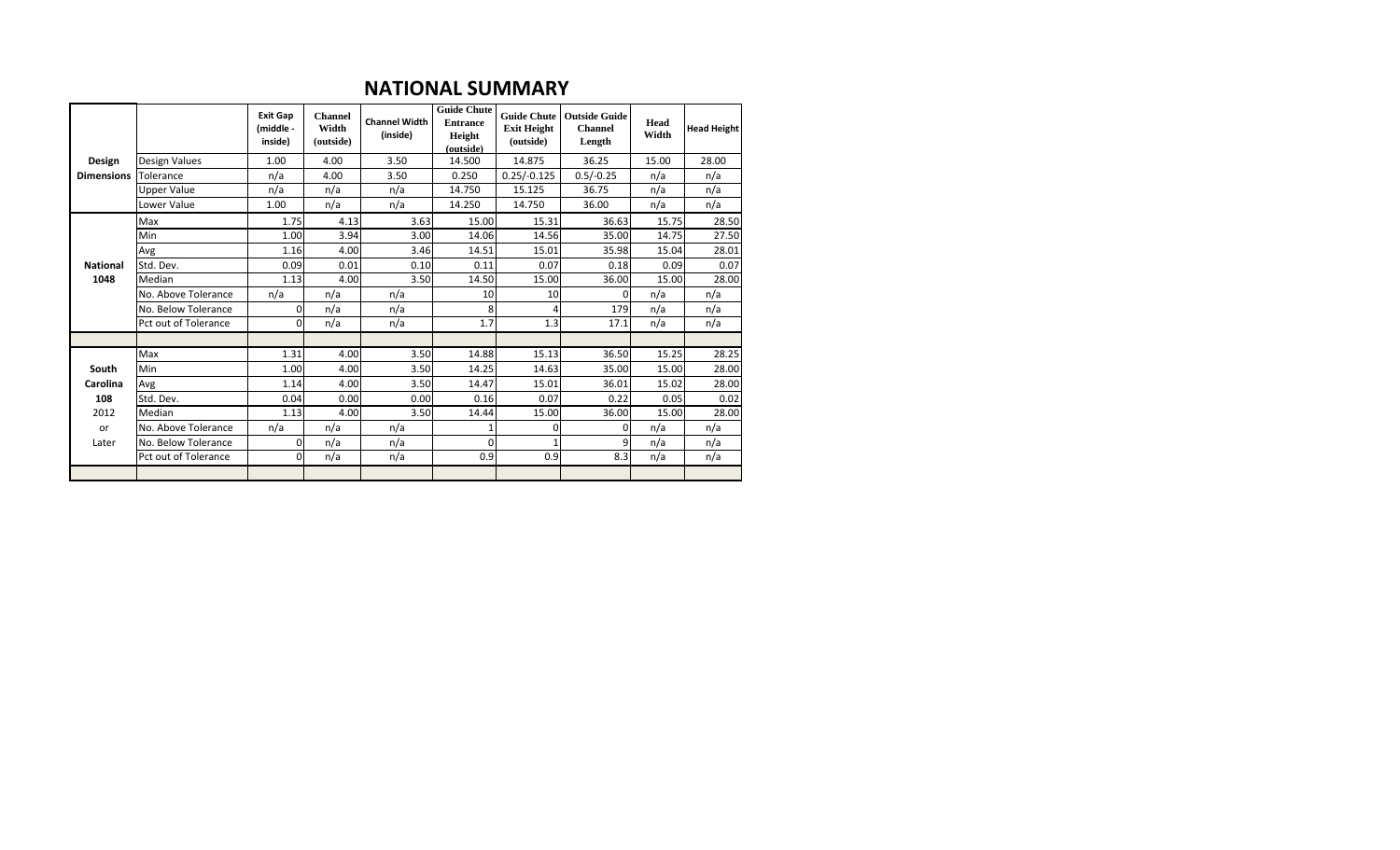## **ILLINOIS DATA**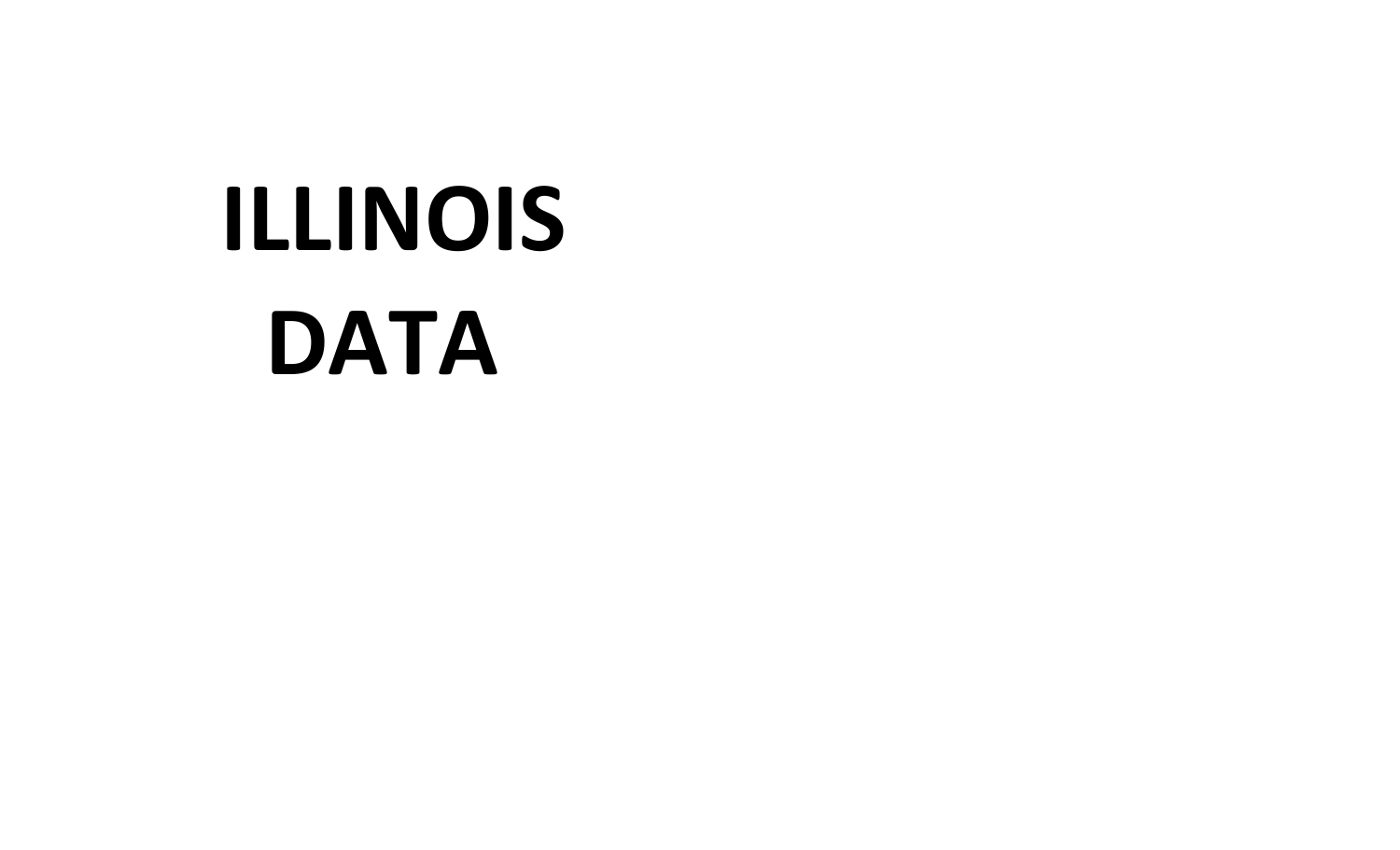| State: ILLINOIS                       |                  |                      |                    |                           |                                |                               |                              |                                                   |                                         |                                       |               |                |
|---------------------------------------|------------------|----------------------|--------------------|---------------------------|--------------------------------|-------------------------------|------------------------------|---------------------------------------------------|-----------------------------------------|---------------------------------------|---------------|----------------|
|                                       | Site Information |                      |                    | Road Type                 |                                |                               |                              |                                                   | Major Study Features Measured           |                                       |               |                |
| Road Name/ Route No.<br>(NB/SB/EB/WB) | County           |                      | State              | Non-State                 | Exit Gap<br>(middle<br>inside) | Channel<br>Width<br>(outside) | Channel<br>Width<br>(inside) | Guide<br>Chute<br>Entrance<br>Height<br>(outside) | Guide Chute<br>Exit Height<br>(outside) | Outside<br>Guide<br>Channel<br>Length | Head<br>Width | Head<br>Height |
| <b>US Rt. 30 WB</b>                   | Will             | Ridgeland            | X                  |                           | 1.0000                         | 4.0000                        | 3.5000                       | 14.5000                                           | 15.0000                                 | 36.0000                               | 15.0000       | 28.0000        |
| Ridgeland                             | Will             | <b>US Rt. 30</b>     | X                  |                           | 1.0000                         | 4.0000                        | 3.5000                       | 14.5000                                           | 15.1250                                 | 36.0000                               | 15.5000       | 28.0000        |
| <b>US Rt. 30 WB</b>                   | Will             | 30.27 N/49.11W       | X                  |                           | 1.1250                         | 4.0000                        | 3.5000                       | 14.5000                                           | 15.1250                                 | 36.0000                               | 15.0000       | 28.0000        |
| N 38.57945, W 121.46484               | WIII             | I-80 (30.56N/00.17W) |                    | X                         | 1.1250                         | 4.0000                        | 3.5000                       | 14.5625                                           | 15.0000                                 | 36.0000                               | 15.0000       | 28.0000        |
| <b>I-80 EB</b>                        | WIII             | 139                  | X                  |                           | 1.1250                         | 4.0000                        | 3.5000                       | 14.5000                                           | 15.0000                                 | 36.0000                               | 15.0000       | 28.2500        |
| I-80 EB                               | WIII             | 141                  | X                  |                           | 1.1250                         | 4.0000                        | 3.5000                       | 14.5000                                           | 15.0000                                 | 36.0000                               | 15.2500       | 27.8750        |
| $-80EB$                               | WIll             | 143.5                | $\pmb{\mathsf{x}}$ |                           | 1.1250                         | 4.0000                        | 3.5000                       | 14.5000                                           | 15.0000                                 | 36.0000                               | 15.0000       | 28.0000        |
| $-80EB$                               | WIll             | 145                  | X                  |                           | 1.1250                         | 4.0000                        | 3.5000                       | 14.5000                                           | 15.0000                                 | 36.0000                               | 15.0000       | 28.0000        |
| $-80EB$                               | WIll             | 148                  | $\pmb{\times}$     |                           | 1.1250                         | 4.0000                        | 3.5000                       | 14.5000                                           | 15.0000                                 | 36.0000                               | 15.2500       | 27.7500        |
| -80 EB                                | WIII             | 149.5                | X                  |                           | 1.1250                         | 4.0000                        | 3.5000                       | 14.5000                                           | 15.0000                                 | 36.0000                               | 15.0000       | 28.0000        |
| $-294$ SB                             | Cook             | 40                   | X                  |                           | 1.1250                         | 4.0000                        | 3.5000                       | 14.5000                                           | 15.0000                                 | 36.0000                               | 15.0000       | 28.0000        |
| $I-57$ NB                             | Cook             | 349                  | $\pmb{\mathsf{x}}$ |                           | 1.1250                         | 4.0000                        | 3.5000                       | 14.5000                                           | 15.0000                                 | 36.0000                               | 15.0000       | 28.1250        |
| $I-94EB$                              | Cook             | 65                   | X                  |                           | 1.1250                         | 4.0000                        | 3.5000                       | 14.5000                                           | 15.0000                                 | 36.0000                               | 15.0000       | 28.0000        |
| I-94 EB ramp                          | Cook             | Stony Island Pkwy    | X                  |                           | 1.1250                         | 4.0000                        | 3.5000                       | 14.5000                                           | 15.0000                                 | 36.0000                               | $14 - 7/8$    | 28.0000        |
| Lake Shore Dr. NB                     | Cook             | 48.10N/34.53W        | X                  |                           | 1.1250                         | 4.0000                        | 3.5000                       | 14.5000                                           | 15.0000                                 | 36.0000                               | 15.0000       | 27.7500        |
| Lake Shore Dr. SB                     | Cook             |                      | $\pmb{\mathsf{x}}$ |                           | 1.1250                         | 4.0000                        | 3.5000                       | 14.5000                                           | 15.0000                                 | 36.0000                               |               |                |
| $I-57SB$                              | Cook             | 335                  | $\pmb{\mathsf{x}}$ |                           | 1.1250                         | 4.0000                        | 3.5000                       | 14.5000                                           | 15.0000                                 | 36.0000                               | 15.2500       | 28.0000        |
| Manhattan/Monee Rd EB                 | WIII             | 25.34N/49.17W        |                    | $\pmb{\mathsf{x}}$        | 1.1250                         | 4.0000                        | 3.5000                       | 14.5000                                           | 15.0000                                 | 36.0000                               | 15.0000       | 28.0000        |
| <b>US45 NB</b>                        | WIII             | 23.36N/52.59W        | $\pmb{\mathsf{x}}$ |                           | 1.1250                         | 4.0000                        | 3.5000                       | 14.5000                                           | 15.0000                                 | 36.0000                               | 15.2500       | 28.0000        |
| Wilmington Rd EB                      | Kankakee         | 19.24N/53.34W        |                    | $\pmb{\mathsf{x}}$        | 1.1250                         | 4.0000                        | 3.5000                       | 14.5000                                           | 15.0000                                 | 36.0000                               | 15.0000       | 28.0000        |
| <b>US45 NB</b>                        | WIII             | 25.47N/53.00W        | $\pmb{\mathsf{x}}$ |                           | 1.1250                         | 4.0000                        | 3.5000                       | 14.5000                                           | 15.0000                                 | 36.0000                               | 15.0000       | 28.2500        |
| Laraway Rd EB                         | WIII             | 29.03N/49.36W        | $\pmb{\mathsf{x}}$ |                           | 1.1250                         | 4.0000                        | 3.5000                       | 14.5000                                           | 15.0000                                 | 36.0000                               | 15.0000       | 28.0000        |
| Joliet Street                         | WIII             | <b>Hickory Creek</b> |                    | $\boldsymbol{\mathsf{x}}$ | 1.1250                         | 4.0000                        | 3.5000                       | 14.5620                                           | 14.9375                                 | 36.0000                               | 15.0000       | 28.0000        |
| <b>180 EB</b>                         | WIII             | 138                  | X                  |                           | 1.1250                         | 4.0000                        | 3.5000                       | 14.5000                                           | 15.0000                                 | 36.0000                               | 15.0000       | 28.0000        |
| <b>I355 NB</b>                        | Will             | $\mathbf{1}$         | X                  |                           | 1.1250                         | 4.0000                        | 3.5000                       | 14.3750                                           | 15.1875                                 | 36.0000                               | 15.0000       | 28.0000        |
| 143rd St EB                           | Will             | Crème Rd             |                    | $\pmb{\mathsf{x}}$        | 1.1250                         | 4.0000                        | 3.5000                       | 14.5000                                           | 15.0000                                 | 36.0000                               | 15.0000       | 28.0000        |
| 1355 SB                               | Will             | $\overline{a}$       | $\pmb{\mathsf{x}}$ |                           | 1.1250                         | 4.0000                        | 3.5000                       | 14.5620                                           | 15.0000                                 | 36.0000                               | 15.0000       | 28.0000        |
| <b>I355 NB</b>                        | Will             | 14                   | $\pmb{\mathsf{x}}$ |                           | 1.1250                         | 4.0000                        | 3.5000                       | 14.5620                                           | 15.0000                                 | 36.0000                               | 15.0000       | 28.0000        |
| Washington St. NB                     | <b>DuPage</b>    | 75th Street          | X                  |                           | 1.1250                         | 4.0000                        | 3.5000                       | 14.5000                                           | 15.0000                                 | 36.0000                               | 15.0000       | 28.0000        |
| Hobson St. EB                         | DuPage           | Washington St.       | x                  |                           | 1.1250                         | 4.0000                        | 3.5000                       | 14.5620                                           | 15.0625                                 | 36.0000                               | 15.0000       | 28.0000        |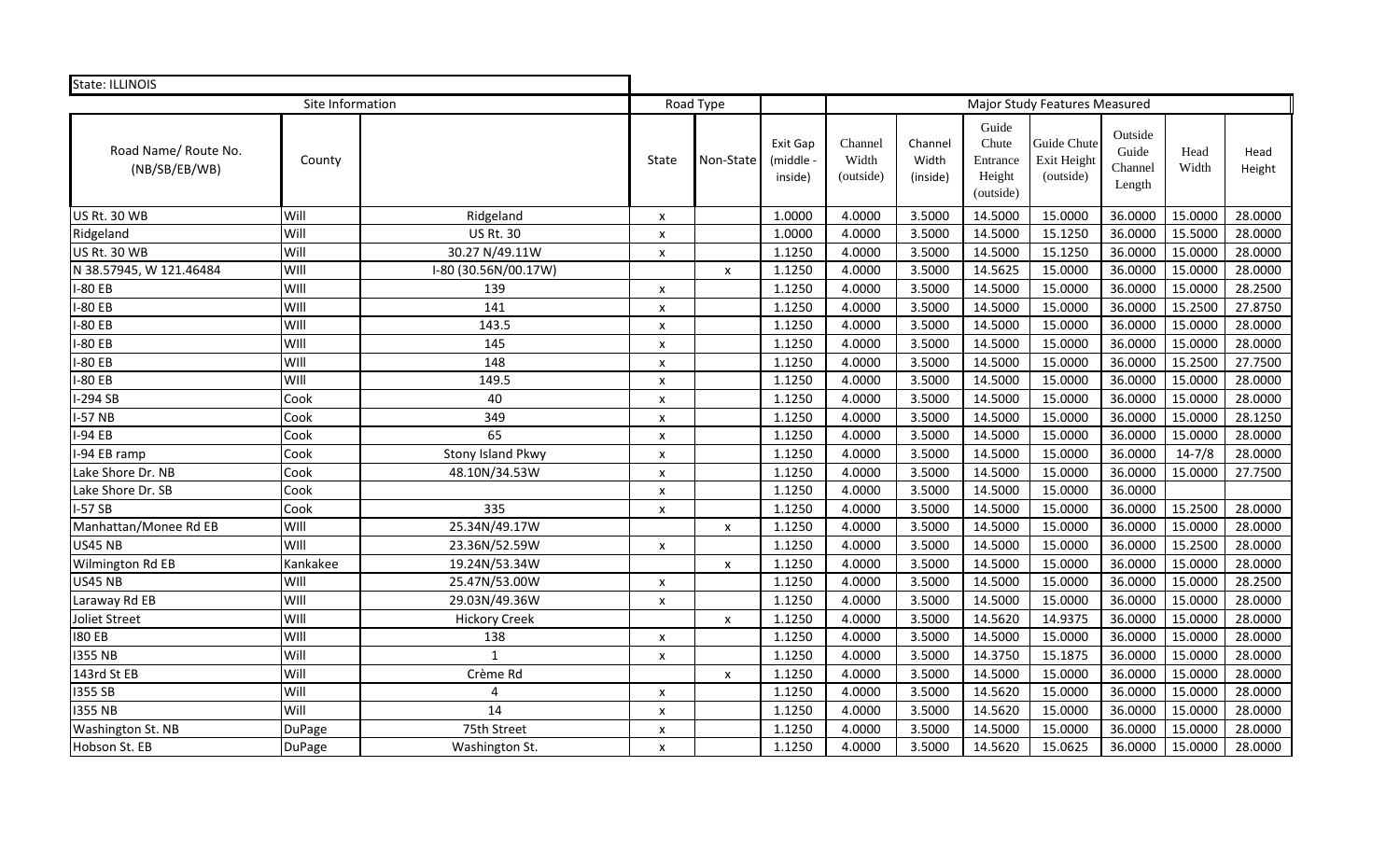| IL59 NB              | <b>DuPage</b> | Patton              | X                         |                           | 1.1250 | 4.0000 | 3.5000 | 14.5000 | 15.0000 | 36.0000 | 15.0000 | 28.0000 |
|----------------------|---------------|---------------------|---------------------------|---------------------------|--------|--------|--------|---------|---------|---------|---------|---------|
| <b>I-88 WB</b>       | Kane          | 120                 | $\pmb{\mathsf{x}}$        |                           | 1.1250 | 4.0000 | 3.5000 | 14.5000 | 15.0000 | 36.0000 | 15.0000 | 28.0000 |
| <b>-88 WB</b>        | Kane          | 119 Exit            | $\pmb{\times}$            |                           | 1.1250 | 4.0000 | 3.5000 | 14.5000 | 15.1250 | 36.0000 | 15.0000 | 28.0000 |
| IL31 Ramp            | Kane          | <b>US30</b>         | $\pmb{\times}$            |                           | 1.1250 | 4.0000 | 3.5000 | 14.5000 | 15.0000 | 36.0000 | 15.0000 | 28.0000 |
| <b>US30 WB</b>       | Kane          | Rt24                | $\pmb{\times}$            |                           | 1.1250 | 4.0000 | 3.5000 | 14.5620 | 14.8750 | 36.0000 | 15.0000 | 28.0000 |
| IL47 NB              | Kane          | Old Oaks Rd         | $\pmb{\mathsf{x}}$        |                           | 1.1250 | 4.0000 | 3.5000 | 14.5000 | 15.0000 | 36.0000 | 15.0000 | 28.0000 |
| IL47 NB              | Kane          | $I-88$              | $\pmb{\times}$            |                           | 1.1250 | 4.0000 | 3.5000 | 14.5000 | 15.0000 | 36.0000 | 15.0000 | 28.0000 |
| Main St. EB          | Kane          | <b>IL47</b>         |                           | $\pmb{\times}$            | 1.1250 | 4.0000 | 3.5000 | 14.3750 | 15.0000 | 36.0000 | 15.0000 | 28.0000 |
| Kane 10 SB           | Kane          | 50.38N / 25.39 W    |                           | $\pmb{\times}$            | 1.1250 | 4.0000 | 3.5000 | 14.3750 | 15.0000 | 36.0000 | 15.0000 | 28.0000 |
| Deerpath Rd SB       | Kane          | Orchard Road        |                           | $\pmb{\times}$            | 1.1250 | 4.0000 | 3.5000 | 14.5000 | 15.0000 | 36.0000 | 15.0000 | 28.0000 |
| Orchard RD SB        | Kane          | Garden Way          | $\pmb{\times}$            |                           | 1.1250 | 4.0000 | 3.5000 | 14.5000 | 15.1250 | 35.7500 | 15.0000 | 28.0000 |
| <b>I-88 EB</b>       | Kane          | 116                 | $\pmb{\times}$            |                           | 1.1250 | 4.0000 | 3.5000 | 14.5000 | 15.0000 | 36.0000 | 15.0000 | 28.0000 |
| <b>I-294 NB</b>      | Cook          | 33                  | $\boldsymbol{\mathsf{x}}$ |                           | 1.1250 | 4.0000 | 3.5000 | 14.5000 | 15.0000 | 36.0000 | 15.0000 | 28.0000 |
| IL72 WB              | Cook          | <b>River Road</b>   | X                         |                           | 1.1250 | 4.0000 | 3.5000 | 14.5000 | 15.0000 | 36.0000 | 15.0000 | 28.0000 |
| Sauk Trail EB        | Will          | Larch Rd            |                           | $\boldsymbol{\mathsf{x}}$ | 1.1875 | 4.0000 | 3.5000 | 14.5000 | 15.0625 | 36.5000 | 15.0000 | 28.2500 |
| IL59 SB              | Will          | 34.2 N / 12.3 W     | $\pmb{\times}$            |                           | 1.1250 | 4.0000 | 3.5000 | 14.5000 | 15.0625 | 36.0000 | 15.0000 | 28.0000 |
| <b>US30 EB</b>       | Will          | E. of Susanna Way   | $\pmb{\mathsf{x}}$        |                           | 1.1250 | 4.0000 | 3.5000 | 14.6250 | 15.0000 | 36.0000 | 15.0000 | 28.0000 |
| <b>US52</b>          | Will          | 180                 | $\pmb{\mathsf{x}}$        |                           | 1.1250 | 4.0000 | 3.5000 | 14.3750 | 15.0000 | 36.0000 | 15.0000 | 28.0000 |
| <b>180 EB</b>        | Will          | 135.5               | $\pmb{\times}$            |                           | 1.1250 | 4.0000 | 3.5000 | 14.5000 | 15.1250 | 36.0000 | 15.0000 | 28.0000 |
| Ciccero Ave NB       | Cook          | 34.49 N / 43.59 W   | $\pmb{\times}$            |                           | 1.1875 | 4.0000 | 3.5000 | 14.5000 | 15.0625 | 36.0000 | 15.0000 | 28.0000 |
| 167th St. WB         | Cook          | E. of Central       | $\boldsymbol{\mathsf{x}}$ |                           | 1.1250 | 4.0000 | 3.5000 | 14.5000 | 15.1875 | 36.5000 | 15.0000 | 28.0000 |
| Harlem SB            | Cook          | Sandy Lane          | X                         |                           | 1.1250 | 4.0000 | 3.5000 | 14.5000 | 15.0625 | 36.0000 | 15.0000 | 28.0000 |
| Harlem NB            | Cook          | Oak Park Ave        | $\pmb{\times}$            |                           | 1.1250 | 4.0000 | 3.5000 | 14.5000 | 15.0000 | 36.0000 | 15.0000 | 28.0000 |
| <b>180 WB</b>        | Cook          | Central Ave         | $\pmb{\mathsf{x}}$        |                           | 1.2500 | 4.0000 | 3.5000 | 14.5000 | 15.0625 | 36.0000 | 15.0000 | 28.2500 |
| <b>180 WB</b>        | Will          | LaGrange Rd         | $\pmb{\times}$            |                           | 1.1250 | 4.0000 | 3.5000 | 14.5000 | 15.0000 | 36.0000 | 15.0000 | 28.0000 |
| <b>180 WB</b>        | WIII          | 1355                | X                         |                           | 1.1250 | 4.0000 | 3.5000 | 14.5000 | 15.0000 | 36.5000 | 15.0000 | 28.0000 |
| <b>1355 NB</b>       | WIll          | 9.5                 | $\pmb{\times}$            |                           | 1.1250 | 4.0000 | 3.5000 | 14.5000 | 15.0000 | 36.0000 | 15.0000 | 28.0000 |
| <b>I55 SB</b>        | Will          | 267                 | $\boldsymbol{\mathsf{x}}$ |                           | 1.1250 | 4.0000 | 3.5000 | 14.5000 | 15.0000 | 36.0000 | 15.0000 | 28.0000 |
| IL126                | WIII          | <b>Essington Rd</b> | X                         |                           | 1.1250 | 4.0000 | 3.5000 | 14.6250 | 15.0000 | 36.0000 | 15.0000 | 28.0000 |
| <b>US Rt. 6</b>      | Cook          | West of Cicero      | X                         |                           | 1.1250 | 4.0000 | 3.5000 | 14.2500 | 15.1250 | 36.0000 | 15.0000 | 28.0000 |
| Oak Park Ave SB      | Cook          | N of 151st          |                           | $\pmb{\times}$            | 1.1875 | 4.0000 | 3.5000 | 14.5000 | 15.0625 | 36.0000 | 15.0000 | 28.0000 |
| Oak Park Ave NB      | Cook          | N of 151st          |                           | $\pmb{\times}$            | na     | 4.0000 | 3.5000 | 14.5000 | 15.0000 | 36.0000 | 15.0000 | 28.0000 |
| Oak Park Ave NB      | Cook          | Calumet Sage        | X                         |                           | na     | 4.0000 | 3.5000 | 14.6250 | 15.0000 | 36.0000 | 15.0000 | 28.0000 |
| 115th St. EB         | Cook          | Ridgeland           | X                         |                           | 1.1250 | 4.0000 | 3.5000 | 14.5000 | 15.0000 | 36.0000 | 15.0000 | 28.0000 |
| Southwest Highway WB | Cook          | Ridgeland           | $\pmb{\times}$            |                           | 1.1250 | 4.0000 | 3.5000 | 14.5000 | 15.0000 | 36.0000 | 15.0000 | 28.0000 |
| 95th St WB           | Cook          | 84th Ave.           | X                         |                           | 1.1250 | 4.0000 | 3.5000 | 14.5625 | 15.1250 | 36.0000 | 15.0000 | 28.0000 |
| <b>US45 NB</b>       | Cook          | Hidden Pond Woods   | X                         |                           | 1.1250 | 4.0000 | 3.5000 | 14.5000 | 15.0000 | 36.0000 | 15.0000 | 28.0000 |
| <b>US45 NB</b>       | Cook          | 46.24 N / 52.04W    | X                         |                           | 1.0625 | 4.0000 | 3.5000 | 14.5000 | 15.1875 | 36.0000 | 15.0000 | 28.2500 |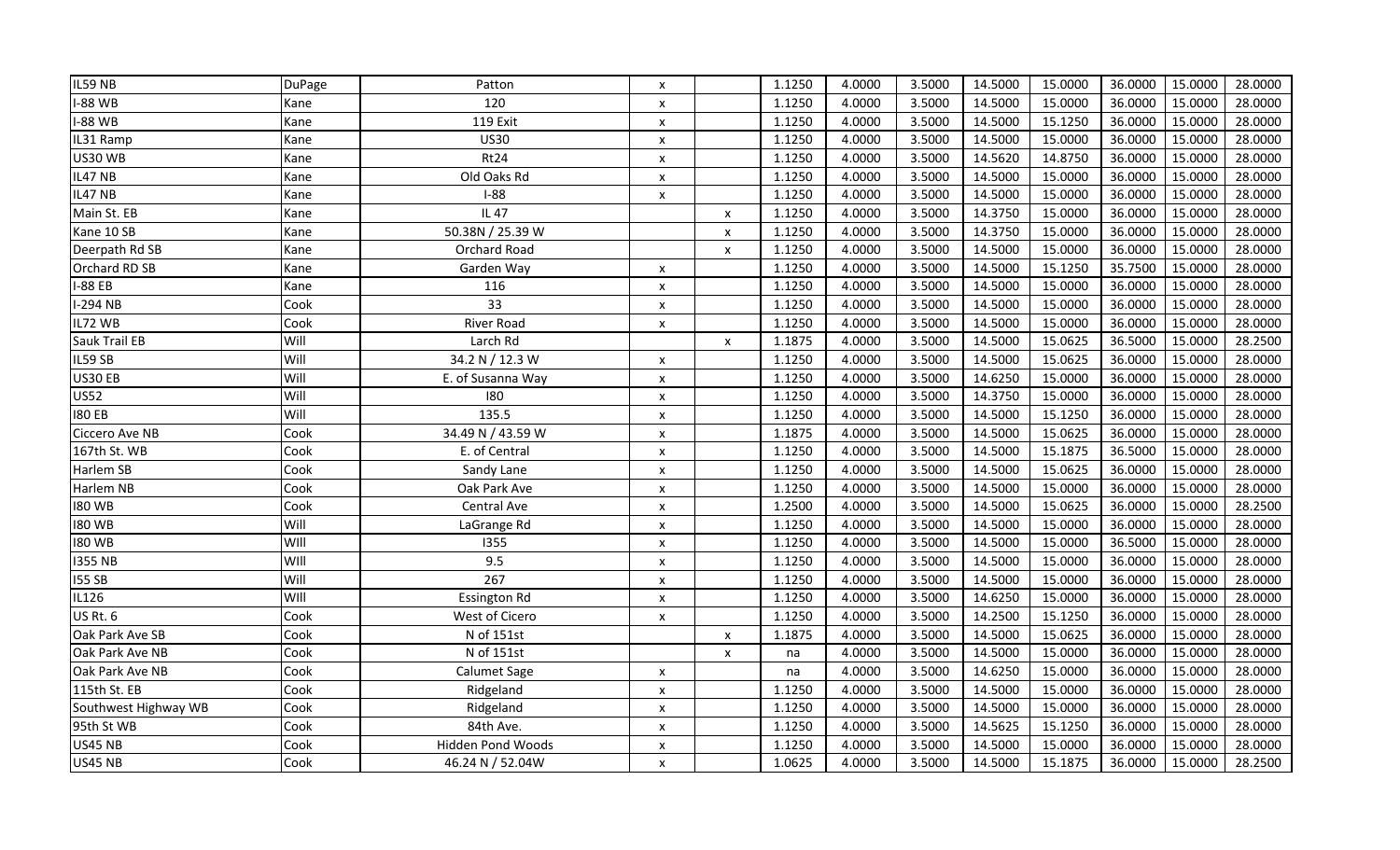| 26th St. EB         | Cook | IL171                       | $\boldsymbol{\mathsf{x}}$ |                           | 1.1875 | 4.0000 | 3.5000 | 14.6250 | 15.0000 | 36.0000 | 15.0000 | 28.0000 |
|---------------------|------|-----------------------------|---------------------------|---------------------------|--------|--------|--------|---------|---------|---------|---------|---------|
| $-290EB$            | Cook | 23                          | X                         |                           | 1.1250 | 4.0000 | 3.5000 | 14.3750 | 15.1250 | 36.0000 | 15.0000 | 28.0000 |
| Flourney St.        | Cook | 1290                        | $\pmb{\chi}$              |                           | 1.1250 | 4.0000 | 3.5000 | 14.2500 | 15.1250 | 36.0000 | 15.0000 | 28.0000 |
| -88 WB              | Cook | 139                         | $\pmb{\mathsf{X}}$        |                           | 1.1875 | 4.0000 | 3.5000 | 14.6250 | 15.1250 | 36.0000 | 15.0000 | 28.0000 |
| -88 WB Exit         | Cook | 137                         | $\pmb{\mathsf{X}}$        |                           | 1.1875 | 4.0000 | 3.5000 | 14.3750 | 15.0000 | 36.0000 | 15.0000 | 28.0000 |
| IL 83 SB            | Cook | $I-88$                      | $\boldsymbol{\mathsf{x}}$ |                           | 1.2500 | 4.0000 | 3.5000 | 14.3750 | 14.8750 | 36.0000 | 15.0000 | 28.0000 |
| <b>IL 83 NB</b>     | Cook | <b>Butterfield Rd</b>       | $\pmb{\mathsf{X}}$        |                           | 1.2500 | 4.0000 | 3.5000 | 14.3750 | 15.1875 | 36.0000 | 15.0000 | 28.0000 |
| US12/20 NB          | Cook | St. Charles Rd              | $\pmb{\mathsf{X}}$        |                           | 1.1250 | 4.0000 | 3.5000 | 14.5625 | 15.1250 | 36.0000 | 15.0000 | 28.0000 |
| I-290 EB            | Cook | 28                          | $\boldsymbol{\mathsf{x}}$ |                           | 1.1250 | 4.0000 | 3.5000 | 14.6250 | 15.1250 | 36.0000 | 15.0000 | 28.0000 |
| 90/94 SB            | Cook | 47th St.                    | X                         |                           | 1.1250 | 4.0000 | 3.5000 | 14.6875 | 15.0625 | 36.0000 | 15.0000 | 28.0000 |
| 90/94 SB            | Cook | 75th Street                 | $\boldsymbol{\mathsf{x}}$ |                           | 1.1250 | 4.0000 | 3.5000 | 14.3750 | 14.7500 | 36.0000 | 15.0000 | 28.0000 |
| 90/94 SB            | Cook | 87th St.                    | $\boldsymbol{\mathsf{x}}$ |                           | 1.0625 | 4.0000 | 3.5000 | 14.3750 | 15.0000 | 36.5000 | 15.0000 | 28.0000 |
| $I-57SB$            | Cook | Halsted St.                 | $\boldsymbol{\mathsf{x}}$ |                           | 1.0625 | 4.0000 | 3.5000 | 14.3750 | 15.0000 | 36.0000 | 15.0000 | 28.0000 |
| $I-57SB$            | Cook | 350                         | $\boldsymbol{\mathsf{x}}$ |                           | 1.1250 | 4.0000 | 3.5000 | 14.5000 | 15.0000 | 36.0000 | 15.0000 | 28.0000 |
| Central Ave. NB     | Cook | $I-80$                      |                           | $\pmb{\chi}$              | 1.1250 | 4.0000 | 3.5000 | 14.6250 | 15.0000 | 36.0000 | 15.0000 | 28.0000 |
| Flossmoor Rd        | Cook | Central Ave                 |                           | $\boldsymbol{\mathsf{x}}$ | 1.1250 | 4.0000 | 3.5000 | 14.6250 | 15.0000 | 36.0000 | 15.0000 | 28.0000 |
| Ridgeland           | Cook | <b>Odyssey Country Club</b> | X                         |                           | 1.1250 | 4.0000 | 3.5000 | 14.5000 | 15.0000 | 36.0000 | 15.0000 | 28.0000 |
| Dan Ryan Expy NB    | Cook | 62                          | X                         |                           | 1.1250 | 4.0000 | 3.5000 | 14.3750 | 15.0625 | 36.0000 | 15.0000 | 28.0000 |
| Dan Ryan Expy NB    | Cook | 56                          | $\pmb{\mathsf{X}}$        |                           | 1.0625 | 4.0000 | 3.5000 | 14.5625 | 15.0625 | 36.0000 | 15.0000 | 28.0000 |
| $I-55EB$            | Cook | 22nd St.                    | $\boldsymbol{\mathsf{x}}$ |                           | 1.1250 | 4.0000 | 3.5000 | 14.3750 | 15.1250 | 36.0000 | 15.0000 | 28.0000 |
| Lake Shore Drive NB | Cook | <b>IL64</b>                 | $\boldsymbol{\mathsf{x}}$ |                           | na     | 4.0000 | 3.5000 | 14.5000 | 15.1250 | 36.0000 | 15.0000 | 28.0000 |
| Lake Shore Drive NB | Cook | 56.55N / 38.34W             | $\boldsymbol{\mathsf{x}}$ |                           | 1.1250 | 4.0000 | 3.5000 | 14.5000 | 15.0000 | 36.0000 | 15.0000 | 28.0000 |
| Lake Shore Drive NB | Cook | 4400N                       | $\pmb{\mathsf{X}}$        |                           | na     | 4.0000 | 3.5000 | 14.5000 | 15.0000 | 36.0000 | 15.0000 | 28.0000 |
| I-94 WB             | Cook | 35                          | $\pmb{\mathsf{X}}$        |                           | 1.1250 | 4.0000 | 3.5000 | 14.5000 | 15.1250 | 36.0000 | 15.0000 | 28.0000 |
| I-94 WB             | Cook | 32                          | $\pmb{\mathsf{x}}$        |                           | 1.1250 | 4.0000 | 3.5000 | 14.5000 | 15.1250 | 36.0000 | 15.0000 | 28.0000 |
| 1-94 WB             | Cook | 27                          | $\boldsymbol{\mathsf{x}}$ |                           | 1.1250 | 4.0000 | 3.5000 | 14.6850 | 15.1250 | 36.0000 | 15.0000 | 28.0000 |
| $-294$ SB           | Cook | 52                          | $\boldsymbol{\mathsf{x}}$ |                           | 1.1250 | 4.0000 | 3.5000 | 14.3125 | 15.1250 | 36.0000 | 15.0000 | 28.0000 |
| -294 SB             | Cook | 48                          | $\boldsymbol{\mathsf{x}}$ |                           | 1.1250 | 4.0000 | 3.5000 | 14.5625 | 15.1250 | 36.0000 | 15.0000 | 28.0000 |
| I-90 SB             | Cook | $\overline{77}$             | $\boldsymbol{\mathsf{x}}$ |                           | 1.1250 | 4.0000 | 3.5000 | 14.3125 | 15.1250 | 36.0000 | 15.0000 | 28.0000 |
| IL 53 SB            | Cook | Northwest Hwy               | X                         |                           | 1.2500 | 4.0000 | 3.5000 | 14.5000 | 15.0625 | 36.0000 | 15.0000 | 28.0000 |
| IL 53 SB            | Cook | Exit Ramp to IL72           | $\pmb{\mathsf{X}}$        |                           | 1.2500 | 4.0000 | 3.5000 | 14.6250 | 15.1250 | 36.0000 | 15.0000 | 28.0000 |
| IL72 EB             | Cook | Audobon St.                 | $\boldsymbol{\mathsf{x}}$ |                           | 1.1250 | 4.0000 | 3.5000 | 14.5000 | 15.0000 | 36.0000 | 15.0000 | 28.0000 |
| IL62 WB             | Cook | Lexington Dr.               | $\pmb{\mathsf{X}}$        |                           | 1.1250 | 4.0000 | 3.5000 | 14.5000 | 15.0625 | 36.0000 | 15.0000 | 28.0000 |
| IL62 WB             | Cook | Versailles Rd.              | $\boldsymbol{\mathsf{x}}$ |                           | 1.2500 | 4.0000 | 3.5000 | 14.5000 | 15.0000 | 36.0000 | 15.0000 | 28.0000 |
| IL62 EB             | Cook | W of Penny Rd               | $\pmb{\mathsf{X}}$        |                           | 1.1250 | 4.0000 | 3.5000 | 14.1875 | 14.5625 | 36.0000 | 15.0000 | 28.0000 |
| IL62 WB             | Cook | W of Penny Rd               | $\boldsymbol{\mathsf{x}}$ |                           | 1.1250 | 4.0000 | 3.5000 | 14.5000 | 14.5625 | 36.0000 | 15.0000 | 28.0000 |
| IL 72 EB            | Cook | W of Old Sutton Rd          | X                         |                           | 1.1250 | 4.0000 | 3.5000 | 14.5000 | 15.1250 | 36.0000 | 15.0000 | 28.0000 |
| IL59 SB             | Cook | $I-90$                      | X                         |                           | 1.1250 | 4.0000 | 3.5000 | 14.3750 | 15.1250 | 36.0000 | 15.0000 | 28.0000 |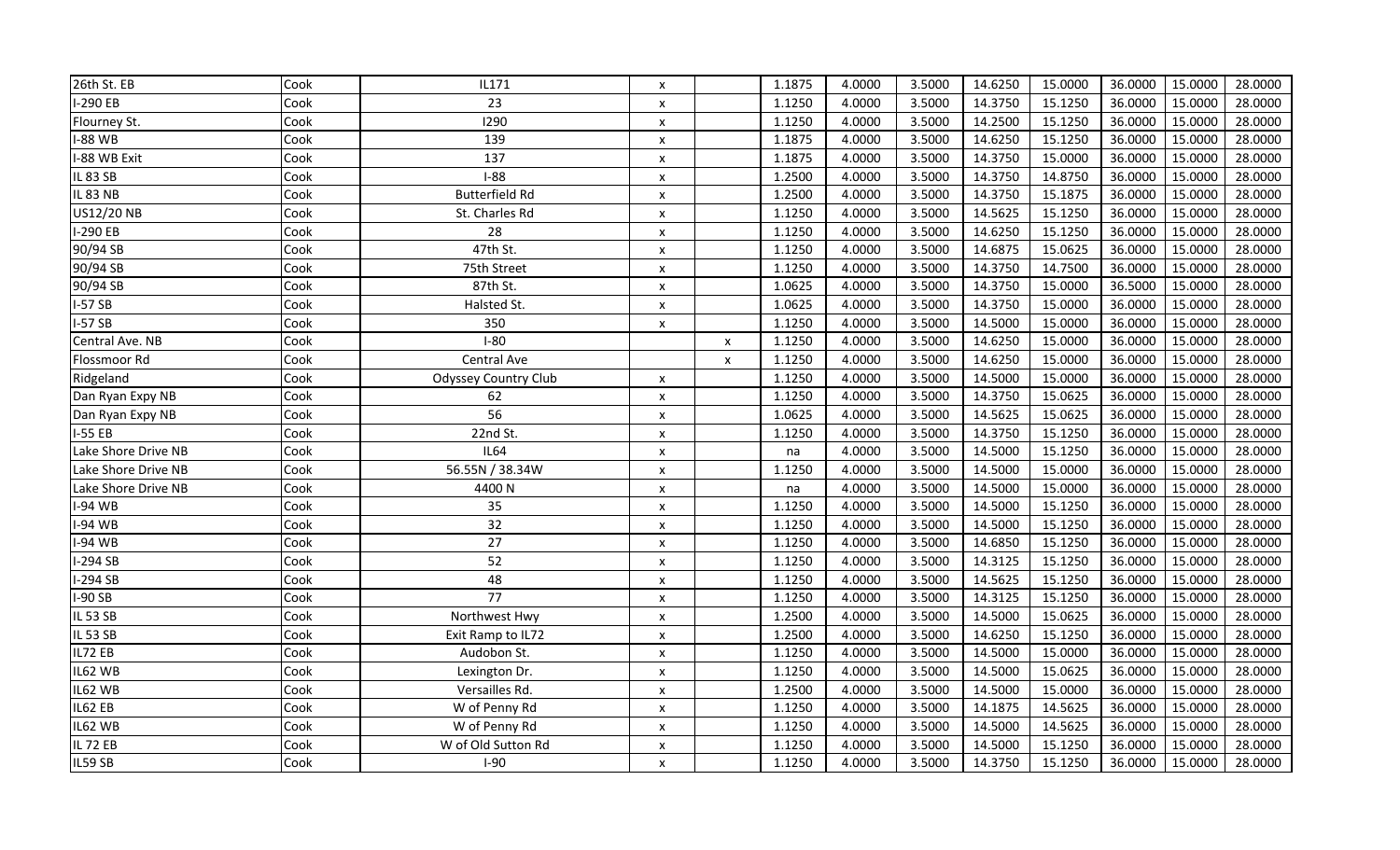| IL58 WB                 | Cook          | W of IL59             | $\boldsymbol{\mathsf{x}}$ | 1.1250 | 4.0000 | 3.5000 | 14.3750 | 15.1250 | 36.0000 | 15.0000 | 28.0000 |
|-------------------------|---------------|-----------------------|---------------------------|--------|--------|--------|---------|---------|---------|---------|---------|
| <b>Schaumburg RD SB</b> | Cook          | S. of Wildflower      | $\boldsymbol{\mathsf{x}}$ | 1.1250 | 4.0000 | 3.5000 | 14.5000 | 15.0000 | 36.0000 | 15.0000 | 28.0000 |
| <b>I-90 WB</b>          | Kane          | IL25'                 | $\pmb{\mathsf{X}}$        | 1.1250 | 4.0000 | 3.5000 | 14.5000 | 15.0000 | 36.0000 | 15.0000 | 28.0000 |
| I-90 WB                 | Kane          | <b>IL31</b>           | $\boldsymbol{\mathsf{x}}$ | 1.1250 | 4.0000 | 3.5000 | 14.5000 | 15.0000 | 36.0000 | 15.0000 | 28.0000 |
| I-90 WB                 | Kane          | 50                    | $\boldsymbol{\mathsf{x}}$ | 1.1875 | 4.0000 | 3.5000 | 14.5000 | 15.0000 | 36.0000 | 15.0000 | 28.0000 |
| IL47 NB                 | Kane          | Freeman Rd            | X                         | 1.1875 | 4.0000 | 3.5000 | 14.4375 | 15.0000 | 36.0000 | 15.0000 | 28.0000 |
| Freeman Rd EB           | Kane          | $\overline{1147}$     | $\pmb{\mathsf{x}}$        | 1.1250 | 4.0000 | 3.5000 | 14.5000 | 15.0000 | 36.0000 | 15.0000 | 28.0000 |
| IL47 NB                 | Kane          | 6.01 N / 27.17 W      | X                         | 1.2500 | 4.0000 | 3.5000 | 14.5000 | 15.0000 | 36.0000 | 15.0000 | 28.0000 |
| <b>US20 WB</b>          | Kane          | 5.46 N / 28.35 W      | $\boldsymbol{\mathsf{x}}$ | 1.1250 | 4.0000 | 3.5000 | 14.5000 | 15.0000 | 36.0000 | 15.0000 | 28.0000 |
| <b>US20 WB</b>          | Kane          | 7.46N / 29.23 W       | $\boldsymbol{\mathsf{x}}$ | 1.1250 | 4.0000 | 3.5000 | 14.5000 | 15.0000 | 36.0000 | 15.0000 | 28.0000 |
| US20 EB                 | Kane          | 7.12N / 28.5W         | $\boldsymbol{\mathsf{x}}$ | 1.1250 | 4.0000 | 3.5000 | 14.5000 | 15.0000 | 36.0000 | 15.0000 | 28.0000 |
| IL72 EB                 | Kane          | E of Reinking Rd      | $\boldsymbol{\mathsf{x}}$ | 1.1250 | 4.0000 | 3.5000 | 14.5000 | 15.0000 | 36.0000 | 15.0000 | 28.0000 |
| IL47 SB                 | Kane          | 00.11N / 27.49 W      | X                         | 1.1250 | 4.0000 | 3.5000 | 14.3750 | 15.0000 | 36.0000 | 15.0000 | 28.0000 |
| IL64 WB                 | Kane          | 56.4N / 29.17W        | $\pmb{\mathsf{X}}$        | 1.1875 | 4.0000 | 3.5000 | 14.6250 | 15.0000 | 36.0000 | 15.0000 | 28.0000 |
| La Fox Rd NB            | Kane          | <b>IL38</b>           | $\boldsymbol{\mathsf{x}}$ | 1.1875 | 4.0000 | 3.5000 | 14.6250 | 15.1250 | 36.0000 | 15.0000 | 28.0000 |
| Main St. EB             | Kane          | 50.43N / 24.34W       | $\boldsymbol{\mathsf{x}}$ | 1.1250 | 4.0000 | 3.5000 | 14.1875 | 14.8750 | 36.0000 | 15.0000 | 28.0000 |
| $I-74$ WB               | RI            | $\overline{7}$        | $\boldsymbol{\mathsf{x}}$ | 1.1875 | 4.0000 | 3.5000 | 14.4375 | 15.0625 | 36.0000 | 15.0000 | 28.0000 |
| -280 WB                 | <b>RI</b>     | 15                    | $\boldsymbol{\mathsf{x}}$ | 1.1250 | 4.0000 | 3.5000 | 14.5000 | 15.0000 | 36.0000 | 15.0000 | 28.0000 |
| I-280 WB                | <b>RI</b>     | 14                    | $\boldsymbol{\mathsf{x}}$ | 1.1250 | 4.0000 | 3.5000 | 14.3750 | 15.0000 | 36.0000 | 15.0000 | 28.0000 |
| IL 92 NB                | <b>RI</b>     | Jumer Rd.             | $\boldsymbol{\mathsf{x}}$ | 1.1250 | 4.0000 | 3.5000 | 14.4375 | 15.1250 | 36.0000 | 15.0000 | 28.0000 |
| IL92 WB                 | <b>RI</b>     | 26.28 N / 90.38.51 W  | $\boldsymbol{\mathsf{x}}$ | 1.1250 | 4.0000 | 3.5000 | 14.5000 | 15.0000 | 36.0000 | 15.0000 | 28.0000 |
| IL94 SB                 | <b>RI</b>     | 41.22.24N / 90.40.04W | $\boldsymbol{\mathsf{x}}$ | 1.1250 | 4.0000 | 3.5000 | 14.5000 | 15.0000 | 36.5000 | 15.0000 | 28.0000 |
| IL67 NB                 | <b>RI</b>     | 41.27.11N/90.33.38W   | X                         | 1.1250 | 4.0000 | 3.5000 | 14.5000 | 15.0625 | 36.0000 | 15.0000 | 28.0000 |
| IL67 NB                 | <b>RI</b>     | 46th Ave.             | $\boldsymbol{\mathsf{X}}$ | 1.1250 | 4.0000 | 3.5000 | 14.6250 | 15.0000 | 36.0000 | 15.0000 | 28.0000 |
| IL5 EB                  | <b>RI</b>     | Airport Rd            | $\pmb{\mathsf{X}}$        | 1.1250 | 4.0000 | 3.5000 | 14.5000 | 15.1250 | 36.0000 | 15.0000 | 28.0000 |
| <b>I-74 WB</b>          | <b>RI</b>     | 4                     | $\boldsymbol{\mathsf{x}}$ | 1.1250 | 4.0000 | 3.5000 | 14.3750 | 15.0000 | 36.0000 | 15.0000 | 28.0000 |
| IL84 NB                 | <b>RI</b>     | 14th Ave              | $\boldsymbol{\mathsf{x}}$ | 1.1250 | 4.0000 | 3.5000 | 14.5625 | 15.0000 | 36.0000 | 15.0000 | 28.0000 |
| IL92WB                  | <b>RI</b>     | IL5                   | $\boldsymbol{\mathsf{x}}$ | 1.1250 | 4.0000 | 3.5000 | 14.5000 | 15.0000 | 36.0000 | 15.0000 | 28.0000 |
| -80 WB                  | <b>RI</b>     | 4                     | $\boldsymbol{\mathsf{x}}$ | 1.1250 | 4.0000 | 3.5000 | 14.5000 | 15.0000 | 36.0000 | 15.0000 | 28.0000 |
| -88 WB                  | <b>RI</b>     | 3.5                   | $\boldsymbol{\mathsf{x}}$ | 1.1250 | 4.0000 | 3.5000 | 14.2500 | 15.0000 | 36.0000 | 15.0000 | 28.0000 |
| -88 WB                  | <b>RI</b>     | $\overline{2}$        | X                         | 1.1250 | 4.0000 | 3.5000 | 14.5000 | 15.0000 | 36.0000 | 15.0000 | 28.0000 |
| IL 5 WB                 | <b>RI</b>     | Ramp to IL 84         | $\pmb{\mathsf{X}}$        | 1.1250 | 4.0000 | 3.5000 | 14.2500 | 15.1875 | 36.0000 | 15.0000 | 28.0000 |
| IL 5 EB                 | RI            | <b>IL84</b>           | $\boldsymbol{\mathsf{x}}$ | 1.1250 | 4.0000 | 3.5000 | 14.4375 | 15.0625 | 36.0000 | 15.0000 | 28.0000 |
| <b>US45 SB</b>          | WIII          | S. of St. Francis     | $\boldsymbol{\mathsf{x}}$ | 1.1250 | 4.0000 | 3.5000 | 14.5000 | 15.0000 | 36.0000 | 15.0000 | 28.0000 |
| -80 WB                  | WIII          | 126                   | $\boldsymbol{\mathsf{x}}$ | 1.1250 | 4.0000 | 3.5000 | 14.3750 | 15.1250 | 36.0000 | 15.0000 | 28.0000 |
| -80 WB                  | Grundy        | 108                   | $\boldsymbol{\mathsf{x}}$ | 1.1250 | 4.0000 | 3.5000 | 14.5000 | 14.9375 | 36.0000 | 15.0000 | 28.0000 |
| -80 WB                  | Putnam        | 68                    | X                         | 1.1250 | 4.0000 | 3.5000 | 14.3125 | 14.9375 | 36.0000 | 15.0000 | 28.0000 |
| <b>I-80 WB</b>          | <b>Bureau</b> | 48                    | X                         | 1.1250 | 4.0000 | 3.5000 | 14.3750 | 15.0000 | 36.0000 | 15.0000 | 28.0000 |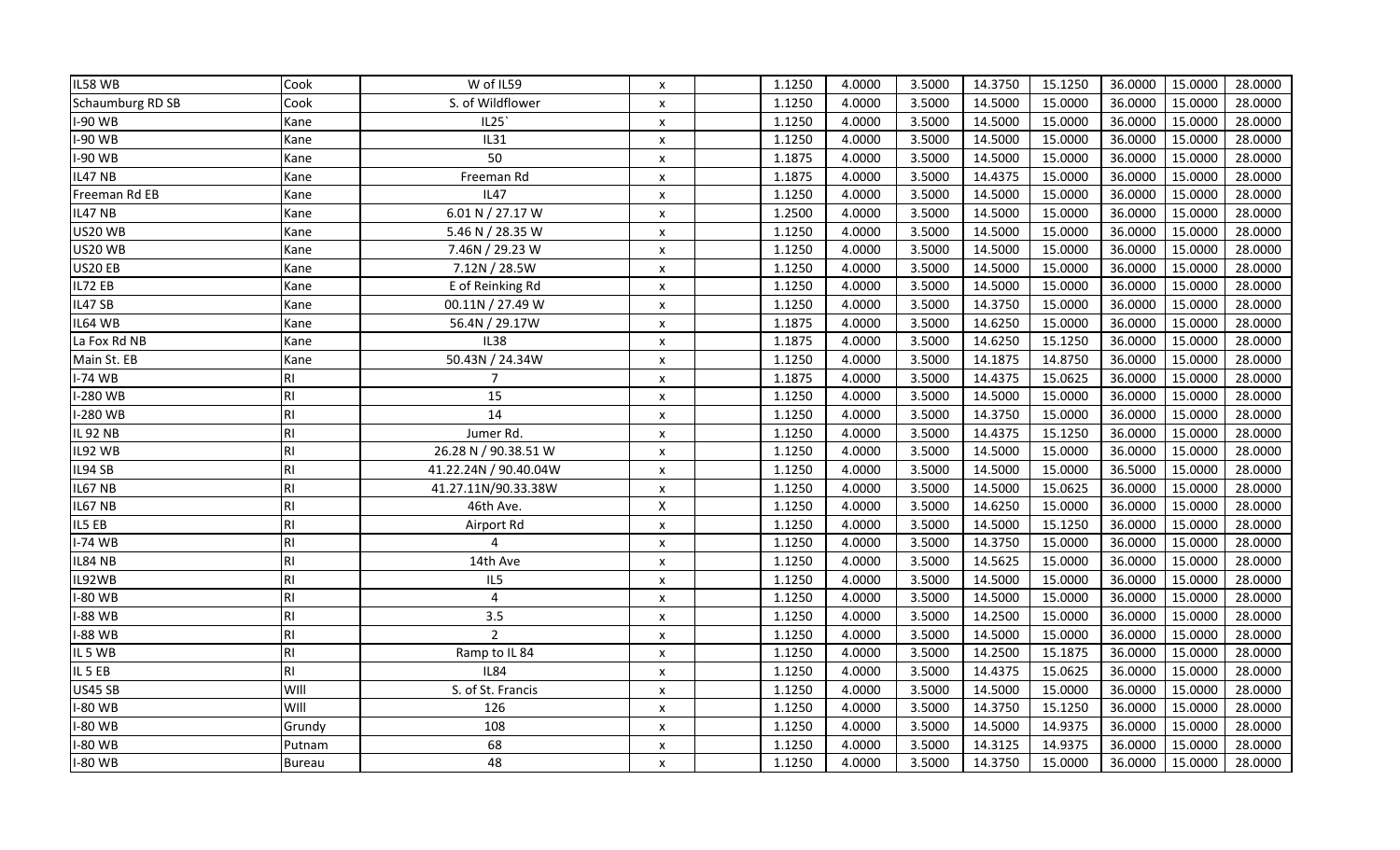| <b>I-80 WB</b>          | Henry      | 24.5                        |                           |                           | 1.1250 | 4.0000 | 3.5000 | 14.4375 | 15.0000 | 36.0000 | 15.0000 | 28.0000 |
|-------------------------|------------|-----------------------------|---------------------------|---------------------------|--------|--------|--------|---------|---------|---------|---------|---------|
| $-57S$                  | Will       | 333                         | $\boldsymbol{\mathsf{x}}$ |                           | 1.2500 | 4.0000 | 3.5000 | 14.5000 | 15.0000 | 36.0000 | 15.0000 | 28.0000 |
| $I-57SB$                | Kankakee   | 322                         | $\pmb{\chi}$              |                           | 1.1250 | 4.0000 | 3.5000 | 14.5000 | 15.0000 | 36.0000 | 15.0000 | 28.0000 |
| <b>US45 NB</b>          | Kankakee   | S of 6000 N Rd              | $\pmb{\times}$            |                           | 1.1875 | 4.0000 | 3.5000 | 14.5000 | 15.0000 | 36.0000 | 15.0000 | 27.7500 |
| County Road 9 WB        | Kankakee   | Cypress St.                 |                           | $\boldsymbol{\mathsf{x}}$ | 1.1250 | 4.0000 | 3.5000 | 14.5625 | 15.1250 | 36.0000 | 15.0000 | 28.0000 |
| <b>I-57 NB</b>          | Will       | 335                         | $\boldsymbol{\mathsf{x}}$ |                           | 1.1250 | 4.0000 | 3.5000 | 14.5625 | 15.0625 | 36.0000 | 15.0000 | 28.0000 |
| $I-55SB$                | Livingston | 217                         | $\pmb{\mathsf{X}}$        |                           | 1.1875 | 4.0000 | 3.5000 | 14.6250 | 15.0000 | 36.0000 | 15.2500 | 28.5000 |
| <b>I-74 WB</b>          | Woodford   | 115                         | $\pmb{\mathsf{X}}$        |                           | 1.1250 | 4.0000 | 3.5000 | 14.1875 | 15.0000 | 36.0000 | 15.0000 | 28.0000 |
| <b>I-74 WB</b>          | Peoria     | $\overline{92}$             | $\pmb{\mathsf{X}}$        |                           | 1.1250 | 4.0000 | 3.5000 | 14.5000 | 15.0625 | 36.0000 | 14.7500 | 28.0000 |
| <b>I-74 WB</b>          | Peoria     | 87                          | $\pmb{\times}$            |                           | 1.1875 | 4.0000 | 3.5000 | 14.1875 | 15.0625 | 36.5000 | 15.0000 | 28.0000 |
| IL6                     | Peoria     | 3                           | $\boldsymbol{\mathsf{x}}$ |                           | 1.1250 | 4.0000 | 3.5000 | 14.5000 | 15.0000 | 36.0000 | 15.0000 | 28.0000 |
| IL29 SB                 | Peoria     | Dickison Run Creek          | $\boldsymbol{\mathsf{x}}$ |                           | 1.3750 | 4.0000 | 3.5000 | 14.5000 | 15.0000 | 36.0000 | 15.2500 | 28.2500 |
| IL29 NB                 | Peoria     | 40.53.26N / 89.29.56W       | $\boldsymbol{\mathsf{x}}$ |                           | 1.1250 | 4.0000 | 3.5000 | 14.5000 | 15.0000 | 36.5000 | 15.0000 | 28.0000 |
| IL90 WB                 | Peoria     | <b>Holmes Road</b>          | X                         |                           | 1.1250 | 4.0000 | 3.5000 | 14.3750 | 14.9375 | 36.0000 | 15.0000 | 28.0000 |
| IL78 NB                 | Peoria     | 40.55.10N / 89.53.37W       | $\boldsymbol{\mathsf{x}}$ |                           | 1.1250 | 4.0000 | 3.5000 | 14.6250 | 15.1250 | 36.0000 | 15.0000 | 28.0000 |
| IL8 WB                  | Peoria     | Oak Hill Cemetary Rd        | $\pmb{\times}$            |                           | 1.1250 | 4.0000 | 3.5000 | 14.6250 | 15.0000 | 36.2500 | 15.0000 | 28.0000 |
| <b>US150 NB</b>         | Peoria     | N. of Esquire Estates Rd    | X                         |                           | 1.1875 | 4.0000 | 3.5000 | 14.5625 | 15.0625 | 36.0000 | 15.0000 | 28.0000 |
| $I-74EB$                | Peoria     | 78                          | X                         |                           | 1.1250 | 4.0000 | 3.5000 | 14.2500 | 15.0000 | 36.0000 | 15.0000 | 28.0000 |
| $I-74EB$                | Peoria     | 83                          | $\boldsymbol{\mathsf{x}}$ |                           | 1.1875 | 4.0000 | 3.5000 | 14.5625 | 15.1250 | 36.0000 | 15.0000 | 28.0000 |
| Maxwell Rd SB           | Peoria     | Fauber Rd                   |                           | $\boldsymbol{\mathsf{x}}$ | 1.1250 | 4.0000 | 3.5000 | 14.8750 | 14.8750 | 36.0000 | 15.0000 | 28.0000 |
| I-474 EB                | Peoria     | 3                           | $\boldsymbol{\mathsf{x}}$ |                           | 1.1250 | 4.0000 | 3.5000 | 14.8750 | 15.1250 | 36.0000 | 15.0000 | 28.0000 |
| I-474 EB (Median)       | Peoria     | 3                           | $\boldsymbol{\mathsf{x}}$ |                           | na     | 4.0000 | 3.5000 | 14.5000 | 15.0000 | 36.0000 | 15.0000 | 28.0000 |
| IL29                    | Peoria     | <b>IL64</b>                 | $\pmb{\times}$            |                           | 1.1250 | 4.0000 | 3.5000 | 14.5000 | 15.0000 | 36.0000 | 15.0000 | 28.0000 |
| IL4 SB                  | St. Clair  | 38.65N/89.81W               | $\pmb{\mathsf{X}}$        |                           | 1.1250 | 4.0000 | 3.5000 | 14.3750 | 15.0000 | 36.0000 | 15.0000 | 28.0000 |
| IL4 NB                  | St. Clair  | 38.63N/89.81W               | $\pmb{\mathsf{x}}$        |                           | 1.1250 | 4.0000 | 3.5000 | 14.4375 | 15.0000 | 36.0000 | 15.0000 | 28.0000 |
| <b>US50 EB</b>          | St. Clair  | 38.61N/89.75W               | $\boldsymbol{\mathsf{x}}$ |                           | 1.1250 | 4.0000 | 3.5000 | 14.5000 | 15.1250 | 36.0000 | 15.0000 | 28.0000 |
| <b>US50 WB</b>          | St. Clair  | 38.59N/89.81W               | $\boldsymbol{\mathsf{x}}$ |                           | 1.1250 | 4.0000 | 3.5000 | 14.5000 | 15.1250 | 36.0000 | 15.0000 | 28.0000 |
| -64 WB                  | St. Clair  | Over Silver Crk, MP22       | $\boldsymbol{\mathsf{x}}$ |                           | 1.1250 | 4.0000 | 3.5000 | 14.3750 | 15.0000 | 36.0000 | 15.0000 | 28.0000 |
| $-64$ WB                | St. Clair  | 38.57N/89.87W               | X                         |                           | 1.1250 | 4.0000 | 3.5000 | 14.5000 | 15.1875 | 36.0000 | 15.0000 | 28.0000 |
| <b>I-74 WB</b>          | Champaign  | MP201.7                     | X                         |                           | na     | 4.0000 | 3.5000 | 14.4375 | 15.0000 | 36.0000 | 15.0000 | 28.0000 |
| IL49 SB                 | Champaign  | at I-74 overpass            | $\pmb{\mathsf{X}}$        |                           | 1.1250 | 4.0000 | 3.5000 | 14.4375 | 15.0000 | 36.0000 | 15.0000 | 28.0000 |
| <b>IL130 SB</b>         | Champaign  | 1 mile south of Philo, IL   | $\boldsymbol{\mathsf{x}}$ |                           | 1.1250 | 4.0000 | 3.5000 | 14.5000 | 15.0000 | 36.0000 | 15.0000 | 28.0000 |
| <b>IL130 NB</b>         | Champaign  | 1.5 mile south of Philo, IL | $\pmb{\times}$            |                           | 1.1250 | 4.0000 | 3.5000 | 14.3750 | 14.7500 | 36.0000 | 15.0000 | 28.0000 |
| Mt Olive Cemetery Rd NB | Champaign  | over I-74 north of US150    |                           | $\boldsymbol{\mathsf{x}}$ | 1.1250 | 4.0000 | 3.5000 | 14.5000 | 15.0000 | 36.0000 | 15.0000 | 28.0000 |
| Mt Olive Cemetery Rd SB | Champaign  | at Structure# 0288          |                           | $\boldsymbol{\mathsf{x}}$ | 1.1250 | 4.0000 | 3.5000 | 14.5000 | 15.0000 | 36.0000 | 15.0000 | 28.0000 |
| <b>I-74 WB</b>          | Champaign  | over Salt Fork, MP192       | $\boldsymbol{\mathsf{x}}$ |                           | 1.1875 | 4.0000 | 3.5000 | 14.5000 | 15.1250 | 36.0000 | 15.0000 | 28.0000 |
| $I-74EB$                | Champaign  | MP190                       | X                         |                           | 1.1250 | 4.0000 | 3.5000 | 14.5000 | 15.1250 | 36.0000 | 15.0000 | 28.0000 |
| <b>US45 NB</b>          | Champaign  | 1/2 mile north of I-74      | x                         |                           | 1.1250 | 4.0000 | 3.5000 | 14.3750 | 14.7500 | 36.0000 | 15.0000 | 28.0000 |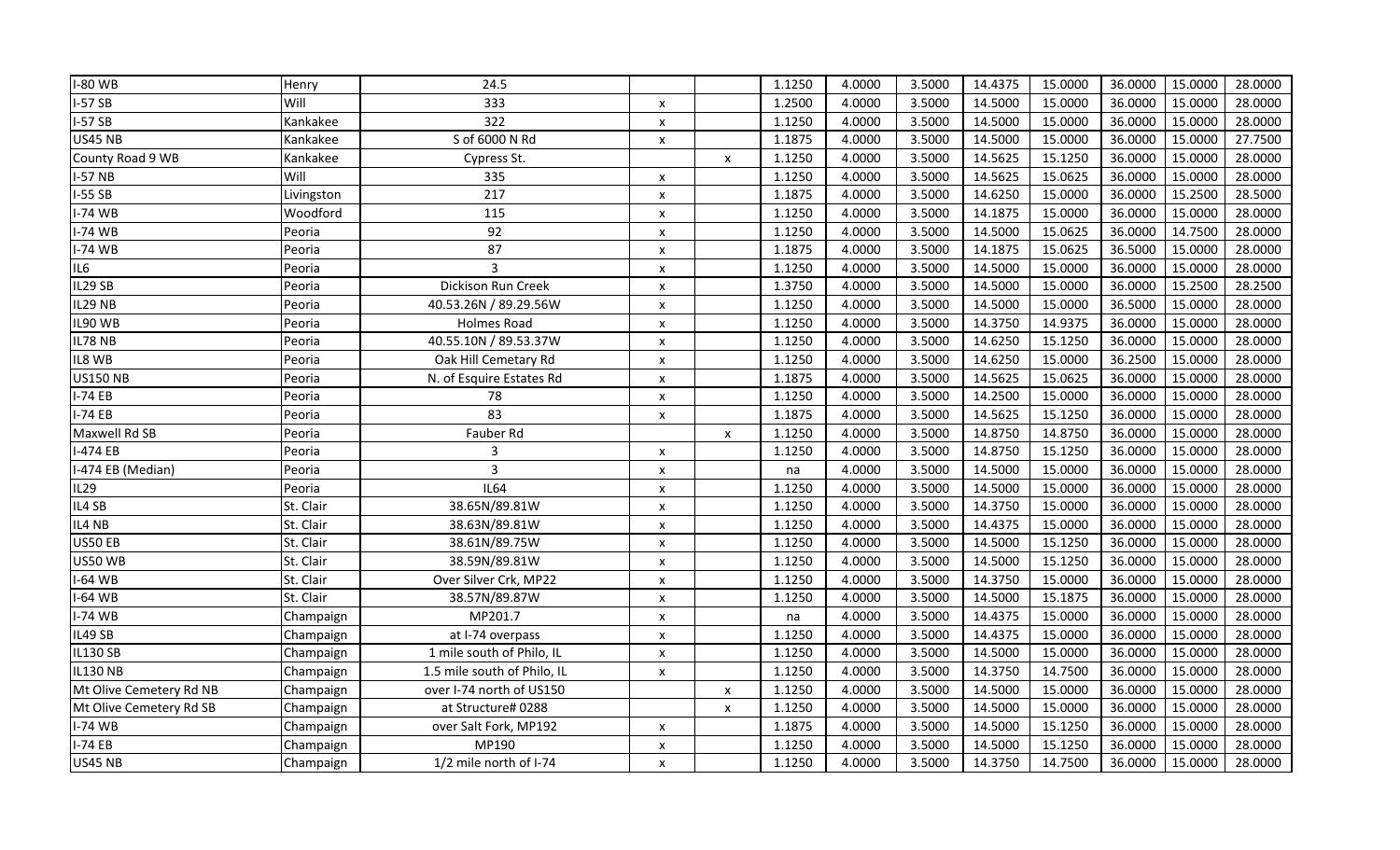| $I-74EB$             | Champaign | MP185 median                             | x                         |                    | 1.1250 | 4.0000 | 3.5000 | 14.7500 | 15.0000 | 36.0000 | 15.0000 | 28.0000 |
|----------------------|-----------|------------------------------------------|---------------------------|--------------------|--------|--------|--------|---------|---------|---------|---------|---------|
| <b>I-57 NB</b>       | Champaign | MP250                                    | $\pmb{\mathsf{X}}$        |                    | 1.1250 | 4.0000 | 3.5000 | 14.4375 | 15.0000 | 36.0000 | 15.0000 | 28.0000 |
| $I-57NB$             | Champaign | MP240                                    | $\pmb{\mathsf{x}}$        |                    | 1.1250 | 4.0000 | 3.5000 | 14.3125 | 14.9375 | 36.0000 | 15.0000 | 28.0000 |
| $I-74EB$             | Champaign | MP179 median                             | $\pmb{\chi}$              |                    | 1.1250 | 4.0000 | 3.5000 | 14.5000 | 15.0000 | 36.0000 | 15.0000 | 28.0000 |
| Andrew Rd EB         | Sangamon  | 39.89N/86.65W                            |                           | $\pmb{\mathsf{X}}$ | 1.1875 | 4.0000 | 3.5000 | 14.3750 | 15.0625 | 36.0000 | 15.0000 | 28.0000 |
| IL97 WB              | Sangamon  | 39.81N/89.69W                            | $\boldsymbol{\mathsf{x}}$ |                    | 1.1875 | 4.0000 | 3.5000 | 14.3125 | 15.0000 | 36.0000 | 15.0000 | 28.0000 |
| IL4 SB               | Sangamon  | 39.81N/89.78W                            | $\pmb{\times}$            |                    | 1.1250 | 4.0000 | 3.5000 | 14.5000 | 15.0000 | 36.0000 | 15.0000 | 28.0000 |
| IL4 SB median        | Sangamon  | 200 meters south of IL97                 | $\pmb{\times}$            |                    | 1.1250 | 4.0000 | 3.5000 | 14.5000 | 15.0625 | 36.0000 | 15.0000 | 28.0000 |
| IL4 NB right side    | Sangamon  | 39.81N/89.70W                            | $\pmb{\mathsf{X}}$        |                    | 1.1250 | 4.0000 | 3.5000 | 14.4375 | 15.0000 | 36.0000 | 15.0000 | 28.0000 |
| IL97 WB right side   | Sangamon  | 38.84N/89.78W                            | $\pmb{\times}$            |                    | 1.1250 | 4.0000 | 3.5000 | 14.4375 | 15.0000 | 36.0000 | 15.0000 | 28.0000 |
| IL97 WB left side    | Sangamon  | 38.84N/89.78W                            | $\boldsymbol{\mathsf{x}}$ |                    | 1.1250 | 4.0000 | 3.5000 | 14.5000 | 15.1875 | 36.0000 | 15.0000 | 28.0000 |
| <b>IL125 WB</b>      | Sangamon  | at 10.5W HorseBarn Rd                    | $\boldsymbol{\mathsf{x}}$ |                    | 1.1250 | 4.0000 | 3.5000 | 14.3750 | 15.0625 | 36.0000 | 15.0000 | 28.0000 |
| <b>IL123 NB</b>      | Sangamon  | at 6N Sparrow Rd                         | $\boldsymbol{\mathsf{x}}$ |                    | 1.1250 | 4.0000 | 3.5000 | 14.5000 | 14.8750 | 36.0000 | 15.0000 | 28.0000 |
| <b>IL123 SB</b>      | Sangamon  | 39.88N/89.94W                            | $\boldsymbol{\mathsf{x}}$ |                    | 1.1250 | 4.0000 | 3.5000 | 14.5625 | 15.0000 | 36.0000 | 15.0000 | 28.0000 |
| $I-72$ WB            | Sangamon  | MP91 median                              | $\boldsymbol{\mathsf{x}}$ |                    | 1.1250 | 4.0000 | 3.5000 | 14.2500 | 14.9375 | 36.0000 | 15.0000 | 28.0000 |
| $I-72EB$             | Sangamon  | at Northwest RR overpass                 | $\pmb{\mathsf{X}}$        |                    | 1.1250 | 4.0000 | 3.5000 | 14.4375 | 15.0000 | 36.0000 | 15.0000 | 28.0000 |
| East Lake Drive      | Sangamon  | over I-55                                |                           | $\pmb{\times}$     | 1.1250 | 4.0000 | 3.5000 | 14.3750 | 15.0000 | 36.0000 | 15.0000 | 28.0000 |
| $I-55SB$             | Sangamon  | <b>MP83</b>                              | $\boldsymbol{\mathsf{x}}$ |                    | 1.1250 | 4.0000 | 3.5000 | 14.3125 | 15.0625 | 36.0000 | 15.0000 | 28.0000 |
| <b>I-55 SB</b>       | Madison   | <b>MP37</b>                              | $\boldsymbol{\mathsf{x}}$ |                    | 1.1250 | 4.0000 | 3.5000 | 14.4375 | 15.3125 | 36.0000 | 15.0000 | 28.0000 |
| Frontage Rd for I-55 | Madison   | over St. Louis RR, Str#060-0004; NW quad | $\boldsymbol{\mathsf{x}}$ |                    | 1.1875 | 4.0000 | 3.5000 | 14.5000 | 15.0000 | 36.0000 | 15.0000 | 28.0000 |
|                      |           |                                          |                           |                    |        |        |        |         |         |         |         |         |
| Frontage Rd for I-55 | Madison   | over St. Louis RR, Str#060-0004; NE quad | $\boldsymbol{\mathsf{x}}$ |                    | 1.1250 | 4.0000 | 3.5000 | 14.3750 | 15.0000 | 36.0000 | 15.0000 | 28.0000 |
| I-55 SB right side   | Madison   | 38.95N/89.76W                            | $\boldsymbol{\mathsf{x}}$ |                    | 1.1875 | 4.0000 | 3.5000 | 14.3750 | 14.9375 | 36.0000 | 15.0000 | 28.0000 |
| I-55 SB median       | Madison   | 38.95N/89.76W                            | $\pmb{\times}$            |                    | 1.1875 | 4.0000 | 3.5000 | 14.4375 | 15.0000 | 36.0000 | 15.0000 | 28.0000 |
| Worden Rd NB         | Madison   | 38.94N/89.76W                            | $\pmb{\times}$            |                    | 1.1250 | 4.0000 | 3.5000 | 14.5625 | 15.1250 | 36.0000 | 15.0000 | 28.0000 |
| <b>IL140 EB</b>      | Madison   | 38.88W/89.80N                            | $\pmb{\mathsf{X}}$        |                    | 1.1250 | 4.0000 | 3.5000 | 14.4375 | 15.0000 | 36.0000 | 15.0000 | 28.0000 |
| <b>IL140 WB</b>      | Madison   | Str#060-0259                             | $\boldsymbol{\mathsf{x}}$ |                    | 1.1250 | 4.0000 | 3.5000 | 14.5000 | 15.0000 | 36.0000 | 15.0000 | 28.0000 |
| IL4 SB               | Madison   | over Silver Crk, sw quad                 | $\pmb{\times}$            |                    | 1.1250 | 4.0000 | 3.5000 | 14.2500 | 15.0000 | 36.0000 | 15.0000 | 28.0000 |
| IL4 NB               | Madison   | over Silver Crk, se quad                 | $\boldsymbol{\mathsf{x}}$ |                    | 1.1250 | 4.0000 | 3.5000 | 14.4375 | 15.0625 | 36.0000 | 15.0000 | 28.0000 |
| IL4 SB               | Madison   | 38.79W/89.80N                            | $\boldsymbol{\mathsf{x}}$ |                    | 1.1250 | 4.0000 | 3.5000 | 14.4375 | 14.9375 | 36.0000 | 15.0000 | 28.0000 |
| IL4 NB               | Madison   | 38.80W/89.79N                            | X                         |                    | 1.1250 | 4.0000 | 3.5000 | 14.3750 | 15.0000 | 35.0000 | 15.0000 | 28.0000 |
| <b>IL143 EB</b>      | Madison   | over crk west of IL4                     | $\pmb{\times}$            |                    | 1.2500 | 4.0000 | 3.5000 | 14.5000 | 15.0625 | 36.0000 | 15.0000 | 28.0000 |
| <b>IL143 WB</b>      | Madison   | 38.78N/89.80W                            | $\pmb{\times}$            |                    | 1.1875 | 4.0000 | 3.5000 | 14.3750 | 15.0000 | 36.0000 | 15.0000 | 28.0000 |
| <b>IL143 WB</b>      | Madison   | 38.78N/89.78W                            | $\pmb{\chi}$              |                    | 1.1875 | 4.0000 | 3.5000 | 14.5000 | 15.0000 | 36.0000 | 15.0000 | 28.0000 |
| <b>IL143 EB</b>      | Madison   | west side of Marine, IL                  | $\pmb{\times}$            |                    | 1.1875 | 4.0000 | 3.5000 | 14.5000 | 15.0625 | 36.0000 | 15.0000 | 28.0000 |
| <b>IL143 WB</b>      | Madison   | over I-70 nw quad                        | $\pmb{\chi}$              |                    | 1.1250 | 4.0000 | 3.5000 | 14.4375 | 15.1250 | 36.0000 | 15.0000 | 28.0000 |
| I-70 EB              | Madison   | MP28 right side                          | X                         |                    | 1.1250 | 4.0000 | 3.5000 | 14.5000 | 15.0000 | 36.0000 | 15.0000 | 28.0000 |
| IL4 SB               | Madison   | at I-70 nw quad                          | X                         |                    | 1.1250 | 4.0000 | 3.5000 | 14.5625 | 15.0000 | 36.0000 | 15.0000 | 28.0000 |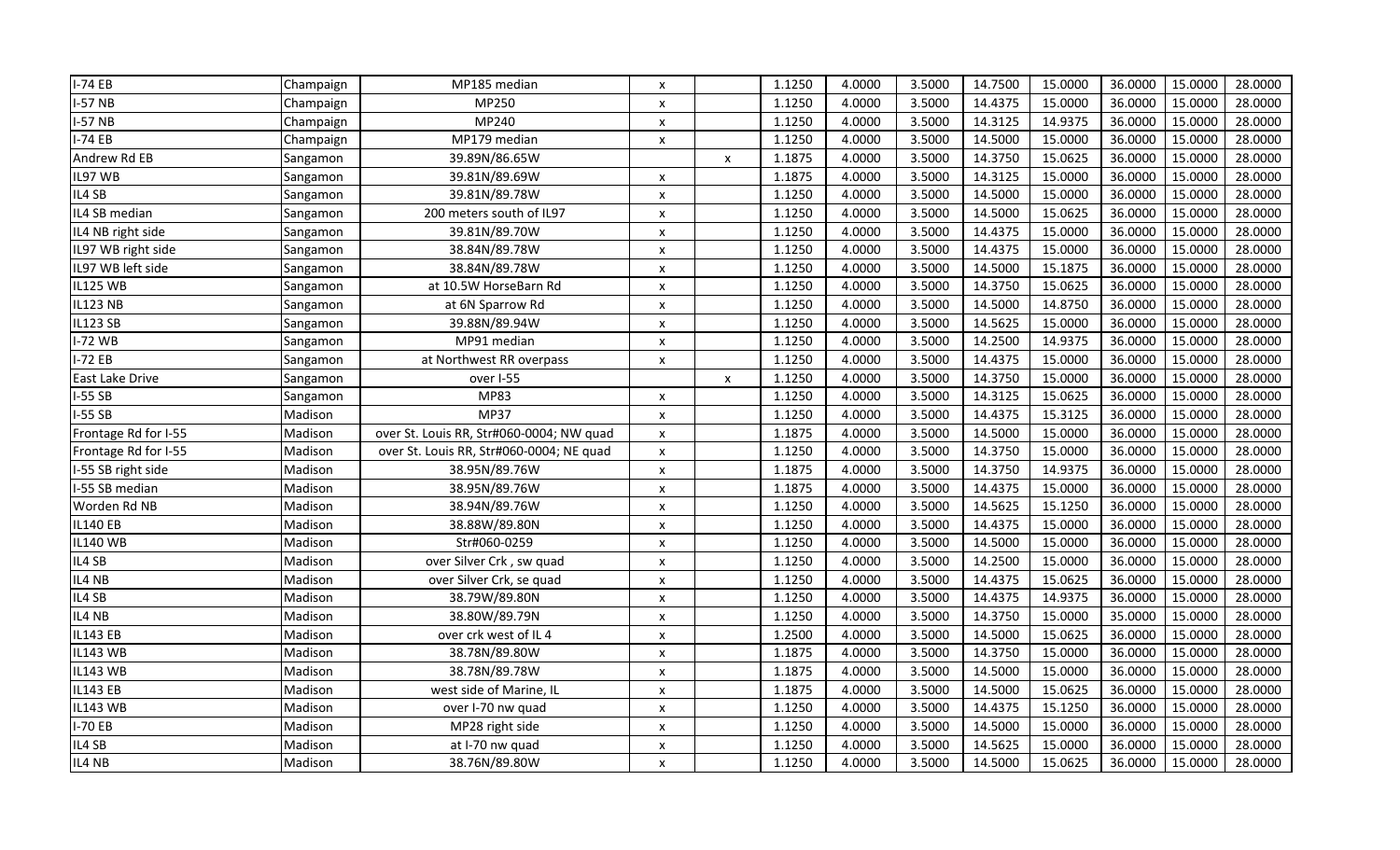| <b>I-70 WB</b>  | Madison | MP16                 | x | 1.1250 | 4.0000 | 3.5000 | 14.3750 | 15.0000 | 36.0000 | 15.0000 | 28.0000 |
|-----------------|---------|----------------------|---|--------|--------|--------|---------|---------|---------|---------|---------|
| <b>I-70 WB</b>  | Madison | <b>MP15</b>          | x | 1.1250 | 4.0000 | 3.5000 | 14.3125 | 15.0000 | 36.0000 | 15.0000 | 28.0000 |
| <b>IL159 NB</b> | Madison | 38.76N/89.95W        | x | 1.1250 | 4.0000 | 3.5000 | 14.4375 | 14.9375 | 36.0000 | 15.0000 | 28.0000 |
| <b>IL159 NB</b> | Madison | at Green Acres Drive | x | 1.0625 | 4.0000 | 3.5000 | 14.4375 | 15.0625 | 36.0000 | 15,0000 | 28.0000 |
| IL159SB         | Madison | at Green Acres Drive | X | 1.1250 | 4.0000 | 3.5000 | 14.4375 | 15.0625 | 36.0000 | 15.0000 | 28.0000 |
| <b>IL157 NB</b> | Madison | 38.74N/90.00W        | x | 1.1250 | 4.0000 | 3.5000 | 14.5000 | 15.0625 | 36.0000 | 15.0000 | 28.0000 |
| <b>IL162 SB</b> | Madison | at IL157             | x | 1.1875 | 4.0000 | 3.5000 | 14.5000 | 15.0625 | 36.0000 | 15.0000 | 28.0000 |
| I-270 WB        | Madison | ramp to I-255 NB     | X | 1.2500 | 4.0000 | 3.5000 | 14.5000 | 15.0000 | 36.0000 | 15.0000 | 28.0000 |
| $I-255SB$       | Madison | MP30                 | x | 1.1250 | 4.0000 | 3.5000 | 14.5000 | 15.0625 | 36.0000 | 15.0000 | 28.0000 |
| I-270 EB        | Madison | ramp to I-55 NB      | x | 1.1250 | 4.0000 | 3.5000 | 14.4375 | 15.0000 | 36.0000 | 15.0000 | 28.0000 |
| $I-55 NB$       | Madison | MP22                 | x | 1.1250 | 4.0000 | 3.5000 | 14.6250 | 15.0625 | 36.0000 | 15.0000 | 28.0000 |
| $I-55 NB$       | Madison | <b>MP24</b>          | x | 1.1250 | 4.0000 | 3.5000 | 14.5000 | 15.0625 | 36.0000 | 15.0000 | 28.0000 |
| <b>I-55 NB</b>  | Madison | MP33                 | x | 1.1875 | 4.0000 | 3.5000 | 14.7500 | 15.0625 | 36.0000 | 15.0000 | 28.0000 |
| <b>IL162 SB</b> | Madison | at US40              | x | 1.1250 | 4.0000 | 3.5000 | 14.5625 | 15.1250 | 36.0000 | 15.0000 | 28.0000 |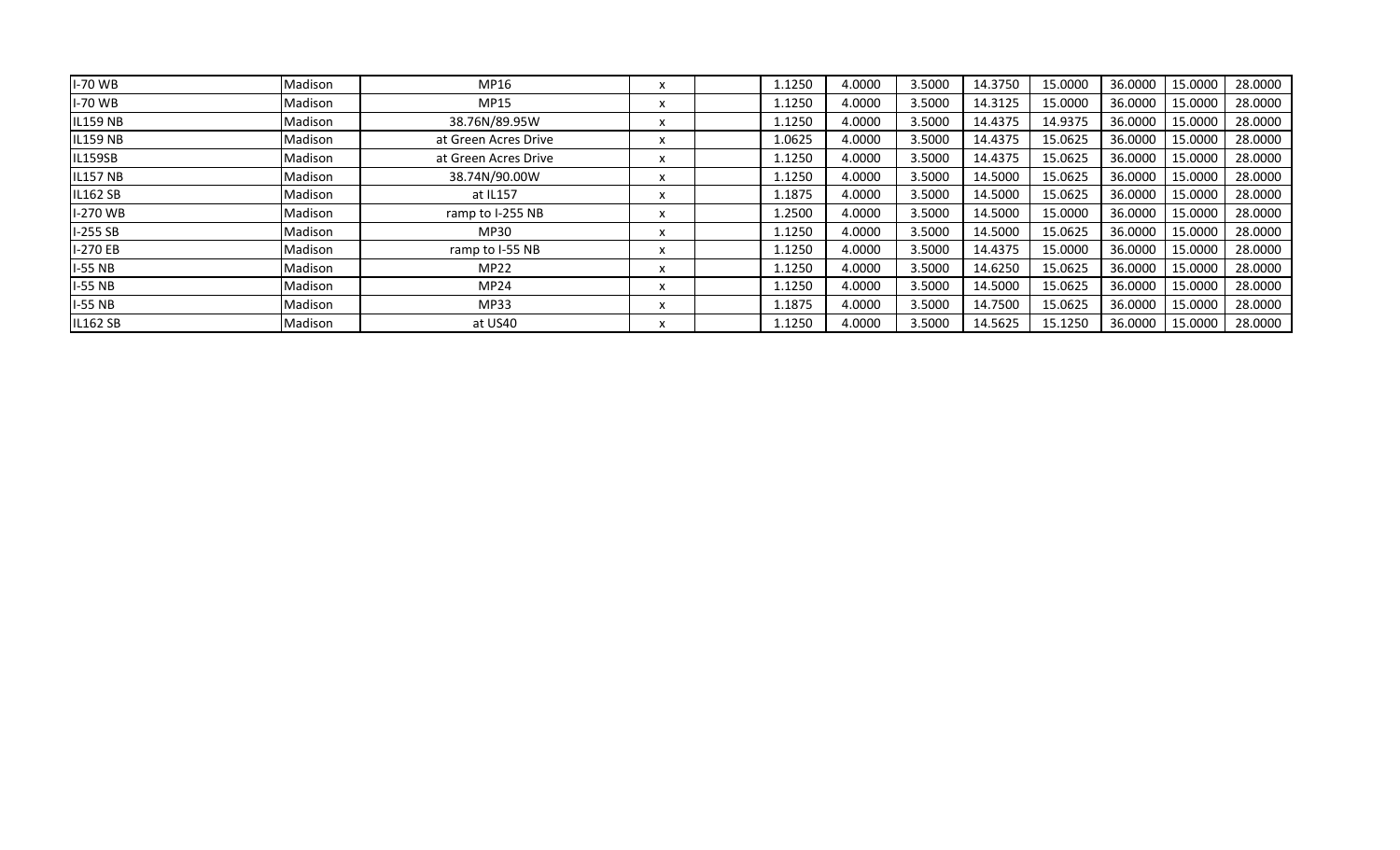### **TEXAS DATA**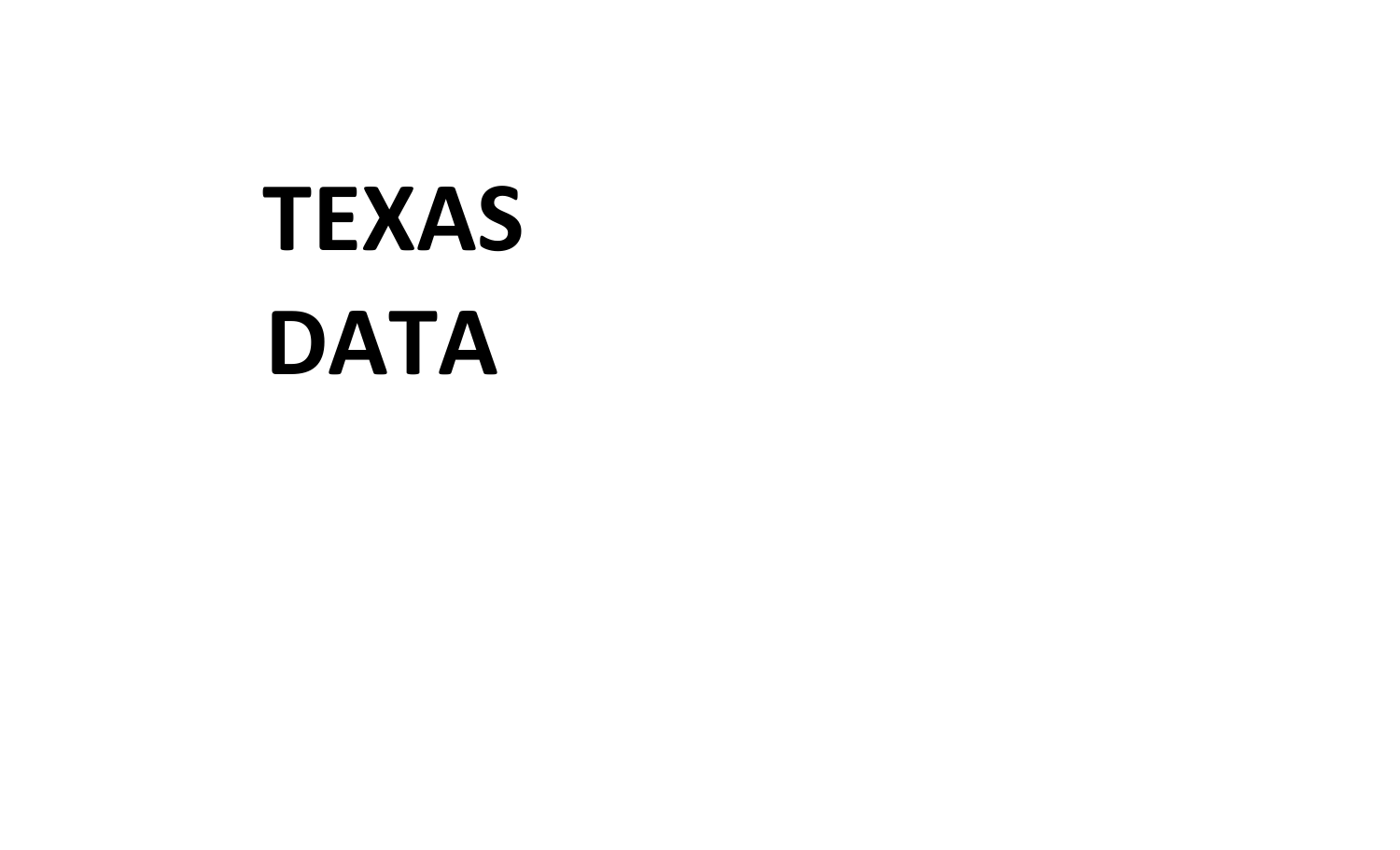| <b>STATE: Texas</b>                    |                                          |              |                 | Road Type      |                    |                                  |                               |                              | Major Study Features Measured                     |                                            |                                       |                   |                |
|----------------------------------------|------------------------------------------|--------------|-----------------|----------------|--------------------|----------------------------------|-------------------------------|------------------------------|---------------------------------------------------|--------------------------------------------|---------------------------------------|-------------------|----------------|
| Road Name/ Route No. (NB/SB/EB/WB).    | Mile Marker, Intersection or<br>Lat/Long |              | County          | State          | Non-State          | Exit Gap<br>(middle -<br>inside) | Channel<br>Width<br>(outside) | Channel<br>Width<br>(inside) | Guide<br>Chute<br>Entrance<br>Height<br>(outside) | Guide<br>Chute Exit<br>Height<br>(outside) | Outside<br>Guide<br>Channel<br>Length | <b>Head Width</b> | Head<br>Height |
| 10 EB                                  | MM 589 Intersecting TX 13                |              | <b>BEXAR</b>    | X              |                    | 1.1250                           | 4.0000                        | 3.5000                       | 14.5000                                           | 15.0000                                    | 36.0000                               | 15.1250           | 28.0000        |
| 410                                    | MM 43 29.32206 98.47508                  |              | <b>BEXAR</b>    | x              |                    | 1.1250                           | 4.0000                        | 3.5000                       | 14.5000                                           | 15.0000                                    | 36.0000                               | 15.0000           | 28.0000        |
| 35                                     | 29.35978, 98.52355                       |              | <b>BEXAR</b>    | X              |                    | 1.1250                           | 4.0000                        | 3.5000                       | 14.5000                                           | 15.0000                                    | 36.1250                               | 15.2500           | 28.0000        |
| <b>I35E NB</b>                         | 32.920813                                | -96.899187   | Dallas          | $\pmb{\times}$ |                    | 1.1250                           | 4.0000                        | 3.5000                       | 14.5000                                           | 15.0000                                    | 36.0000                               | 15.0000           | 28.0000        |
| FM 2499 NB                             | 57945, W 121.4                           | -97.071360   | <b>DENTON</b>   | $\pmb{\times}$ |                    | 1.1250                           | 4.0000                        | 3.5000                       | 14.5000                                           | 15.0000                                    | 36.0000                               | 15.0000           | 28.0000        |
| 377 NB                                 | 33.095336                                | $-97.191781$ | <b>DENTON</b>   | x              |                    | 1.1250                           | 4.0000                        | 3.5000                       | 14.7500                                           | 15.0000                                    | 36.0000                               | 15.0000           | 28.0000        |
| <b>FM 156 SB</b>                       | 33.179591                                | -97.287978   | <b>DENTON</b>   | $\pmb{\times}$ |                    | 1.1250                           | 4.0000                        | 3.5000                       | 14.5000                                           | 15.0000                                    | 36.0000                               | 15.0000           | 28.0000        |
| FM 2450 NB                             | 33.349796                                | $-97.239107$ | <b>DENTON</b>   | $\pmb{\times}$ |                    | 1.0625                           | 4.0000                        | 3.5000                       | 14.5000                                           | 15.0000                                    | 36.0000                               | 15.0000           | 28.1250        |
| TX LP288 EB EXIT FM 428                | 33.259325                                | -97.113949   | <b>DENTON</b>   | $\pmb{\times}$ |                    | 1.2500                           | 4.0000                        | 3.5000                       | 14.5000                                           | 15.0000                                    | 36.0000                               | 15.0000           | 28.0000        |
| <b>FM 423 SB</b>                       | 33.165422                                | -96.890738   | <b>DENTON</b>   | x              |                    | 1.0625                           | 4.0000                        | 3.5000                       | 14.6250                                           | 15.0000                                    | 36.0000                               | 15.0000           | 28.0000        |
| DALLAS NORTH TOLLWAY FR                | 33.154161                                | -96.840084   | <b>COLLIN</b>   | X              |                    | 1.1875                           | 4.0000                        | 3.5000                       | 14.5000                                           | 15.0000                                    | 36.0000                               | 15.0000           | 28.0000        |
| INDEPENDENCE PARYWAY NB @FM 3537       | 33.151074                                | -96.750235   | COLLIN          |                | X                  | 1.1250                           | 4.0000                        | 3.5000                       | 14.5000                                           | 15.0000                                    | 36.0000                               | 15.0000           | 28.0000        |
| TX 5 NB                                | 33.216908                                | -96.613538   | <b>COLLIN</b>   | X              |                    | 1.1875                           | 4.0000                        | 3.5000                       | 14.7500                                           | 15.0000                                    | 36.0000                               | 15.0000           | 28.0000        |
| <b>FM 982 SB</b>                       | 33.160133                                | -96.499718   | COLLIN          | X              |                    | 1.1250                           | 4.0000                        | 3.5000                       | 14.6250                                           | 15.0000                                    | 36.0000                               | 15.0000           | 28.0000        |
| FM 1378 SB                             | 33.083928                                | -96.576890   | <b>COLLIN</b>   | X              |                    | 1.1250                           | 4.0000                        | 3.5000                       | 14.6250                                           | 15.0000                                    | 36.0000                               | 15.0000           | 28.0000        |
| TX 190 TGBTP EB 2 MILES ROAD EXIT RAMP | 32.950077                                | -96.587127   | <b>DALLAS</b>   | $\pmb{\times}$ |                    | 1.1250                           | 4.0000                        | 3.5000                       | 14.6250                                           | 15.0000                                    | 36.0000                               | 15.0000           | 28.0000        |
| FM 66 WB @ CARUTH LN.                  | 32.936510                                | $-96.448152$ | ROCKWALL        | $\pmb{\times}$ |                    | 1.1250                           | 4.0000                        | 3.5000                       | 14.5000                                           | 15.0000                                    | 36.0000                               | 15.0000           | 28.2500        |
| CAPITAL BLVD @ FM 3549                 | 32.915416                                | -96.417919   | <b>ROCKWALL</b> |                | $\pmb{\mathsf{x}}$ | 1.3125                           | 4.0000                        | 3.5000                       | 14.5000                                           | 15.0000                                    | 36.0000                               | 15.0000           | 28.0000        |
| 30 WB                                  | 32.765458                                | -96.852747   | <b>DALLAS</b>   | x              |                    | 1.1875                           | 4.0000                        | 3.5000                       | 14.5000                                           | 15.0000                                    | 36.0000                               | 15.0000           | 28.0000        |
| 35E SB                                 | 32.669451                                | -96.822893   | <b>DALLAS</b>   | x              |                    | 1.2500                           | 4.0000                        | 3.5000                       | 14.5000                                           | 15.0000                                    | 36.0000                               | 15.0000           | 28.0000        |
| IH 45 SB @ EXIT RAMP 143               | 32.634672                                | -96.700852   | <b>DALLAS</b>   | $\pmb{\times}$ |                    | 1.1250                           | 4.0000                        | 3.5000                       | 14.5000                                           | 15.0000                                    | 36.0000                               | 15.0000           | 28.0000        |
| IH 635 NB LEFT SIDE                    | 32.756844                                | -96.617694   | <b>DALLAS</b>   | $\pmb{\times}$ |                    | 1.1875                           | 4.0000                        | 3.5000                       | 14.5000                                           | 15.2500                                    | 36.0000                               | 15.0000           | 28.0000        |
| <b>IH 20 EB</b>                        | 32.697084                                | -96.378720   | <b>KAUFMAN</b>  | x              |                    | 1.2500                           | 4.0000                        | 3.1250                       | 14.5000                                           | 15.0000                                    | 36.0000                               | 15.0000           | 28.0000        |
| <b>SH 34 NB</b>                        | 32.750524                                | $-96.261770$ | KAUFMAN         | X              |                    | 1.0000                           | 4.0000                        | 3.5000                       | 14.4375                                           | 15.0000                                    | 36.0000                               | 15.0000           | 28.1250        |
| <b>US 80 EB</b>                        | 32.728177                                | -96.215036   | <b>KAUFMAN</b>  | $\pmb{\times}$ |                    | 1.1250                           | 4.0000                        | 3.5000                       | 14.4375                                           | 15.1250                                    | 36.0000                               | 15.0000           | 28.0000        |
| <b>SH 243 EB</b>                       | 32.582460                                | -96.259130   | <b>KAUFMAN</b>  | $\pmb{\times}$ |                    | 1.0000                           | 4.0000                        | 3.0000                       | 14.5000                                           | 15.0000                                    | 36.0000                               | 15.0000           | 28.2500        |
| <b>SH 274 SB</b>                       | 32.413554                                | -96.240704   | <b>KAUFMAN</b>  | X              |                    | 1.1875                           | 4.0000                        | 3.2500                       | 14.5000                                           | 15.0000                                    | 36.0000                               | 15.0000           | 27.7500        |
| <b>FM 148 SB</b>                       | 32.408780                                | -96.276863   | KAUFMAN         | X              |                    | 1.0625                           | 4.0000                        | 3.2500                       | 14.5000                                           | 15.0000                                    | 36.0000                               | 15.0000           | 28.1250        |
| SH 34 SB                               | 32.512663                                | -96.384293   | <b>KAUFMAN</b>  | $\pmb{\times}$ |                    | 1.0625                           | 4.0000                        | 3.2500                       | 14.7500                                           | 15.0000                                    | 36.0000                               | 15.0000           | 28.0000        |
| <b>FM 660 NB</b>                       | 32.367966                                | -96.585052   | <b>ELLIS</b>    | $\pmb{\times}$ |                    | 1.2500                           | 4.0000                        | 3.5000                       | 14.5000                                           | 15.0000                                    | 36.0000                               | 15.0000           | 28.0000        |
| IH 45 SB @ US 287 NORTH EXIT 247       | 32.300823                                | $-96.576200$ | <b>ELLIS</b>    | x              |                    | 1.1250                           | 4.0000                        | 3.5000                       | 14.5000                                           | 15.0000                                    | 36.0000                               | 15.0000           | 28.2500        |
| US 287 NB LEFT SIDE                    | 32.326849                                | -96.741326   | <b>ELLIS</b>    | x              |                    | 1.3750                           | 4.0000                        | 3.5000                       | 14.5000                                           | 15.0000                                    | 36.2500                               | 15.0000           | 28.0000        |
| <b>FM 66 WB</b>                        | 32.364696                                | -96.886874   | <b>ELLIS</b>    | $\pmb{\times}$ |                    | 1.1250                           | 4.0000                        | 3.3750                       | 14.3750                                           | 15.0000                                    | 36.0000                               | 15.0000           | 28.0000        |
| 35E SB                                 | 32.332196                                | -96.858202   | <b>ELLIS</b>    | $\pmb{\times}$ |                    | 1.2500                           | 4.0000                        | 3.3750                       | 14.5000                                           | 15.0000                                    | 36.0000                               | 15.0000           | 28.0000        |
| NB / IH-35 FRONTAGE RD.                | 30.268064                                | -97.733458   | <b>TRAVIS</b>   | $\pmb{\times}$ |                    | 1.2500                           | 4.0000                        | 3.2500                       | 14.5000                                           | 15.0000                                    | 36.0000                               | 15.0000           | 28.0000        |
| NB / IH-35 FRONRAGE RD. ENTRANCE TO    |                                          |              | <b>TRAVIS</b>   | x              |                    | 1.1250                           | 4.0000                        | 3.2500                       | 14.5000                                           | 15.0000                                    | 36.0000                               | 15.0000           | 28.0000        |
| ORANGEWOOD INN                         | 30.356139                                | -97.688556   |                 |                |                    |                                  |                               |                              |                                                   |                                            |                                       |                   |                |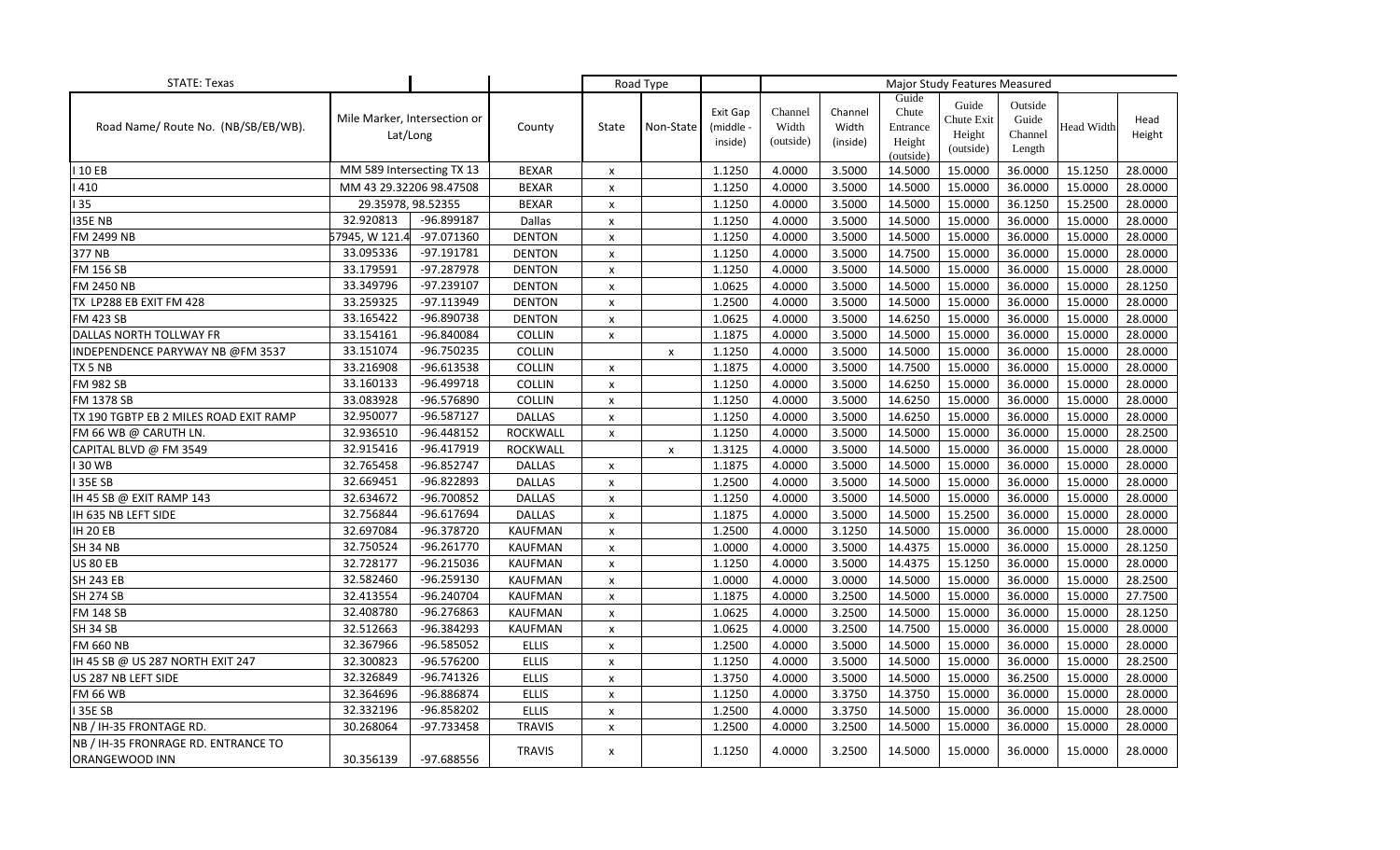| SB / BELL BLVD. US 183                   | 30.496194 | $-97.812361$ | WILLIAMSON     | X                         | 1.1250 | 4.0000 | 3.5000 | 14.5000 | 15.0000 | 36.0000 | 15.0000 | 28.0000 |
|------------------------------------------|-----------|--------------|----------------|---------------------------|--------|--------|--------|---------|---------|---------|---------|---------|
| WB / FM 620                              | 30.464500 | -97.808944   | <b>TRAVIS</b>  | $\pmb{\times}$            | 1.2500 | 4.0000 | 3.5000 | 14.5000 | 15.0000 | 36.0000 | 15.0000 | 28.0000 |
| WB / FM 620                              | 30.357639 | -97.958222   | <b>TRAVIS</b>  | $\pmb{\times}$            | 1.1250 | 4.0000 | 3.2500 | 14.5000 | 15.0000 | 36.0000 | 15.0000 | 28.0000 |
| WB / FM 620                              | 30.338250 | -97.969972   | <b>TRAVIS</b>  | $\pmb{\times}$            | 1.1250 | 4.0000 | 3.5000 | 14.5000 | 15.0000 | 36.0000 | 15.0000 | 28.0000 |
| WB / TX-71                               | 30.308444 | -97.948667   | <b>TRAVIS</b>  | X                         | 1.1250 | 4.0000 | 3.2500 | 14.5000 | 15.0000 | 35.5000 | 15.0000 | 28.0000 |
| WB / TX-71                               | 30.334000 | -98.028250   | <b>TRAVIS</b>  | $\pmb{\times}$            | 1.1250 | 4.0000 | 3.2500 | 14.5000 | 15.0000 | 36.0000 | 15.0000 | 28.0000 |
| WB / TX-71                               | 30.465833 | -98.167306   | <b>BURNET</b>  | $\pmb{\times}$            | 1.2500 | 4.0000 | 3.2500 | 14.5000 | 15.0000 | 36.0000 | 15.0000 | 28.0000 |
| EB / FM 1431 (DOWNSTREAM)                | 30.589278 | -98.180278   | <b>BURNET</b>  | $\pmb{\times}$            | 1.0000 | 4.0000 | 3.2500 | 14.5000 | 15.0000 | 36.0000 | 15.0000 | 28.0000 |
| EB / FM 1431                             | 30.475028 | -97.959528   | <b>BURNET</b>  | $\pmb{\times}$            | 1.2500 | 4.0000 | 3.2500 | 14.5000 | 15.0000 | 36.0000 | 15.0000 | 28.0000 |
| EB / FM 1431 NEAR CEDAR PARK CITY LIMITS | 30.495472 | -97.923344   | <b>TRAVIS</b>  | X                         | 1.2500 | 4.0000 | 3.3750 | 14.5000 | 15.0000 | 35.7500 | 15.0000 | 28.0000 |
| EB / US 79                               | 30.518750 | -97.674639   | WILLIAMSON     | $\pmb{\mathsf{x}}$        | 1.2500 | 4.0000 | 3.5000 | 14.5000 | 15.0000 | 35.5000 | 15.0000 | 28.0000 |
| EB / US 79                               | 30.519000 | $-97.648167$ | WILLIAMSON     | $\pmb{\times}$            | 1.1875 | 4.0000 | 3.0000 | 14.5000 | 15.0000 | 36.0000 | 15.0000 | 28.0000 |
| EB / US 79                               | 30.521500 | $-97.640500$ | WILLIAMSON     | $\pmb{\mathsf{x}}$        | 1.1250 | 4.0000 | 3.2500 | 14.5000 | 15.0000 | 36.0000 | 15.0000 | 28.0000 |
| SB / TX-95                               | 30.543917 | -97.406417   | WILLIAMSON     | $\pmb{\times}$            | 1.2500 | 4.0000 | 3.5000 | 14.5000 | 15.0000 | 36.0000 | 15.0000 | 28.0000 |
| SB / TX-95                               | 30.525333 | $-97.401361$ | WILLIAMSON     | X                         | 1.1875 | 4.0000 | 3.2500 | 14.5000 | 15.0000 | 36.0000 | 15.0000 | 28.0000 |
| SB / TX-95                               | 30.509806 | -97.397861   | WILLIAMSON     | X                         | 1.1250 | 4.0000 | 3.5000 | 14.5000 | 15.0000 | 36.0000 | 15.0000 | 28.0000 |
| <b>NB</b> / TX-95                        | 30.509806 | -97.397861   | WILLIAMSON     | $\pmb{\times}$            | 1.0000 | 4.0000 | 3.1250 | 14.5000 | 15.0000 | 36.0000 | 15.0000 | 28.0000 |
| SB / TX-95 (UPSTREAM)                    | 30.473333 | $-97.404167$ | WILLIAMSON     | $\pmb{\times}$            | 1.2500 | 4.0000 | 3.3750 | 14.5000 | 15.0000 | 36.0000 | 15.0000 | 28.0000 |
| SB / TX-95 (DOWNSTREAM)                  | 30.472556 | -97.403889   | WILLIAMSON     | X                         | 1.2500 | 4.0000 | 3.2500 | 14.5000 | 15.0000 | 36.0000 | 15.0000 | 28.0000 |
| SB / TX-21                               | 30.175944 | $-97.180167$ | WILLIAMSON     | $\pmb{\times}$            | 1.0625 | 4.0000 | 3.5000 | 14.7500 | 15.0000 | 36.0000 | 15.0000 | 28.0000 |
| NB / TX-21 (Downstream)                  | 30.176167 | $-97.179194$ | <b>BASTROP</b> | $\pmb{\times}$            | 1.2500 | 4.0000 | 3.1250 | 14.5000 | 15.0000 | 36.0000 | 15.0000 | 28.0000 |
| NB / TX-21 (Downstream)                  | 30.165444 | $-97.202333$ | <b>BASTROP</b> | $\pmb{\times}$            | 1.1250 | 4.0000 | 3.3750 | 14.5000 | 15.0000 | 36.0000 | 15.0000 | 28.0000 |
| SB / TX-21                               | 30.164778 | -97.203472   | <b>BASTROP</b> | $\pmb{\times}$            | 1.1250 | 4.0000 | 3.2500 | 14.5000 | 15.0000 | 36.0000 | 15.0000 | 28.0000 |
| SB / TX-21                               | 30.149806 | -97.229139   | <b>BASTROP</b> | $\pmb{\times}$            | 1.1250 | 4.0000 | 3.2500 | 14.5000 | 15.0000 | 36.0000 | 15.0000 | 28.0000 |
| SB / TX-21                               | 30.148722 | $-97.231028$ | <b>BASTROP</b> | $\pmb{\times}$            | 1.1250 | 4.0000 | 3.2500 | 14.5000 | 15.0000 | 36.0000 | 15.0000 | 28.0000 |
| WB / TX-71                               | 30.105194 | -97.309333   | <b>BASTROP</b> | X                         | 1.1250 | 4.0000 | 3.2500 | 14.5000 | 15.0000 | 36.0000 | 15.0000 | 28.0000 |
| WB / TX-71                               | 30.117917 | $-97.424583$ | <b>BASTROP</b> | $\pmb{\times}$            | 1.1250 | 4.0000 | 3.1250 | 14.5000 | 15.0000 | 36.0000 | 15.0000 | 28.0000 |
| WB / TX-71 (INSIDE LANE)                 | 30.156250 | -97.495639   | <b>BASTROP</b> | $\pmb{\times}$            | 1.1250 | 4.0000 | 3.0000 | 14.5000 | 15.0000 | 36.0000 | 15.0000 | 28.0000 |
| WB / TX-71                               | 30.163389 | -97.506528   | <b>BASTROP</b> | $\pmb{\times}$            | 1.1250 | 4.0000 | 3.2500 | 14.5000 | 15.0000 | 36.0000 | 15.0000 | 28.0000 |
| WB / TX-71 (INSIDE LANE)                 | 30.163361 | -97.506444   | <b>BASTROP</b> | $\pmb{\times}$            | 1.1250 | 4.0000 | 3.1250 | 14.5000 | 15.0000 | 36.0000 | 15.0000 | 28.0000 |
| WB / TX-71                               | 30.189444 | $-97.572139$ | <b>BASTROP</b> | $\pmb{\times}$            | 1.1250 | 4.0000 | 3.1250 | 14.5000 | 15.0000 | 35.7500 | 15.0000 | 28.0000 |
| WB / TX-71                               | 30.188361 | $-97.617250$ | <b>TRAVIS</b>  | $\pmb{\times}$            | 1.1875 | 4.0000 | 3.2500 | 14.5000 | 15.0000 | 36.0000 | 15.0000 | 28.0000 |
| WB / TX-71                               | 30.206750 | -97.645917   | <b>TRAVIS</b>  | $\pmb{\times}$            | 1.1875 | 4.0000 | 3.2500 | 14.7500 | 15.0000 | 36.0000 | 15.0000 | 28.0000 |
| WB / TX-71                               | 30.221472 | $-97.674167$ | <b>TRAVIS</b>  | $\pmb{\mathsf{x}}$        | 1.1250 | 4.0000 | 31/8"  | 14.5000 | 15.0000 | 36.0000 | 15.0000 | 28.0000 |
| SB / RIVERSIDE DRIVE EXIT, TX-71/183     | 30.222139 | -97.683361   | <b>TRAVIS</b>  | X                         | 1.1250 | 4.0000 | 3.2500 | 14.5000 | 15.0000 | 36.0000 | 15.0000 | 28.0000 |
| SB / US 183                              | 30.191056 | -97.685556   | <b>TRAVIS</b>  | $\pmb{\times}$            | 1.1875 | 4.0000 | 3.3750 | 14.5000 | 15.0000 | 36.0000 | 15.0000 | 28.0000 |
| SB / US 183 (INSIDE LANE)                | 30.191056 | -97.685556   | <b>TRAVIS</b>  | $\pmb{\times}$            | 1.1875 | 4.0000 | 3.5000 | 14.5000 | 15.0000 | 36.0000 | 15.0000 | 28.0000 |
| WB / FM 1327                             | 30.092861 | -97.740306   | <b>TRAVIS</b>  | $\pmb{\times}$            | 1.2500 | 4.0000 | 3.3750 | 14.5000 | 15.0000 | 36.0000 | 15.0000 | 28.0000 |
| TX-71 EB (La Grange)                     | 29.907417 | -96.906133   | <b>HARRIS</b>  | $\pmb{\times}$            | 1.1875 | 4.0000 | 3.2500 | 14.6250 | 15.0000 | 36.1250 | 15.0000 | 28.0000 |
| <b>TX-36 SB</b>                          | 29.887400 | $-96.211517$ | <b>HARRIS</b>  | X                         | 1.0625 | 4.0000 | 3.2500 | 14.6250 | 15.0000 | 36.1250 | 15.0625 | 28.0000 |
| I-10 WB                                  | 29.761617 | $-96.204467$ | <b>HARRIS</b>  | X                         | 1.1250 | 4.0000 | 3.3750 | 14.5000 | 15.0000 | 36.0000 | 15.1250 | 28.0000 |
| US-90A EB                                | 29.532667 | -96.056800   | <b>HARRIS</b>  | $\boldsymbol{\mathsf{x}}$ | 1.2500 | 4.0000 | 3.2500 | 14.6250 | 15.0000 | 36.0000 | 15.1250 | 28.1250 |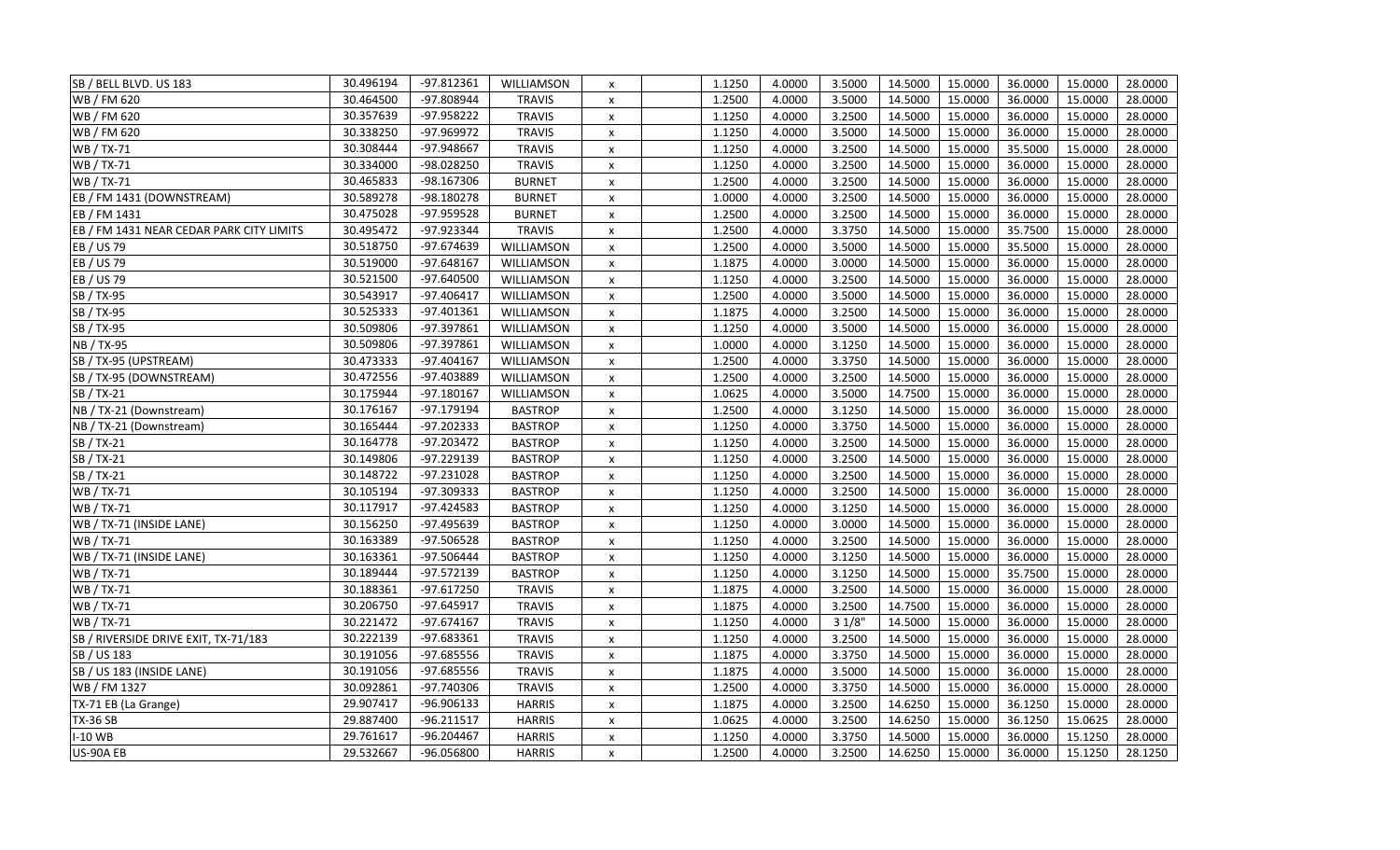| <b>US-59 SB</b>         | 29.516817                  | -95.897183   | <b>HARRIS</b> | X                  | 1.1250 | 4.0000 | 3.3125 | 14.5000 | 15.0000 | 36.0625 | 15.0000 | 28.0000 |
|-------------------------|----------------------------|--------------|---------------|--------------------|--------|--------|--------|---------|---------|---------|---------|---------|
| <b>SH-288 SB</b>        | 29.658733                  | -95.387433   | <b>HARRIS</b> | $\pmb{\times}$     | 1.0625 | 4.0000 | 3.2500 | 14.5625 | 15.0625 | 36.0000 | 15.1250 | 28.0625 |
| <b>SH-288 SB</b>        | 29.569317                  | -95.387150   | <b>HARRIS</b> | X                  | 1.2500 | 4.0000 | 3.3750 | 14.6875 | 14.9375 | 36.1875 | 15.0000 | 28.0000 |
| TX-6 SB                 | 29.475133                  | -95.379767   | <b>HARRIS</b> | $\pmb{\times}$     | 1.0625 | 4.0000 | 3.4375 | 14.8750 | 15.0625 | 36.0000 | 15.0000 | 28.0000 |
| TX-6 SB                 | 29.375567                  | -95.098183   | <b>HARRIS</b> | x                  | 1.1250 | 4.0000 | 3.2500 | 14.5625 | 15.0000 | 36.2500 | 15.0000 | 28.1250 |
| $I-45SB$                | 29.285667                  | -94.865883   | <b>HARRIS</b> | $\pmb{\times}$     | 1.1250 | 4.0000 | 3.3750 | 14.5000 | 15.0000 | 36.0000 | 15.0000 | 27.9375 |
| I-45 NB Frontage road   | 29.314433                  | -94.912600   | <b>HARRIS</b> | $\pmb{\times}$     | 1.0625 | 4.0000 | 3.2500 | 14.5000 | 14.9375 | 36.3750 | 15.0625 | 27.8750 |
| <b>I-45 NB</b>          | 29.457500                  | -95.083550   | <b>HARRIS</b> | $\pmb{\times}$     | 1.1875 | 4.0000 | 3.1250 | 14.6250 | 15.0000 | 36.3125 | 15.0000 | 28.0000 |
| NASA-1 EB               | 29.525133                  | $-95.118333$ | <b>HARRIS</b> | $\pmb{\times}$     | 1.0625 | 4.0000 | 3.3750 | 14.4375 | 15.0000 | 35.8750 | 15.1250 | 28.1250 |
| <b>SH-146 NB</b>        | 29.618100                  | -95.033867   | <b>HARRIS</b> | X                  | 1.0000 | 4.0000 | 3.2500 | 14.5625 | 15.0000 | 35.8750 | 14.9375 | 28.1250 |
| <b>SH-225 WB</b>        | 29.704450                  | -95.092233   | <b>HARRIS</b> | $\pmb{\mathsf{x}}$ | 1.1250 | 4.0000 | 3.2500 | 14.6250 | 15.0000 | 36.3125 | 15.2500 | 28.0625 |
| SH-330 WB               | 29.762717                  | -95.005183   | <b>HARRIS</b> | $\pmb{\times}$     | 1.1250 | 4.0000 | 3.5000 | 14.3750 | 15.1250 | 36.2500 | 15.0000 | 28.0625 |
| SH-330 WB Frontage Road | 29.762717                  | -95.005183   | <b>HARRIS</b> | $\pmb{\times}$     | 1.1250 | 4.0000 | 3.3750 | 14.5000 | 15.0000 | 36.3750 | 15.1250 | 28.0000 |
| SH-330 EB Frontage Road | 29.748233                  | -94.987883   | <b>HARRIS</b> | $\pmb{\times}$     | 1.2500 | 4.0000 | 3.2500 | 14.6250 | 15.0000 | 36.2500 | 15.1250 | 28.0000 |
| <b>SH-146 NB</b>        | 29.769083                  | -94.917533   | <b>HARRIS</b> | $\pmb{\times}$     | 1.0625 | 4.0000 | 3.3125 | 14.6875 | 15.0625 | 36.1875 | 15.1250 | 28.0625 |
| SH-99 Toll NB           | 29.761350                  | -94.872783   | <b>HARRIS</b> | $\pmb{\times}$     | 1.0000 | 4.0000 | 3.2500 | 14.6250 | 15.0625 | 36.1875 | 15.1250 | 28.0000 |
| FM 3180 NB over I-10    | 29.825133                  | -94.846483   | <b>HARRIS</b> | $\pmb{\chi}$       | 1.0625 | 4.0000 | 3.3750 | 14.6250 | 15.0000 | 35.5000 | 15.1875 | 28.0000 |
| I-10 WB                 | 29.805417                  | -94.845533   | <b>HARRIS</b> | $\pmb{\times}$     | 1.0625 | 4.0000 | 3.3750 | 14.6250 | 14.9375 | 36.2500 | 15.1875 | 28.0625 |
| $I-10$ WB               | 29.805100                  | -94.979383   | <b>HARRIS</b> | X                  | 1.3125 | 4.0000 | 3.3750 | 14.5625 | 15.1250 | 35.8750 | 15.1250 | 28.1875 |
| BW-8 NB                 | 29.800167                  | $-95.163217$ | <b>HARRIS</b> | $\pmb{\mathsf{x}}$ | 1.1250 | 4.0000 | 3.2500 | 14.5625 | 15.0000 | 36.3125 | 15.1250 | 28.0000 |
| <b>US-90 WB</b>         | 29.791400                  | -95.235850   | <b>HARRIS</b> | $\pmb{\mathsf{x}}$ | 1.1875 | 4.0000 | 3.2500 | 14.6250 | 15.0000 | 36.3125 | 15.0625 | 28.1250 |
| I-10 Frontage Rd (WB)   | Tioga St                   |              | Bexar         | X                  | 1.1250 | 4.0000 | 3.5000 | 14.6250 | 15.0000 | 36.0000 | 15.0000 | 28.0000 |
| $I-10$ (WB)             | MP553                      |              | Bexar         | $\pmb{\times}$     | 1.1250 | 4.0000 | 3.5000 | 14.5000 | 15.0000 | 36.0000 | 15.0000 | 28.0000 |
| $I-10$ (WB)             | MP 545                     |              | Kendall       | X                  | 1.1250 | 4.0000 | 3.5000 | 14.5000 | 15.0000 | 36.0000 | 15.1250 | 28.0000 |
| US 87 Business (NB)     | $-10$                      |              | Kendall       | $\pmb{\times}$     | 1.1250 | 4.0000 | 3.5000 | 14.7500 | 15.0000 | 36.0000 | 15.0000 | 28.0000 |
| TX 46 (EB)              | 2 miles w of Rust Rd       |              | Kendall       | $\pmb{\mathsf{x}}$ | 1.1875 | 4.0000 | 3.5000 | 14.5000 | 15.0000 | 36.0000 | 15.2500 | 28.0000 |
| TX 46 (EB)              | Stonewall Rd               |              | Kendall       | $\pmb{\times}$     | 1.0000 | 4.0000 | 3.5000 | 14.6250 | 15.1250 | 36.0000 | 15.1250 | 28.0000 |
| FM 473 (EB)             | Simmons Ck                 |              | Kendall       | $\pmb{\times}$     | 1.0625 | 4.0000 | 3.5000 | 14.5000 | 15.0000 | 36.0000 | 15.0000 | 28.0000 |
| US 290 (EB)             | Ranch Road 165             |              | Hays          | $\pmb{\times}$     | 1.2500 | 4.0000 | 3.5000 | 14.5000 | 15.0000 | 36.0000 | 15.0000 | 28.0000 |
| US 290 (EB)             | Canyon Wood Dr             |              | Hays          | $\pmb{\mathsf{x}}$ | 1.1250 | 4.0000 | 3.5000 | 14.5000 | 15.0000 | 36.0000 | 15.0000 | 28.0000 |
| US 290 (EB)             | 13.51N/55.1W               |              | <b>Travis</b> | X                  | 1.1250 | 4.0000 | 3.5000 | 14.6250 | 15.1250 | 36.0000 | 15.0000 | 28.0000 |
| $I-410(SB)$             | Exit 8 - 26.19N/38.30W     |              | Bexar         | $\pmb{\times}$     | 1.1250 | 4.0000 | 3.5000 | 14.5000 | 15.0000 | 36.0000 | 15.2500 | 28.0000 |
| $I-410(EB)$             | MP 52 - 18.55N/35.40W      |              | Bexar         | X                  | 1.1250 | 4.0000 | 3.5000 | 14.6250 | 15.0000 | 36.0000 | 15.2500 | 28.0000 |
| TX 16 (SB)              | Leon Creek - 16.57N/33.53W |              | Bexar         | $\pmb{\mathsf{x}}$ | 1.1250 | 4.0000 | 3.5000 | 14.5000 | 14.8750 | 36.0000 | 14.8750 | 28.0000 |
| TX 16 (SB)              | FM 3350 - 58.10N/34.24W    |              | Atascosa      | $\pmb{\times}$     | 1.1250 | 4.0000 | 3.5000 | 14.6250 | 14.9375 | 36.0000 | 15.1250 | 28.0000 |
| $I-37(SB)$              | MP 98 - 50.40N/22.40W      |              | Atascosa      | X                  | 1.1250 | 4.0000 | 3.5000 | 14.5000 | 15.0000 | 36.0000 | 15.0000 | 28.0000 |
| US 281 A (SB)           | Atascosa River             |              | Atascosa      | X                  | 1.1250 | 4.0000 | 3.5000 | 14.5000 | 15.0000 | 36.0000 | 15.0000 | 28.0000 |
| US 281 A (SB)           | 31.02N/11.08W              |              | Live Oak      | X                  | 1.1250 | 4.0000 | 3.5000 | 14.5000 | 15.0000 | 36.0000 | 15.0000 | 28.0000 |
| I-37 (NB)               | MP 73 - 31.29N/11.07W      |              | Live Oak      | $\pmb{\mathsf{x}}$ | 1.2500 | 4.0000 | 3.5000 | 14.6250 | 14.9375 | 36.0000 | 15.0000 | 28.0000 |
| I-37 (NB)               | MP 81                      |              | Atascosa      | $\pmb{\times}$     | 1.1250 | 4.0000 | 3.5000 | 14.5000 | 15.0000 | 36.0000 | 15.0000 | 28.0000 |
| $I-37$ (NB)             | MP99 - 46.56N/18.50W       |              | Atascosa      | $\pmb{\times}$     | 1.1250 | 4.0000 | 3.5000 | 14.5000 | 15.1250 | 36.0000 | 15.0000 | 28.0000 |
| $I-37(NB)$              | MP 135 - 20.51N/25.29W     |              | Bexar         | $\pmb{\chi}$       | 1.1250 | 4.0000 | 3.5000 | 14.5000 | 15.0000 | 36.0000 | 14.8750 | 28.0000 |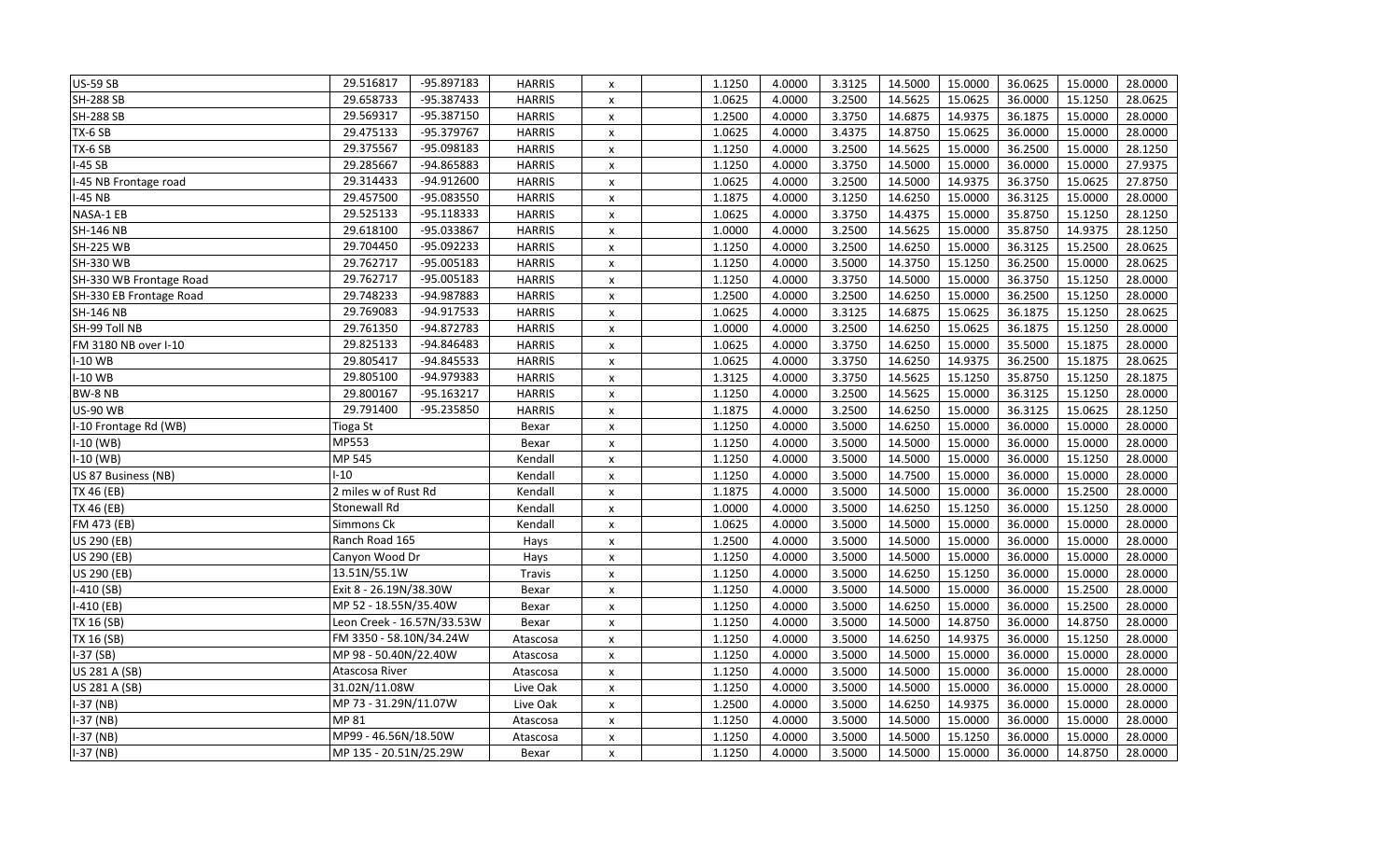| Tx 16 (NB)                                     | San Geronimo CK             |              | Bexar           | X                  | 1.1250 | 4.0000 | 3.5000 | 14.5000 | 15.0625 | 36.0000 | 15.0000 | 28.0000 |
|------------------------------------------------|-----------------------------|--------------|-----------------|--------------------|--------|--------|--------|---------|---------|---------|---------|---------|
| Tx 16 (NB)                                     | San Geronimo CK/Park Rd 37  |              | Medina          | $\mathsf{x}$       | 1.1250 | 4.0000 | 3.5000 | 14.5000 | 15.0000 | 36.0000 | 15.1250 | 28.1250 |
| TX 46 (WB)                                     | Banderos Couty Line -       |              | Kendall         | $\pmb{\times}$     | 1.1250 | 4.0000 | 3.5000 | 14.5000 | 15.0000 | 36.0000 | 15.0000 | 28.0000 |
| TX 46 (WB)                                     | na                          |              | <b>Banderos</b> | $\pmb{\times}$     | 1.1250 | 4.0000 | 3.5000 | 14.6250 | 15.0000 | 36.0000 | 15.1250 | 28.0000 |
| TX 46 (WB)                                     | 46.02N/47.03W               |              | Kendall         | $\pmb{\times}$     | 1.0625 | 4.0000 | 3.5000 | 14.6250 | 14.9375 | 36.2500 | 15.1250 | 28.0000 |
| TX 46 (EB)                                     | 46.02N/47.03W               |              | Kendall         | $\pmb{\times}$     | 1.1250 | 4.0000 | 3.5000 | 14.5000 | 14.8750 | 36.0000 | 15.1250 | 28.0000 |
| $-37(SB)$                                      | Atascosa River MP 107       |              | Atascosa        | X                  | 1.1250 | 4.0000 | 3.5000 | 14.5000 | 15.0000 | 36.0000 | 15.0000 | 28.0000 |
| I-37 (SB)                                      | Borrego CK - MP 92          |              | Atascosa        | $\pmb{\mathsf{x}}$ | 1.1875 | 4.0000 | 3.5000 | 14.5000 | 15.0625 | 36.0000 | 15.1250 | 28.0000 |
| $1-37(SB)$                                     | TX 1099 - MP 88             |              | Atascosa        | $\pmb{\times}$     | 1.1250 | 4.0000 | 3.5000 | 14.5625 | 15.1250 | 36.0000 | 15.0000 | 28.0000 |
| $1-37(SB)$                                     | Lipan Ck - MP 88            |              | Atascosa        | x                  | 1.1250 | 4.0000 | 3.5000 | 14.5000 | 15.0000 | 36.0000 | 15.0000 | 28.0000 |
| TX 358 (WB)                                    | Oso Bay - MP570             |              | <b>Nueces</b>   | $\pmb{\times}$     | 1.1250 | 4.0000 | 3.5000 | 14.5000 | 15.0000 | 36.0000 | 15.1250 | 28.0000 |
| $-37$ (NB)                                     | MP <sub>8</sub>             |              | Nueces          | $\pmb{\times}$     | 1.1250 | 4.0000 | 3.5000 | 14.5000 | 15.0000 | 36.0000 | 15.0000 | 28.0000 |
| I-37 (NB)                                      | MP10                        |              | Nueces          | $\pmb{\times}$     | 1.1250 | 4.0000 | 3.5000 | 14.5625 | 14.8750 | 36.2500 | 15.0000 | 28.0000 |
| I-37 (NB)                                      | MP 13                       |              | <b>Nueces</b>   | $\pmb{\times}$     | 1.1250 | 4.0000 | 3.5000 | 14.5000 | 15.0000 | 36.2500 | 15.0000 | 28.0000 |
| $-37$ (NB)                                     | US 77 - MP 17               |              | <b>Nueces</b>   | $\pmb{\times}$     | 1.1250 | 4.0000 | 3.5000 | 14.6250 | 15.0000 | 36.0000 | 15.1250 | 28.0000 |
| $-37$ (NB)                                     | MP 43                       |              | Live Oak        | $\pmb{\times}$     | 1.1250 | 4.0000 | 3.5000 | 14.5000 | 15.0000 | 36.2500 | 15.1250 | 28.0000 |
| $-37$ (NB)                                     | Mustang CK - MP 49          |              | Live Oak        | $\pmb{\times}$     | 1.1250 | 4.0000 | 3.5000 | 14.6250 | 15.0625 | 36.0000 | 15.0000 | 28.0000 |
| I-37 (NB)                                      | La Para CK - MP 52          |              | Live Oak        | $\pmb{\times}$     | 1.1250 | 4.0000 | 3.5000 | 14.5000 | 14.8750 | 36.0000 | 15.0000 | 27.8750 |
| I-37 (NB)                                      | MP 59                       |              | Live Oak        | $\pmb{\times}$     | 1.1250 | 4.0000 | 3.5000 | 14.5000 | 15.0000 | 36.0000 | 15.0000 | 28.1250 |
| $-37(NB)$                                      | MP 62                       |              | Live Oak        | $\pmb{\times}$     | 1.1250 | 4.0000 | 3.5000 | 14.5625 | 15.0000 | 36.0000 | 15.0000 | 28.0000 |
| I-37 (NB)                                      | MP 64                       |              | Live Oak        | X                  | 1.1250 | 4.0000 | 3.5000 | 14.4375 | 15.0000 | 36.0000 | 15.0000 | 28.0000 |
| $-37$ (NB)                                     | MP 69                       |              | Live Oak        | x                  | 1.3125 | 4.0000 | 3.5000 | 14.5000 | 15.0000 | 36.0000 | 15.0000 | 28.0000 |
| $-37$ (NB)                                     | Brush Pin Hollow CK - MP 76 |              | Live Oak        | X                  | 1.2500 | 4.0000 | 3.5000 | 14.5625 | 15.0000 | 36.0000 | 15.0000 | 28.0000 |
| $-37$ (NB)                                     | Atascosa River MP 91        |              | Atascosa        | X                  | 1.1250 | 4.0000 | 3.5000 | 14.5000 | 15.0625 | 36.0000 | 15.0000 | 28.1250 |
| $-37$ (NB)                                     | US 281A - MP 92             |              | Atascosa        | $\pmb{\times}$     | 1.1250 | 4.0000 | 3.5000 | 14.4375 | 15.0625 | 36.0000 | 15.0000 | 28.0000 |
| US 181 (SB)                                    | W Laguna Rd                 |              | Bexar           | $\pmb{\times}$     | 1.1250 | 4.0000 | 3.5000 | 14.5000 | 15.0625 | 36.0000 | 15.0000 | 28.0000 |
| US 181 (NB)                                    | RR Bridge                   |              | Bexar           | $\pmb{\times}$     | 1.3750 | 4.0000 | 3.5000 | 14.6250 | 15.0000 | 36.0000 | 15.1250 | 28.0000 |
| 35                                             | MP135                       |              | Bexar           | $\pmb{\mathsf{x}}$ | 1.1250 | 4.0000 | 3.5000 | 14.2500 | 14.8750 | 35.8750 | 14.8750 | 28.0000 |
| SB / Mopac Route 1                             | 30.257822                   | -97.799259   | <b>TRAVIS</b>   | $\pmb{\times}$     | 1.1250 | 4.0000 | 3.0000 | 14.7500 | 15.0000 | 36.0000 | 15.0000 | 28.0000 |
| SB / Mopac Route 1 Inside Lane                 | 30.255317                   | -97.803006   | <b>TRAVIS</b>   | $\pmb{\times}$     | 1.1250 | 4.0000 | 3.2500 | 14.5000 | 15.0000 | 36.0000 | 15.0000 | 28.0000 |
| SB / Mopac Route 1                             | 30.254886                   | -97.803983   | <b>TRAVIS</b>   | $\pmb{\times}$     | 1.1250 | 4.0000 | 3.2500 | 14.5000 | 15.0000 | 36.0000 | 15.0000 | 28.0000 |
| SB / Mopac Route 1 Inside Lane                 | 30.251509                   | -97.805921   | <b>TRAVIS</b>   | $\pmb{\times}$     | 1.1875 | 4.0000 | 3.2500 | 14.5000 | 15.0000 | 36.0000 | 15.0000 | 28.0000 |
| SB / Mopac Route 1                             | 30.251449                   | -97.806296   | <b>TRAVIS</b>   | $\pmb{\times}$     | 1.1875 | 4.0000 | 3.1250 | 14.5000 | 15.0000 | 36.0000 | 15.0000 | 28.0000 |
| SB / Mopac Route 1 Inside Lane                 | 30.2453                     | -97.807804   | <b>TRAVIS</b>   | $\pmb{\mathsf{x}}$ | 1.1250 | 4.0000 | 3.5000 | 14.5000 | 15.0000 | 36.0000 | 15.0000 | 28.0000 |
| SB / Mopac Route 1 Entrance Ramp               | 30.245132                   | -97.808249   | <b>TRAVIS</b>   | $\pmb{\times}$     | 1.1250 | 4.0000 | 3.1250 | 14.5000 | 15.0000 | 36.0000 | 15.0000 | 28.0000 |
| SB / Mopac Route 1 Inside Lane                 | 30.240948                   | -97.815029   | <b>TRAVIS</b>   | $\pmb{\times}$     | 1.1250 | 4.0000 | 3.0000 | 14.5000 | 15.0000 | 36.0000 | 15.0000 | 28.0000 |
| SB / Mopac Route 1 Inside Lane                 | 30.240533                   | $-97.815474$ | <b>TRAVIS</b>   | $\pmb{\times}$     | 1.1875 | 4.0000 | 3.2500 | 14.5000 | 15.0000 | 36.0000 | 15.0000 | 28.0000 |
| SB / Mopac Route 1                             | 30.239674                   | $-97.817729$ | <b>TRAVIS</b>   | $\pmb{\times}$     | 1.1250 | 4.0000 | 3.2500 | 14.7500 | 15.0000 | 36.0000 | 15.0000 | 28.0000 |
| SB / Exit Ramp Mopac Route 1 @ Gaines Ramp Lo  | 30.239903                   | $-97.817798$ | <b>TRAVIS</b>   | $\pmb{\mathsf{x}}$ | 1.1250 | 4.0000 | 3.1250 | 14.5000 | 15.0000 | 36.0000 | 15.0000 | 28.0000 |
| SB / Exit Ramp Mopac Route 1 William Cannon Dr | 30.22706                    | -97.830783   | <b>TRAVIS</b>   | $\pmb{\times}$     | 1.2500 | 4.0000 | 3.2500 | 14.5000 | 15.0000 | 36.0000 | 15.0000 | 28.0000 |
| SB / Mopac Route 1                             | 30.21661                    | -97.843502   | <b>TRAVIS</b>   | $\pmb{\times}$     | 1.1250 | 4.0000 | 3.2500 | 14.5000 | 15.0000 | 36.0000 | 15.0000 | 28.0000 |
| SB / Mopac Route 1 Inside Lane                 | 30.21632                    | -97.843553   | <b>TRAVIS</b>   | $\pmb{\times}$     | 1.1250 | 4.0000 | 3.2500 | 14.5000 | 15.0000 | 36.0000 | 15.0000 | 28.0000 |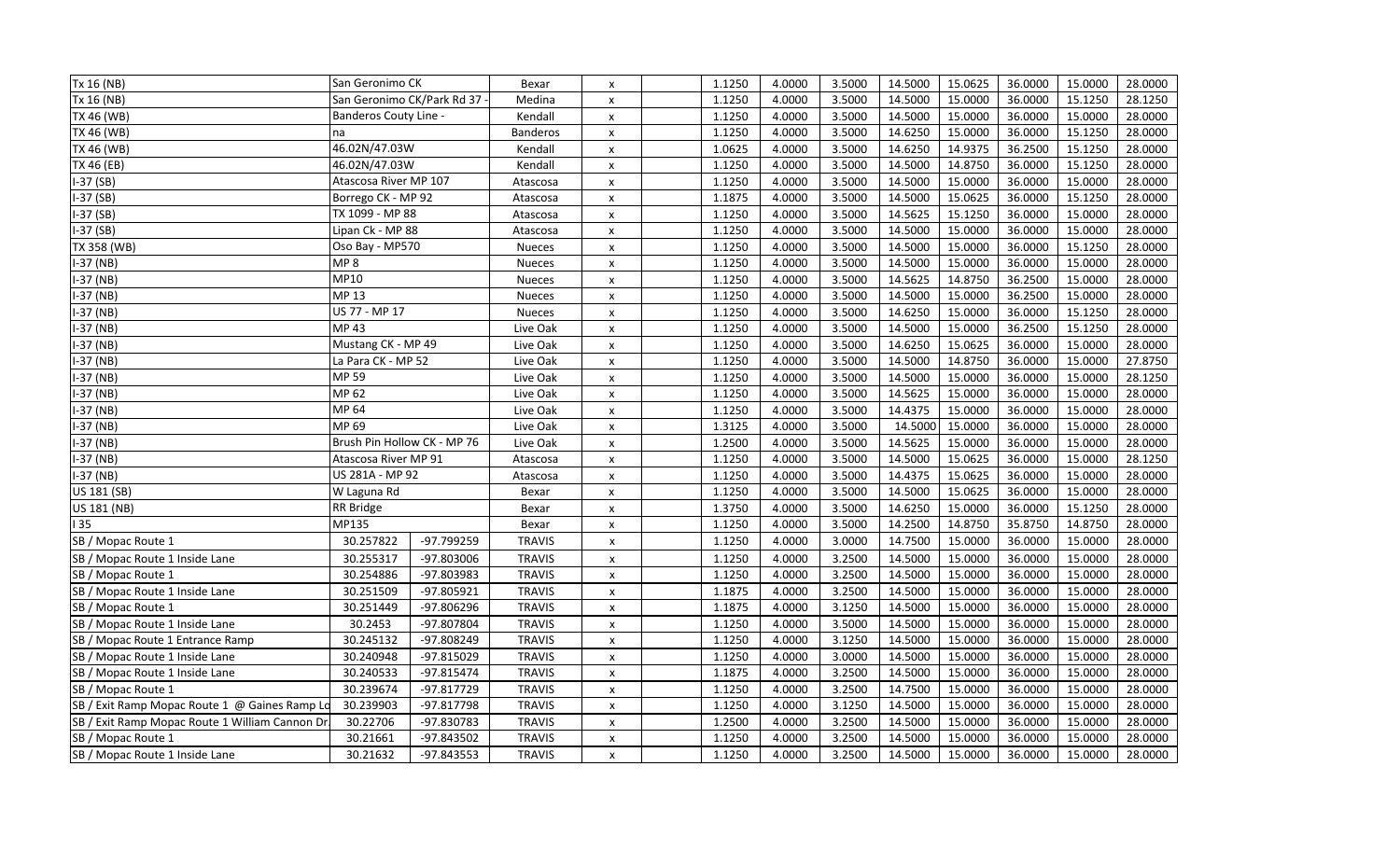| SB / Mopac Route 1 Inside Lane     | 30.216654 | -97.848781   | <b>TRAVIS</b> | X                  | 1.1250 | 4.0000 | 3.2500 | 14.5000 | 15.0000 | 36.0000 | 15.0000 | 28.0000 |
|------------------------------------|-----------|--------------|---------------|--------------------|--------|--------|--------|---------|---------|---------|---------|---------|
| SB / Mopac Route 1 Inside Lane     | 30.212682 | -97.856719   | <b>TRAVIS</b> | $\pmb{\mathsf{x}}$ | 1.2500 | 4.0000 | 3.3750 | 14.5000 | 15.0000 | 36.0000 | 15.0000 | 28.0000 |
| SB / Mopac Route 1                 | 30.209066 | -97.860537   | <b>TRAVIS</b> | $\pmb{\times}$     | 1.2500 | 4.0000 | 3.2500 | 14.5000 | 15.0000 | 36.0000 | 15.0000 | 28.0000 |
| SB / Mopac Route 1                 | 30.208895 | -97.860456   | <b>TRAVIS</b> | X                  | 1.2500 | 4.0000 | 3.5000 | 14.5000 | 15.0000 | 35.7500 | 15.0000 | 28.0000 |
| SB / Mopac Route 1                 | 30.196829 | -97.868989   | <b>TRAVIS</b> | X                  | 1.2500 | 4.0000 | 3.3750 | 14.5000 | 15.0000 | 35.5000 | 15.0000 | 27.7500 |
| NE / RM 1826                       | 30.157104 | -97.965403   | <b>HAYS</b>   | $\pmb{\times}$     | 1.1250 | 4.0000 | 3.2500 | 14.5000 | 15.0000 | 36.0000 | 15.0000 | 28.0000 |
| SB / RM 1826 Southwest             | 30.152334 | -97.972258   | <b>HAYS</b>   | $\pmb{\times}$     | 1.1250 | 4.0000 | 3.2500 | 14.7500 | 15.0000 | 36.0000 | 15.0000 | 28.0000 |
| SB / Crystal Hills Dr Southeast    | 30.151969 | -97.972022   | <b>HAYS</b>   | $\pmb{\times}$     | 1.3750 | 4.0000 | 3.3750 | 14.5000 | 15.0000 | 36.0000 | 15.0000 | 28.0000 |
| NB / RM 150 Northwest              | 30.166324 | -98.085099   | <b>HAYS</b>   | $\pmb{\times}$     | 1.1250 | 4.0000 | 3.0000 | 14.5000 | 15.0000 | 35.5000 | 15.0000 | 27.5000 |
| EB / US 290                        | 30.191929 | -98.071009   | <b>HAYS</b>   | $\pmb{\times}$     | 1.1250 | 4.0000 | 3.1250 | 14.5000 | 15.0000 | 35.0000 | 15.0000 | 28.0000 |
| EB / US 290                        | 30.192828 | -98.063958   | <b>HAYS</b>   | $\pmb{\mathsf{x}}$ | 1.1250 | 4.0000 | 3.2500 | 14.5000 | 15.0000 | 35.7500 | 15.0000 | 28.0000 |
| EB / US 290                        | 30.195141 | -98.052715   | <b>HAYS</b>   | $\pmb{\times}$     | 1.1250 | 4.0000 | 3.2500 | 14.5000 | 15.0000 | 36.0000 | 15.0000 | 28.0000 |
| EB / US 290                        | 30.194287 | -98.032376   | <b>HAYS</b>   | $\pmb{\times}$     | 1.2500 | 4.0000 | 3.3750 | 14.5000 | 15.0000 | 35.5000 | 15.0000 | 28.0000 |
| EB / US 290                        | 30.196657 | -98.011079   | <b>HAYS</b>   | $\pmb{\times}$     | 1.2500 | 4.0000 | 3.1250 | 14.5000 | 15.0000 | 36.0000 | 15.0000 | 28.0000 |
| EB / US 290                        | 30.196267 | -98.001289   | <b>HAYS</b>   | $\pmb{\mathsf{x}}$ | 1.0000 | 4.0000 | 3.1250 | 14.5000 | 15.0000 | 35.7500 | 15.0000 | 28.0000 |
| EB / US 290                        | 30.202779 | -97.985141   | <b>HAYS</b>   | $\pmb{\times}$     | 1.1250 | 4.0000 | 3.0000 | 14.5000 | 15.0000 | 35.7500 | 15.0000 | 28.0000 |
| EB / US 290                        | 30.231122 | -97.930964   | <b>TRAVIS</b> | $\pmb{\times}$     | 1.1875 | 4.0000 | 3.2500 | 14.5000 | 15.0000 | 35.5000 | 15.0000 | 28.0000 |
| EB / US 290                        | 30.232074 | -97.92439    | <b>TRAVIS</b> | $\pmb{\times}$     | 1.1250 | 4.0000 | 3.3750 | 14.5000 | 15.0000 | 36.0000 | 15.0000 | 28.0000 |
| NB / IH 35 Mainline                | 30.360819 | -97.686309   | <b>TRAVIS</b> | $\pmb{\times}$     | 1.2500 | 4.0000 | 3.1250 | 14.5000 | 15.0000 | 36.0000 | 15.0000 | 28.0000 |
| NB / IH 35 Frontage Road           | 30.360819 | -97.686309   | <b>TRAVIS</b> | $\pmb{\times}$     | 1.0000 | 4.0000 | 3.2500 | 14.5000 | 15.0000 | 36.0000 | 15.0000 | 28.0000 |
| NB / IH 35 Frontage Road           | 30.370006 | -97.680395   | <b>TRAVIS</b> | $\pmb{\times}$     | 1.1250 | 4.0000 | 3.2500 | 14.5000 | 15.0000 | 36.0000 | 15.0000 | 28.0000 |
| SB / IH 35 Frontage Road           | 30.386805 | $-97.673117$ | <b>TRAVIS</b> | $\pmb{\times}$     | 1.3125 | 4.0000 | 3.2500 | 14.5000 | 15.0000 | 36.0000 | 15.0000 | 28.0000 |
| NB / IH 35 Frontage Road           | 30.384907 | -97.673032   | <b>TRAVIS</b> | $\pmb{\times}$     | 1.3125 | 4.0000 | 3.2500 | 14.5000 | 15.0000 | 36.0000 | 15.0000 | 28.0000 |
| NB / IH 35 Frontage Road           | 30.387952 | -97.672294   | <b>TRAVIS</b> | $\pmb{\times}$     | 1.1250 | 4.0000 | 3.2500 | 14.5000 | 15.0000 | 36.0000 | 15.0000 | 28.0000 |
| NB / IH 35 Frontage Road inside    | 30.387952 | $-97.672294$ | <b>TRAVIS</b> | $\pmb{\times}$     | 1.2500 | 4.0000 | 3.5000 | 14.5000 | 15.0000 | 36.0000 | 15.0000 | 28.0000 |
| NB / IH 35 Frontage Road           | 30.39128  | $-97.671322$ | <b>TRAVIS</b> | $\pmb{\times}$     | 1.1250 | 4.0000 | 3.2500 | 14.5000 | 15.0000 | 36.0000 | 15.0000 | 28.0000 |
| NB / IH 35 Frontage Road           | 30.393885 | -97.671354   | <b>TRAVIS</b> | $\pmb{\times}$     | 1.2500 | 4.0000 | 3.0000 | 14.5000 | 15.0000 | 35.5000 | 15.0000 | 28.0000 |
| NB / IH 35 Mainlane                | 30.393885 | -97.671354   | <b>TRAVIS</b> | $\pmb{\times}$     | 1.2500 | 4.0000 | 3.5000 | 14.5000 | 15.0000 | 36.0000 | 15.0000 | 28.0000 |
| NB / IH 35 Frontage Road           | 30.403383 | -97.674623   | <b>TRAVIS</b> | $\pmb{\mathsf{x}}$ | 1.2500 | 4.0000 | 3.1250 | 14.7500 | 15.0000 | 36.0000 | 15.0000 | 28.0000 |
| NB / IH 35 Frontage Road           | 30.404496 | -97.674546   | <b>TRAVIS</b> | $\pmb{\times}$     | 1.1875 | 4.0000 | 3.2500 | 14.5000 | 15.0000 | 36.0000 | 15.0000 | 28.0000 |
| NB / IH 35 Frontage Road           | 30.428049 | -97.670524   | <b>TRAVIS</b> | $\pmb{\times}$     | 1.1250 | 4.0000 | 3.2500 | 14.5000 | 15.0000 | 36.0000 | 15.0000 | 28.0000 |
| NB / IH 35 Mainlane                | 30.428255 | -97.670564   | <b>TRAVIS</b> | $\pmb{\times}$     | 1.1250 | 4.0000 | 3.2500 | 14.7500 | 15.0000 | 36.0000 | 15.0000 | 28.0000 |
| NB / IH 35 Frontage Road           | 30.430771 | -97.670086   | <b>TRAVIS</b> | $\pmb{\times}$     | 1.2500 | 4.0000 | 3.2500 | 14.5000 | 15.0000 | 36.0000 | 15.0000 | 28.0000 |
| NB / IH 35 Frontage Road           | 30.433267 | -97.669543   | <b>TRAVIS</b> | $\pmb{\times}$     | 1.0625 | 4.0000 | 3.2500 | 14.5000 | 15.0000 | 36.0000 | 15.0000 | 28.0000 |
| NB / IH 35 Mainlane                | 30.43346  | $-97.669511$ | <b>TRAVIS</b> | X                  | 1.1250 | 4.0000 | 3.3750 | 14.5000 | 15.0000 | 36.0000 | 15.0000 | 28.0000 |
| NB / IH 35 Mainlane enterance ramp | 30.452123 | -97.665915   | <b>TRAVIS</b> | $\pmb{\times}$     | 1.1250 | 4.0000 | 3.2500 | 14.5000 | 15.0000 | 35.7500 | 15.0000 | 28.0000 |
| NB / IH 35 Frontage Road Inside    | 30.46111  | $-97.667117$ | <b>TRAVIS</b> | $\pmb{\times}$     | 1.1250 | 4.0000 | 3.2500 | 14.5000 | 15.0000 | 36.0000 | 15.0000 | 28.0000 |
| NB / IH 35 Frontage Road           | 30.46111  | $-97.667117$ | <b>TRAVIS</b> | $\pmb{\times}$     | 1.1250 | 4.0000 | 3.1250 | 14.5000 | 15.0000 | 36.0000 | 15.0000 | 28.0000 |
| NB / IH 35 Mainlane                | 30.460737 | -97.667483   | <b>TRAVIS</b> | $\pmb{\times}$     | 1.1250 | 4.0000 | 3.2500 | 14.5000 | 15.0000 | 36.0000 | 15.0000 | 28.0000 |
| NB / IH 35 Frontage Road           | 30.464437 | -97.668568   | <b>TRAVIS</b> | X                  | 1.1250 | 4.0000 | 3.3750 | 14.5000 | 15.0000 | 36.0000 | 15.0000 | 28.0000 |
| NB / IH 35 Mainline                | 30.464528 | -97.668568   | <b>TRAVIS</b> | $\pmb{\times}$     | 1.2500 | 4.0000 | 3.1250 | 14.7500 | 15.0000 | 36.0000 | 15.0000 | 28.0000 |
| NB / IH 35 Frontage Road           | 30.499245 | -97.680334   | WILLIAMSON    | X                  | 1.1250 | 4.0000 | 3.5000 | 14.2500 | 15.0000 | 36.0000 | 15.0000 | 28.0000 |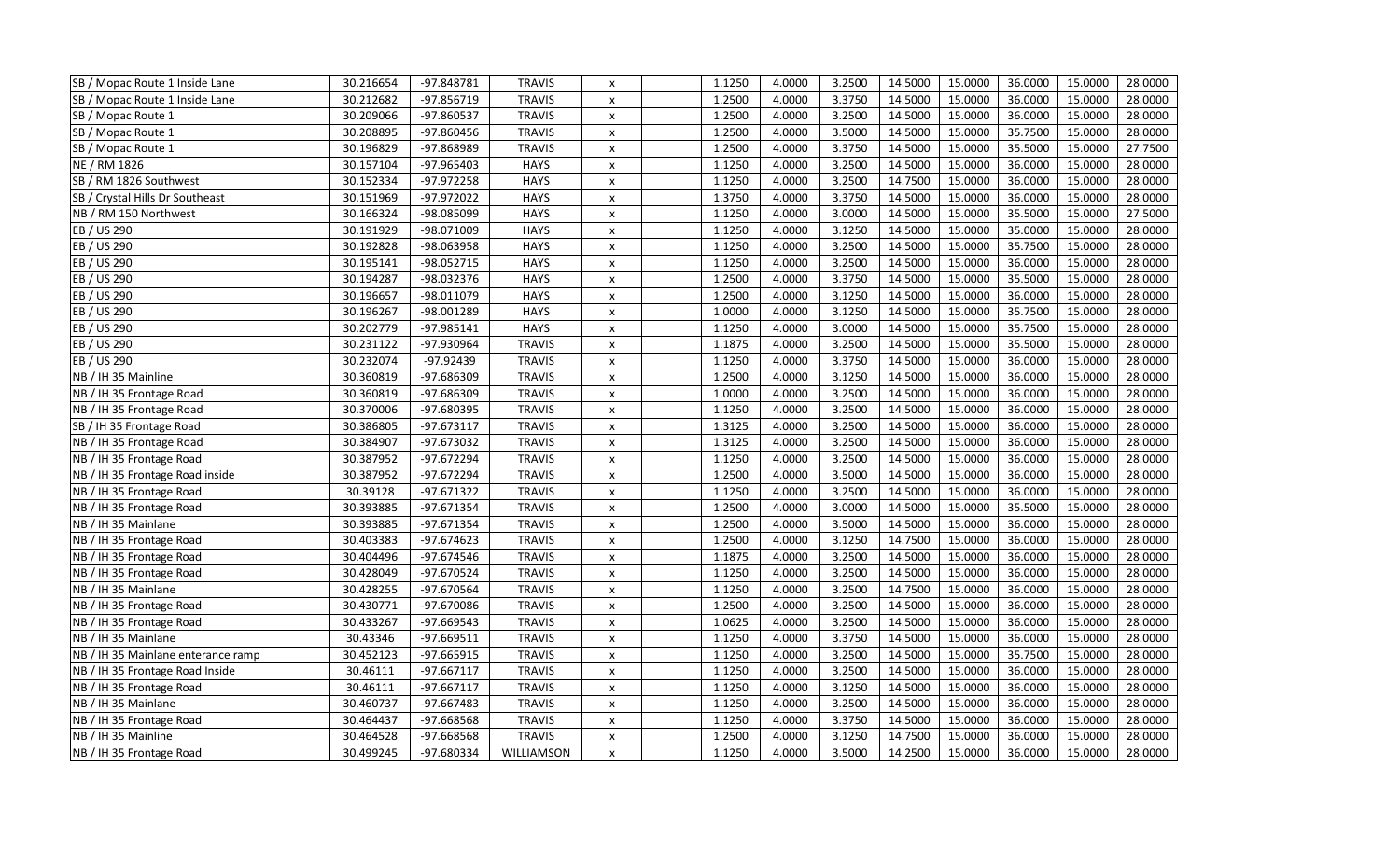| NB / IH 35 Frontage Road                        | 30.504866   | -97.683541   | WILLIAMSON     | $\pmb{\times}$            | 1.1250 | 4.0000 | 3.2500 | 14.7500 | 15.0000 | 35.5000 | 15.0000 | 28.0000 |
|-------------------------------------------------|-------------|--------------|----------------|---------------------------|--------|--------|--------|---------|---------|---------|---------|---------|
| NB / IH 35 Frontage Road                        | 30.504821   | -97.682443   | WILLIAMSON     | $\pmb{\times}$            | 1.1250 | 4.0000 | 3.2500 | 14.5000 | 15.0000 | 36.0000 | 15.0000 | 28.0000 |
| WB / FM 620                                     | 30.481708   | -97.743961   | WILLIAMSON     | $\pmb{\times}$            | 1.1250 | 4.0000 | 3.2500 | 14.5000 | 15.0000 | 35.7500 | 15.0000 | 28.0000 |
| SB / SH 183 mainlane                            | 30.441251   | $-97.782533$ | WILLIAMSON     | X                         | 1.2500 | 4.0000 | 3.2500 | 14.5000 | 15.0000 | 36.0000 | 15.0000 | 28.0000 |
| SB / SH 183 mainlane                            | 30.414228   | $-97.746018$ | WILLIAMSON     | X                         | 1.0625 | 4.0000 | 3.3750 | 14.7500 | 15.0000 | 35.7500 | 15.0000 | 28.0000 |
| SB / SH 183 frontage road entrance to mainline. | 30.380881   | $-97.740916$ | WILLIAMSON     | $\pmb{\times}$            | 1.0625 | 4.0000 | 3.2500 | 14.5000 | 15.0000 | 36.0000 | 15.0000 | 28.0000 |
| SB / IH 35 Frontage Rd                          | 30.374779   | $-97.678108$ | <b>TRAVIS</b>  | $\pmb{\times}$            | 1.1875 | 4.0000 | 3.1250 | 14.5000 | 15.0000 | 35.7500 | 15.0000 | 28.0000 |
| SB / IH 35 Frontage Rd                          | 30.370869   | -97.680362   | <b>TRAVIS</b>  | $\pmb{\times}$            | 1.1875 | 4.0000 | 3.2500 | 14.5000 | 15.0000 | 36.0000 | 15.0000 | 28.0000 |
| SB / IH 35 Mainlane                             | 30.370869   | -97.680362   | <b>TRAVIS</b>  | $\pmb{\times}$            | 1.1875 | 4.0000 | 3.1250 | 14.5000 | 15.0000 | 35.7500 | 15.0000 | 28.0000 |
| SB / IH 35 Frontage Rd                          | 30.3747     | -97.678054   | <b>TRAVIS</b>  | $\pmb{\times}$            | 1.1250 | 4.0000 | 3.2500 | 14.5000 | 15.0000 | 36.0000 | 15.3750 | 28.0000 |
| <b>NB SH 183</b>                                | 30.570446   | -97.849237   | WILLIAMSON     | $\pmb{\times}$            | 1.2500 | 4.0000 | 3.2500 | 14.5000 | 15.0000 | 36.0000 | 15.0000 | 28.0000 |
| <b>NB SH 183</b>                                | 30.575259   | $-97.851274$ | WILLIAMSON     | $\pmb{\times}$            | 1.1250 | 4.0000 | 3.2500 | 14.5000 | 15.0000 | 36.0000 | 15.0000 | 28.0000 |
| <b>NB SH 183</b>                                | 30.591143   | $-97.858277$ | WILLIAMSON     | $\pmb{\times}$            | 1.1875 | 4.0000 | 3.2500 | 14.5000 | 15.0000 | 35.7500 | 15.0000 | 28.0000 |
| SB / SH 183                                     | 30.688488   | -97.879123   | WILLIAMSON     | X                         | 1.1250 | 4.0000 | 3.2500 | 14.5000 | 15.0000 | 36.0000 | 15.0000 | 28.0000 |
| NB / SH 183                                     | 30.688995   | -97.878957   | WILLIAMSON     | $\pmb{\times}$            | 1.1875 | 4.0000 | 3.5000 | 14.5000 | 15.0000 | 36.0000 | 15.0000 | 28.0000 |
| NB / SH 183                                     | 30.788738   | $-97.882412$ | WILLIAMSON     | $\pmb{\times}$            | 1.1875 | 4.0000 | 3.2500 | 14.5000 | 15.0000 | 35.5000 | 15.0000 | 28.0000 |
| NB / SH 183                                     | 30.826413   | -97.897898   | WILLIAMSON     | $\pmb{\times}$            | 1.3125 | 4.0000 | 3.2500 | 14.5000 | 14.7500 | 35.5000 | 15.0000 | 28.0000 |
| SB / Texas 195                                  | 30.828314   | $-97.781877$ | WILLIAMSON     | $\pmb{\times}$            | 1.1250 | 4.0000 | 3.2500 | 14.5000 | 15.0000 | 36.0000 | 15.0000 | 28.0000 |
| SB / IH-35 Frontage Rd.                         | 30.670424   | -97.667245   | WILLIAMSON     | X                         | 1.1875 | 4.0000 | 3.5000 | 14.7500 | 15.0000 | 35.5000 | 15.0000 | 28.0000 |
| SB / IH-35 Mainlane                             | 30.670295   | -97.666859   | WILLIAMSON     | $\pmb{\times}$            | 1.1250 | 4.0000 | 3.2500 | 14.5000 | 15.0000 | 35.5000 | 15.0000 | 28.0000 |
| SB / IH-35 Mainlane                             | 30.621287   | -97.689905   | WILLIAMSON     | $\pmb{\times}$            | 1.1875 | 4.0000 | 3.3750 | 14.5000 | 15.0000 | 36.0000 | 15.0000 | 28.0000 |
| SB / IH-35 Frontage Rd.                         | 30.59533    | -97.690608   | WILLIAMSON     | $\pmb{\times}$            | 1.1250 | 4.0000 | 3.2500 | 14.5000 | 15.0000 | 36.0000 | 15.0000 | 28.0000 |
| SB / IH-35 Mainlane                             | 30.524653   | -97.690006   | WILLIAMSON     | $\pmb{\times}$            | 1.1875 | 4.0000 | 3.2500 | 14.5000 | 15.0000 | 35.7500 | 15.0000 | 28.0000 |
| SB / IH-35 Frontage Rd.                         | 30.507975   | -97.686156   | WILLIAMSON     | $\pmb{\times}$            | 1.0000 | 4.0000 | 3.2500 | 14.5000 | 15.0000 | 35.5000 | 15.0000 | 28.0000 |
| SB / IH-35 Frontage Rd. Ramp                    | 30.505726   | -97.685063   | WILLIAMSON     | $\pmb{\times}$            | 1.0000 | 4.0000 | 3.2500 | 14.5000 | 15.0000 | 35.5000 | 15.0000 | 28.0000 |
| SB / IH-35 Frontage Rd. Ramp                    | 30.487419   | $-97.677104$ | WILLIAMSON     | $\pmb{\chi}$              | 1.1875 | 4.0000 | 3.1250 | 14.5000 | 15.0000 | 36.0000 | 15.0000 | 28.0000 |
| SB / IH-35 Frontage Rd.                         | 30.487049   | -97.676939   | WILLIAMSON     | $\pmb{\times}$            | 1.1250 | 4.0000 | 3.3750 | 14.5000 | 15.0000 | 36.0000 | 15.0000 | 28.0000 |
| SB / IH-35 Frontage Rd.                         | 30.469404   | $-97.67111$  | WILLIAMSON     | $\pmb{\times}$            | 1.0625 | 4.0000 | 3.1250 | 14.5000 | 15.0000 | 36.0000 | 15.0000 | 28.0000 |
| SB / IH-35 Frontage Rd. Ramp                    | 30.461775   | -97.668467   | WILLIAMSON     | $\pmb{\times}$            | 1.1875 | 4.0000 | 3.3750 | 14.5000 | 15.0000 | 36.0000 | 15.0000 | 28.0000 |
| SB / IH-35 Frontage Rd. Ramp                    | 30.461004   | $-97.668113$ | WILLIAMSON     | $\pmb{\times}$            | 1.0625 | 4.0000 | 3.2500 | 14.5000 | 15.0000 | 36.0000 | 15.0000 | 28.0000 |
| 290 EB TOLL                                     | 30.33095886 | -97.6205506  | <b>TRAVIS</b>  | $\boldsymbol{\mathsf{x}}$ | 1.0000 | 4.0000 | 3.3125 | 14.6250 | 14.9375 | 36.4375 | 15.0000 | 27.9375 |
| 290 EB TOLL                                     | 30.33308695 | -97.6125103  | <b>TRAVIS</b>  | $\boldsymbol{\mathsf{x}}$ | 1.1250 | 4.0000 | 3.3750 | 14.6250 | 15.1250 | 36.5000 | 15.0000 | 28.0000 |
| 290 EB TOLL                                     | 30.33743965 | -97.5985608  | <b>TRAVIS</b>  | $\pmb{\times}$            | 1.0625 | 4.0000 | 3.3750 | 14.6250 | 15.0625 | 36.1875 | 15.1875 | 28.0625 |
| 290 EB TOLL                                     | 30.3380966  | -97.5966646  | <b>TRAVIS</b>  | $\boldsymbol{\mathsf{x}}$ | 1.1875 | 4.0000 | 3.3750 | 14.6250 | 15.0000 | 36.3750 | 15.0625 | 28.0000 |
| <b>EB 290</b>                                   | 30.35051908 | -97.4983774  | <b>TRAVIS</b>  | X                         | 1.0000 | 4.0000 | 3.4375 | 14.0625 | 15.0000 | 36.1250 | 15.1875 | 28.1250 |
| EB 290                                          | 30.350816   | -97.487502   | <b>TRAVIS</b>  | $\pmb{\times}$            | 1.0625 | 4.0000 | 3.3125 | 14.6250 | 15.0625 | 36.2500 | 15.0000 | 28.0625 |
| EB 290                                          | 30.35204    | -97.423738   | <b>TRAVIS</b>  | $\pmb{\times}$            | 1.0625 | 4.0000 | 3.4375 | 14.7500 | 15.0000 | 36.1875 | 15.0000 | 28.0625 |
| EB 290                                          | 30.35193    | -97.403705   | <b>BASTROP</b> | $\boldsymbol{\mathsf{x}}$ | 1.3125 | 4.0000 | 3.3750 | 14.7500 | 15.0625 | 36.1250 | 15.1250 | 28.0000 |
| HWY 21 NB AT 290                                | 30.212638   | $-97.143802$ | <b>BASTROP</b> | $\pmb{\times}$            | 1.0625 | 4.0000 | 3.3750 | 14.8750 | 15.0000 | 36.1875 | 15.0000 | 28.0000 |
| HWY 21 NB                                       | 30.223137   | -97.093722   | <b>BASTROP</b> | X                         | 1.1875 | 4.0000 | 3.3750 | 14.6875 | 15.0000 | 36.5000 | 15.0000 | 28.0000 |
| HWY 21 NB                                       | 30.232135   | $-97.061077$ | LEE            | $\boldsymbol{\mathsf{x}}$ | 1.3125 | 4.0000 | 3.3750 | 14.8125 | 14.9375 | 36.2500 | 14.9375 | 28.1250 |
| HWY 21 NB                                       | 30.232078   | $-97.060122$ | LEE            | $\pmb{\chi}$              | 1.1250 | 4.0000 | 3.5000 | 14.6250 | 15.0000 | 36.1875 | 15.0000 | 28.1250 |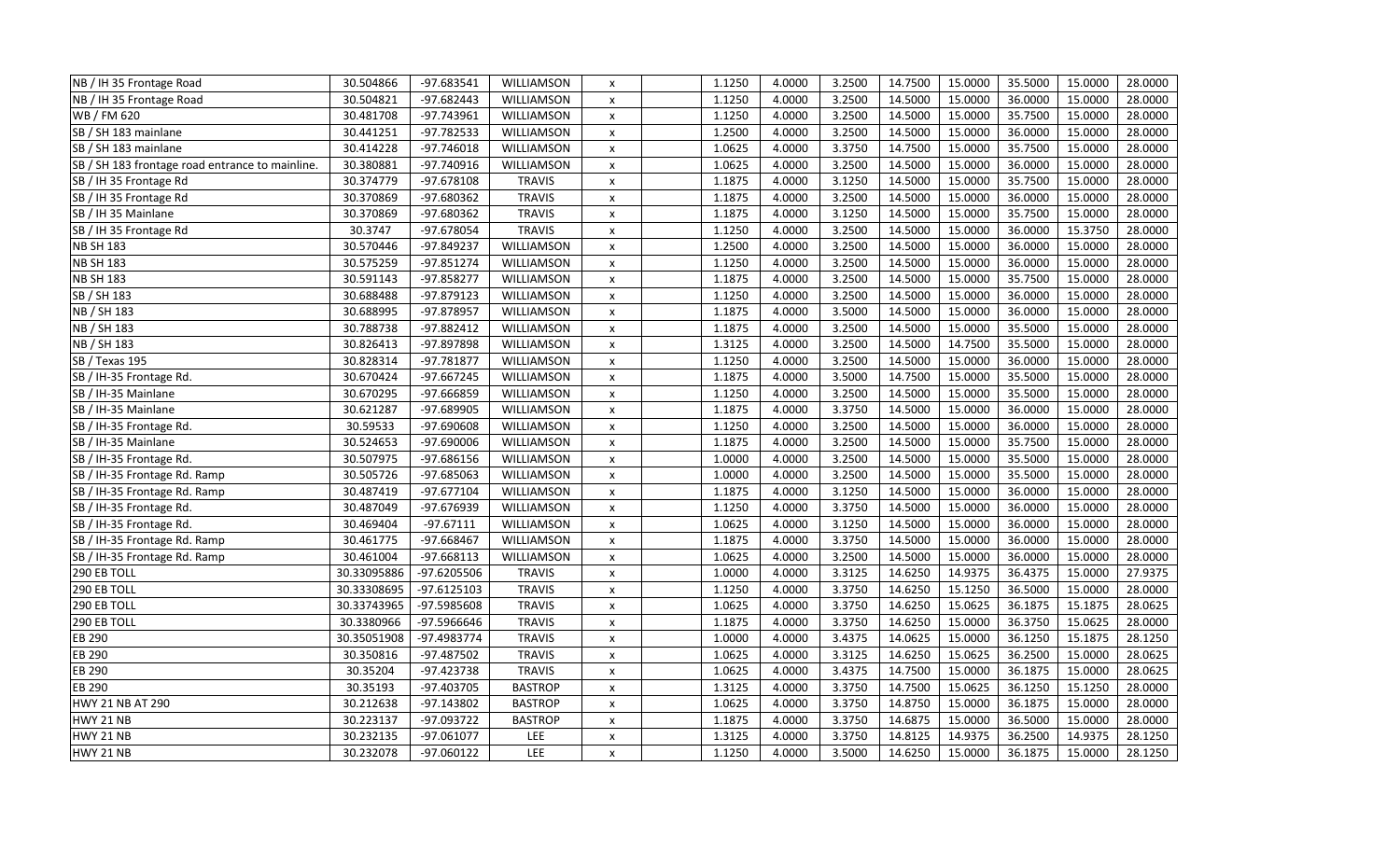| HWY 21 NB        | 30.233595 | -97.015962   | LEE            |  | 1.0625 | 4.0000 | 3.2500 | 14.6875 | 15.0625 | 36.0625 | 15.0625 | 28.1250 |
|------------------|-----------|--------------|----------------|--|--------|--------|--------|---------|---------|---------|---------|---------|
| HWY 21 NB        | 30.251206 | -96.984699   | LEE            |  | 1.3125 | 4.0000 | 3.2500 | 14.7500 | 15.0000 | 36.3750 | 15.0000 | 28.1875 |
| HWY 21 NB        | 30.290882 | -96.961066   | LEE            |  | 1.0625 | 4.0000 | 3.3125 | 14.6875 | 15.0000 | 36.2500 | 15.0000 | 28.0000 |
| <b>HWY 77 SB</b> | 30.275927 | $-96.945447$ | <b>LEE</b>     |  | 1.0000 | 4.0000 | 3.5000 | 14.8750 | 15.1250 | 36.0625 | 15.0000 | 28.0625 |
| 290 WB           | 30.19764  | $-97.071963$ | <b>BASTROP</b> |  | 1.1250 | 4.0000 | 3.5000 | 14.5625 | 14.8750 | 36.0625 | 15.0625 | 27.9375 |
| <b>290 WB</b>    | 30.197722 | -97.072092   | <b>BASTROP</b> |  | 1.1250 | 4.0000 | 3.5000 | 14.6250 | 15.0625 | 36.6250 | 15.1250 | 28.0625 |
| 290 WB           | 30.326518 | -97.331387   | <b>BASTROP</b> |  | 1.0625 | 4.0000 | 3.5000 | 14.5625 | 14.9375 | 36.1250 | 14.9375 | 28.1250 |
| 290 WB           | 30.352138 | -97.401813   | <b>BASTROP</b> |  | 1.1250 | 4.0000 | 3.3750 | 14.7500 | 15.0000 | 36.1875 | 15.1250 | 28.0625 |
| 290 WB TOLL      | 30.342086 | $-97.587735$ | TRAVIS         |  | 1.1250 | 4.0000 | 3.4375 | 14.6875 | 14.9375 | 36.3750 | 15.0000 | 28.0625 |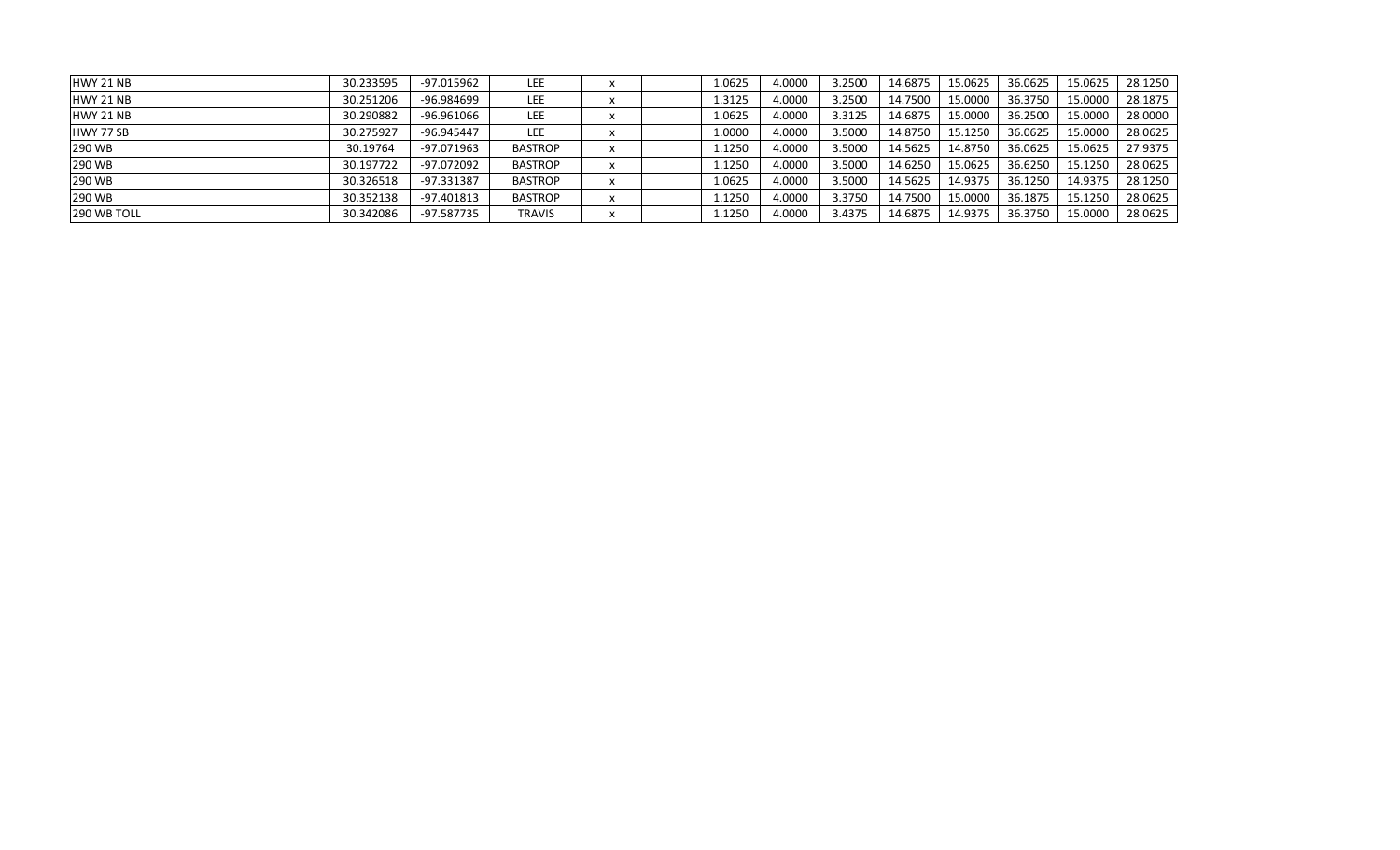# **CALIFORNIA DATA**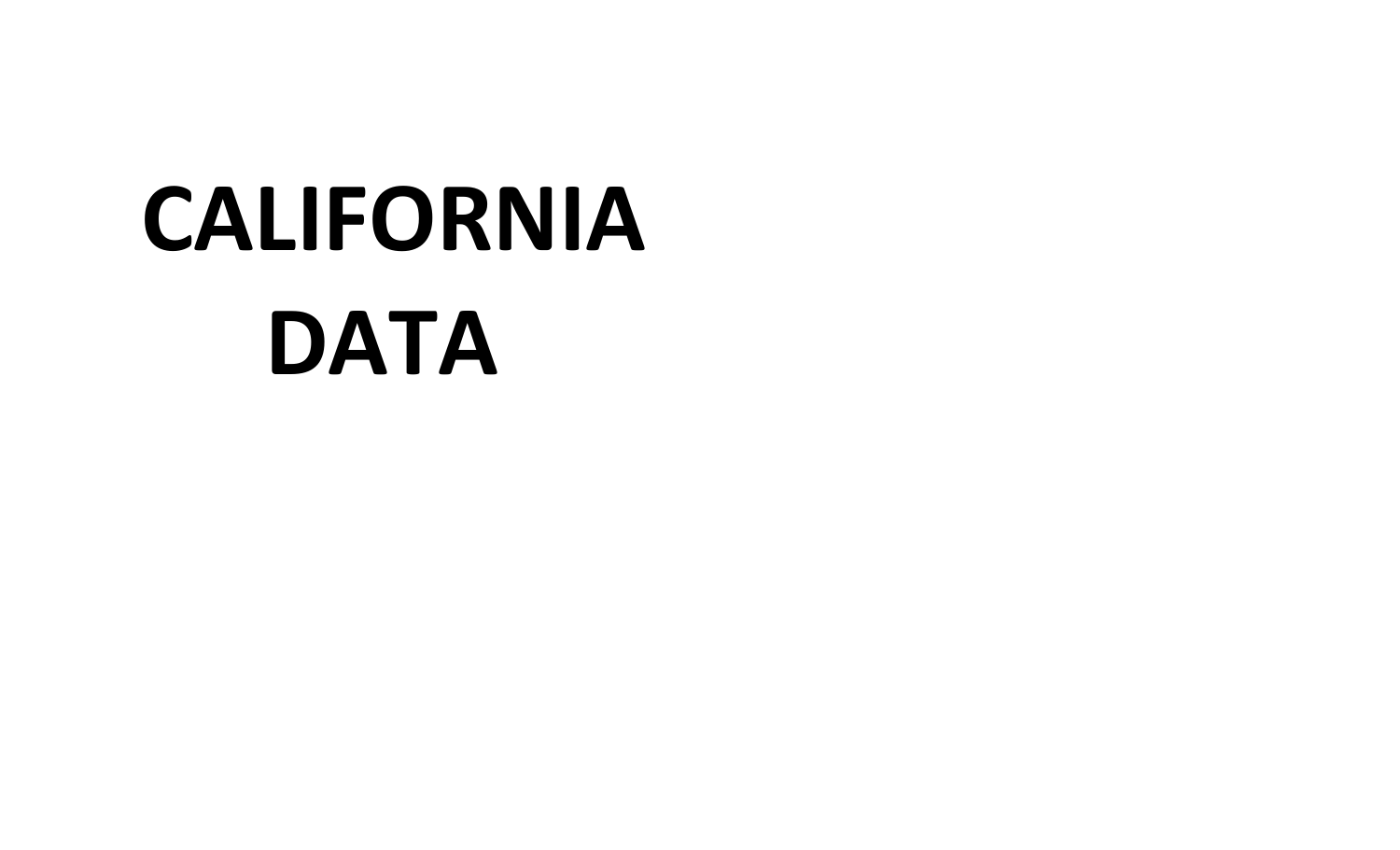| State: California                     |                                       |              |                           |           |                                  |                               |                              |                                                   |                                            |                                       |               |                |
|---------------------------------------|---------------------------------------|--------------|---------------------------|-----------|----------------------------------|-------------------------------|------------------------------|---------------------------------------------------|--------------------------------------------|---------------------------------------|---------------|----------------|
|                                       |                                       |              |                           | Road Type |                                  |                               |                              |                                                   | Major Study Features Measured              |                                       |               |                |
| Road Name/ Route<br>No. (NB/SB/EB/WB) | Mile Marker, Intersection or Lat/Long | County       | State                     | Non-State | Exit Gap<br>(middle -<br>inside) | Channel<br>Width<br>(outside) | Channel<br>Width<br>(inside) | Guide<br>Chute<br>Entrance<br>Height<br>(outside) | Guide<br>Chute Exit<br>Height<br>(outside) | Outside<br>Guide<br>Channel<br>Length | Head<br>Width | Head<br>Height |
| <b>SR 160 EB</b>                      | N 38.59998, W 121.44804               | Sacramento   | $\pmb{\times}$            |           | 1.0625                           | 4.0000                        | 3.5000                       | 14.4375                                           | 15.0625                                    | 36.0000                               | 15.2500       | 28.0000        |
| SR 160 WB                             | N 38.59970, W 121.46986               | Sacramento   | $\pmb{\mathsf{X}}$        |           | 1.1250                           | 4.0000                        | 3.5000                       | 14.5000                                           | 15.0000                                    | 35.8750                               | 15.0000       | 28.1250        |
| SR 160 WB                             | N 38.59759, W 121.47356               | Sacramento   | $\mathsf{X}$              |           | 1.1875                           | 4.0000                        | 3.3125                       | 14.5000                                           | 15.0000                                    | 36.0000                               | 15.2500       | 28.2500        |
| I-80 Business WB                      | N 38.57945, W 121.46484               | Sacramento   | $\pmb{\chi}$              |           | 1.1250                           | 4.0000                        | 3.5625                       | 14.5000                                           | 15.0000                                    | 35.9375                               | 15.1875       | 28.0625        |
| $I-5SB$                               | N 38.44063, W 121.49064 **            | Sacramento   | $\pmb{\mathsf{X}}$        |           | 1.2500                           | 4.0000                        | 3.5000                       | 14.5625                                           | 15.1250                                    | 36.0000                               | 15.0000       | 28.0000        |
| $I-5NB$                               | N 38.32020, W 121.46510 **            | Sacramento   | $\pmb{\mathsf{X}}$        |           | 1.0625                           | 4.0000                        | 3.3125                       | 14.5000                                           | 15.0000                                    | 36.0000                               | 15.0625       | 28.1250        |
| $I-5NB$                               | N 38.41268, W 121.48409 **            | Sacramento   | $\pmb{\mathsf{X}}$        |           | 1.2500                           | 4.0000                        | 3.5000                       | 14.5000                                           | 15.0625                                    | 36.0000                               | 15.0000       | 28.0000        |
| $I-5$ NB                              | N 38.51551, W 121.52179 **            | Sacramento   | $\pmb{\mathsf{X}}$        |           | 1.1250                           | 4.0000                        | 3.5000                       | 14.6250                                           | 15.0000                                    | 36.0000                               | 15.0000       | 28.0000        |
| <b>I-80 WB</b>                        | N 38.38630, W 121.93667               | Solano       | $\pmb{\chi}$              |           | 1.1875                           | 4.0000                        | 3.5625                       | 14.5000                                           | 15.0625                                    | 36.0000                               | 15.0000       | 28.1250        |
| <b>I-80 WB</b>                        | N 38.26752, W 122.05501               | Solano       | $\pmb{\mathsf{X}}$        |           | 1.0625                           | 4.0000                        | 3.2500                       | 14.5000                                           | 15.0000                                    | 35.8750                               | 15.0000       | 28.0000        |
| <b>SR 12 WB</b>                       | N 38.20777, W 122.16857               | Solano       | $\pmb{\mathsf{X}}$        |           | 1.0625                           | 4.0000                        | 3.3750                       | 14.5000                                           | 15.0000                                    | 36.0000                               | 15.2500       | 28.0625        |
| <b>SR 29 SB</b>                       | N 38.17992, W 122.25501               | Napa         | $\mathsf{X}$              |           | 1.1250                           | 4.0000                        | 3.5000                       | 14.5625                                           | 15.0000                                    | 36.1250                               | 15.1250       | 28.1875        |
| <b>SR 24 WB</b>                       | N 37.89823, W 122.08987               | Contra Costa | $\pmb{\mathsf{X}}$        |           | 1.1875                           | 4.1250                        | 3.5625                       | 14.5000                                           | 15.0000                                    | 36.0000                               | 15.2500       | 28.1250        |
| <b>SR 24 WB</b>                       | N 37.89306, W 122.15926               | Contra Costa | $\pmb{\mathsf{X}}$        |           | 1.1875                           | 4.0000                        | 3.6250                       | 14.5625                                           | 14.9375                                    | 35.5000                               | 15.3125       | 28.1250        |
| I-680 SB                              | N 37.87269, W 122.04356               | Contra Costa | $\pmb{\mathsf{X}}$        |           | 1.3125                           | 4.0625                        | 3.3750                       | 14.2500                                           | 15.0000                                    | 35.7500                               | 15.5000       | 28.0000        |
| I-680 SB                              | N 37.81226, W 121.99340               | Contra Costa | $\mathsf{X}$              |           | 1.3750                           | 4.0625                        | 3.2500                       | 14.5000                                           | 15.0625                                    | 36.2500                               | 15.0000       | 28.1250        |
| SR 4 SB                               | N 37.94792, W121.74411                | Contra Costa | $\boldsymbol{\mathsf{x}}$ |           | 1.2500                           | 4.0000                        | 3.5000                       | 14.5000                                           | 15.0000                                    | 35.8750                               | 15.0000       | 28.0000        |
| I-205 EB                              | N 37.76272, W 121.42615               | San Joaquin  | $\pmb{\mathsf{X}}$        |           | 1.1250                           | 4.0000                        | 3.1875                       | 14.5000                                           | 14.8750                                    | 36.0000                               | 15.1250       | 28.0000        |
| <b>SR 99 NB</b>                       | N 37.80035, W 121.19179               | San Joaquin  | $\pmb{\mathsf{X}}$        |           | 1.1250                           | 4.0000                        | 3.1250                       | 14.6250                                           | 15.1250                                    | 36.2500                               | 15.0625       | 27.9375        |
| <b>SR 99 NB</b>                       | N 37.90292, W 121.22191               | San Joaquin  | $\mathsf{X}$              |           | 1.1250                           | 4.0000                        | 3.5000                       | 14.5000                                           | 14.8750                                    | 35.6250                               | 15.0625       | 27.9375        |
| $I-5SB$                               | N 37.90966, W 121.28857               | San Joaquin  | $\mathsf{X}$              |           | 1.2500                           | 4.0000                        | 3.6250                       | 14.5000                                           | 15.0625                                    | 36.0000                               | 15.0000       | 27.9375        |
| $I-5SB$                               | N 37.24320, W 121.08845               | Merced       | $\mathsf{X}$              |           | 1.3750                           | 4.0000                        | 3.5000                       | 14.5000                                           | 15.0000                                    | 35.7500                               | 15.1250       | 27.9375        |
| $I-5SB$                               | N 37.18849, W 121.07079               | Merced       | $\pmb{\chi}$              |           | 1.3750                           | 4.0000                        | 3.5625                       | 14.1875                                           | 14.8125                                    | 35.7500                               | 15.0625       | 27.9375        |
| $I-5SB$                               | N 37.11586, W 121.02331               | Merced       | $\pmb{\chi}$              |           | 1.1250                           | 4.0000                        | 3.5000                       | 14.5000                                           | 14.8750                                    | 35.7500                               | 15.0625       | 27.8750        |
| <b>SR 152 WB</b>                      | N 37.00722, W 121.51833               | Santa Clara  | $\pmb{\chi}$              |           | 1.0625                           | 4.0000                        | 3.5000                       | 14.5000                                           | 15.0000                                    | 35.8750                               | 15.1250       | 28.0000        |
| <b>US 101 NB</b>                      | N 37.28596, W 121.80919               | Santa Clara  | $\mathsf{\chi}$           |           | 1.2500                           | 4.0000                        | 3.6250                       | 14.5000                                           | 14.9375                                    | 36.0000                               | 15.2500       | 28.0000        |
| <b>I-280 NB</b>                       | N 37.33453, W 122.06639               | Santa Clara  | $\pmb{\mathsf{X}}$        |           | 1.1250                           | 4.0000                        | 3.4375                       | 14.5000                                           | 14.9375                                    | 35.7500                               | 15.2500       | 27.8750        |
| <b>SR 92 EB</b>                       | N 37.62540, W 122.12870               | Alameda      | $\pmb{\chi}$              |           | 1.1250                           | 4.0000                        | 3.5000                       | 14.5000                                           | 15.0000                                    | 35.7500                               | 15.3750       | 28.3750        |
| I-238 EB                              | N 37.68930, W 122.10079               | Alameda      | $\pmb{\chi}$              |           | 1.1250                           | 4.0000                        | 3.2500                       | 14.5000                                           | 15.0000                                    | 35.8750                               | 15.0000       | 28.0000        |
| I-580 EB                              | N 37.69694, W 121.96896               | Alameda      | $\mathsf{X}$              |           | 1.3125                           | 4.0000                        | 3.5000                       | 14.5000                                           | 15.0625                                    | 36.0000                               | 15.1250       | 28.0000        |
| I-580 EB                              | N 37.69910, W 121.92958               | Alameda      | $\pmb{\chi}$              |           | na                               | 4.0000                        | 3.5000                       | 14.5000                                           | 15.0000                                    | 35.8750                               | 15.0625       | 27.9375        |
| <b>SR 37 WB</b>                       | N 38.11758, W 122.29287               | Solano       | $\pmb{\mathsf{X}}$        |           | 1.2500                           | 4.0000                        | 3.1250                       | 14.1875                                           | 15.0000                                    | 35.8750                               | 15.0625       | 28.0000        |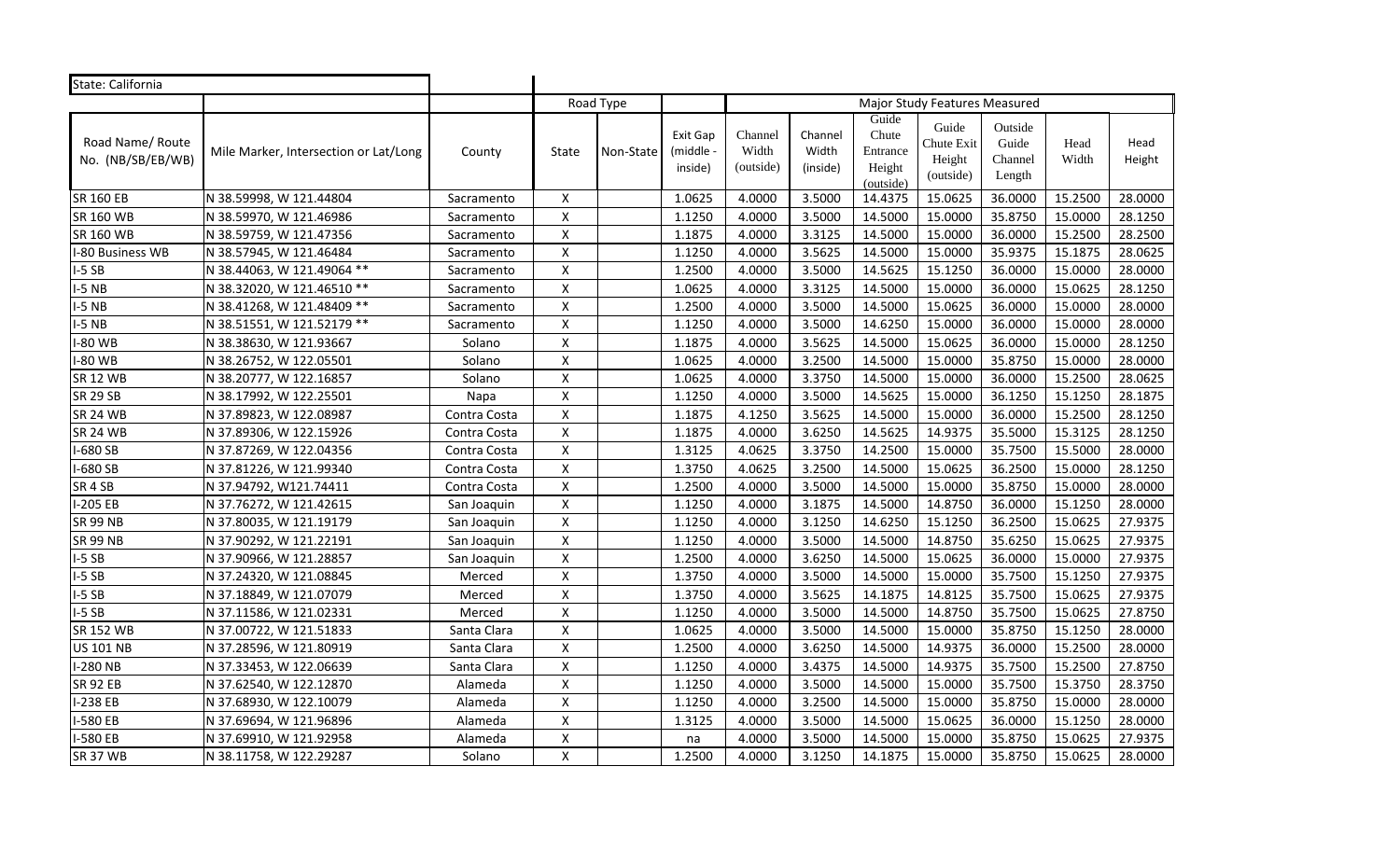| <b>SR 37 WB</b>  | N 38.15500, W 122.42156 | Sonoma        | $\boldsymbol{\mathsf{x}}$ |   | 1.1875 | 4.0000 | 3.5000 | 14.4375 | 15.0000 | 36.0000 | 15.0000 | 28.0000 |
|------------------|-------------------------|---------------|---------------------------|---|--------|--------|--------|---------|---------|---------|---------|---------|
| <b>SR 37 WB</b>  | N 38.12191, W 122.49680 | Sonoma        | $\pmb{\mathsf{X}}$        |   | 1.3125 | 4.0000 | 3.5000 | 14.5000 | 14.9375 | 35.9375 | 14.8750 | 28.0000 |
| <b>US 101 NB</b> | N 38.24151, W 122.62190 | Sonoma        | $\boldsymbol{\mathsf{x}}$ |   | 1.0625 | 4.0000 | 3.2500 | 14.5000 | 14.9375 | 35.7500 | 15.0000 | 27.9375 |
| <b>US 101 NB</b> | N 38.28483, W 122.68625 | Sonoma        | $\boldsymbol{\mathsf{x}}$ |   | 1.0625 | 4.0000 | 3.5000 | 14.5000 | 15.0625 | 36.1250 | 15.0625 | 28.0000 |
| I-580 EB         | N 37.96029, W 122.50615 | Marin         | $\mathsf{X}$              |   | 1.0625 | 4.0000 | 3.6250 | 14.5000 | 15.0000 | 36.0000 | 14.9375 | 27.9375 |
| I-580 WB         | N 37.69964, W 122.10768 | Alameda       | $\boldsymbol{\mathsf{X}}$ |   | 1.1250 | 4.0000 | 3.5000 | 14.3750 | 15.0000 | 35.7500 | 15.1250 | 28.0000 |
| I-580 WB         | N 37.75080, W 122.15146 | Alameda       | $\pmb{\times}$            |   | 1.1875 | 4.0000 | 3.1250 | 14.5000 | 15.0000 | 35.7500 | 15.0000 | 28.1875 |
| <b>SR 13 NB</b>  | N 37.79350, W 122.18141 | Alameda       | $\pmb{\mathsf{X}}$        |   | 1.1875 | 4.1250 | 3.6250 | 14.5000 | 14.9375 | 35.9375 | 15.1250 | 28.0000 |
| <b>SR 24 EB</b>  | N 37.89079, W 122.14612 | Contra Costa  | $\pmb{\mathsf{X}}$        |   | 1.4375 | 4.0000 | 3.2500 | 14.5000 | 15.0625 | 36.1875 | 15.0000 | 28.0000 |
| <b>SR 24 EB</b>  | N 37.89766, W 122.08765 | Contra Costa  | $\mathsf{X}$              |   | 1.1250 | 4.0000 | 3.1250 | 14.5000 | 15.0625 | 35.7500 | 15.0000 | 27.8125 |
| Vasco Rd. NB     | N 37.74897, W 121.72969 | Alameda       |                           | X | 1.1250 | 4.0000 | 3.5000 | 14.3750 | 15.0000 | 35.7500 | 15.1250 | 28.0625 |
| I-580 WB         | N 37.70186, W 121.88060 | Alameda       | $\boldsymbol{\mathsf{x}}$ |   | 1.3125 | 4.0000 | 3.1250 | 14.5000 | 15.0625 | 36.3125 | 15.0000 | 27.9375 |
| I-680 NB         | N 37.76679, W 121.96951 | Contra Costa  | $\pmb{\mathsf{X}}$        |   | 1.1250 | 4.0000 | 3.1250 | 14.4375 | 15.0000 | 35.8125 | 15.1250 | 28.0625 |
| I-680 NB         | N 37.83904, W 122.01557 | Contra Costa  | $\pmb{\mathsf{X}}$        |   | na     | 4.0000 | 3.2500 | 14.6250 | 14.9375 | 36.1250 | 15.7500 | 28.0000 |
| CA60 EB          | Seventh Ave             | LA            | $\pmb{\times}$            |   | 1.3750 | 4.0000 | 3.5000 | 14.3750 | 15.0625 | 36.0000 | 15.2500 | 28.0000 |
| CA60 EB          | Azusa Ave               | LA            | X                         |   | 1.1250 | 4.0000 | 3.5000 | 14.5000 | 15.0000 | 36.0000 | 15.0000 | 28.0000 |
| CA60 EB          | Brea Canyon Road        | LA            | x                         |   | 1.1250 | 4.0000 | 3.5000 | 14.5000 | 15.0000 | 36.0000 | 15.0000 | 28.0000 |
| <b>CA 57 NB</b>  | CA 60                   | LA            | X                         |   | 1.1250 | 4.0000 | 3.5000 | 14.5000 | 15.0000 | 36.0000 | 15.0000 | 28.0000 |
| $I-10EB$         | E of Montana Ave        | LA            | $\pmb{\times}$            |   | 1.1250 | 4.0000 | 3.5000 | 14.5000 | 15.1250 | 36.0000 | 15.0000 | 28.0000 |
| $I-15$ NB        | N of 4th St.            | San Bernadino | X                         |   | 1.1250 | 4.0000 | 3.5000 | 14.5000 | 15.0000 | 36.0000 | 15.0000 | 28.0000 |
| $I-15NB$         | N of Summit Ave         | San Bernadino | x                         |   | 1.1250 | 4.0000 | 3.5000 | 14.5000 | 15.0000 | 36.0000 | 15.0000 | 28.0000 |
| $I-15NB$         | N of Summit Ave         | San Bernadino | $\boldsymbol{\mathsf{x}}$ |   | 1.3125 | 4.0000 | 3.5000 | 14.5000 | 15.1250 | 36.0000 | 15.0000 | 28.0000 |
| $I-15NB$         | N of Summit Ave         | San Bernadino | $\pmb{\chi}$              |   | 1.1875 | 4.0000 | 3.5000 | 14.5000 | 15.0625 | 36.0000 | 15.0000 | 28.0000 |
| $I-15NB$         | N of Summit Ave         | San Bernadino | $\pmb{\chi}$              |   | 1.1250 | 4.0000 | 3.5000 | 14.5625 | 15.1250 | 36.0000 | 15.0000 | 28.0000 |
| $I-15SB$         | N of Summit Ave         | San Bernadino | X                         |   | 1.1250 | 4.0000 | 3.5000 | 14.5000 | 15.0625 | 36.0000 | 15.0000 | 28.0000 |
| $I-15SB$         | N of Summit Ave         | San Bernadino | x                         |   | 1.1250 | 4.0000 | 3.5000 | 14.5625 | 15.1250 | 36.0000 | 15.0000 | 28.0000 |
| $I-15SB$         | N of Summit Ave         | San Bernadino | $\pmb{\times}$            |   | 1.1875 | 4.0000 | 3.5000 | 14.5000 | 15.0625 | 36.0000 | 15.0000 | 28.0000 |
| $I-15NB$         | N of Summit Ave         | San Bernadino | x                         |   | 1.1875 | 4.0000 | 3.5000 | 14.5000 | 15.1875 | 36.2500 | 15.0000 | 28.0000 |
| 1215 SB          | N of Baseline St.       | San Bernadino | x                         |   | 1.1250 | 4.0000 | 3.5000 | 14.3750 | 14.8750 | 36.0000 | 15.0000 | 28.0000 |
| <b>I215 SB</b>   | lowa Ave                | San Bernadino | x                         |   | 1.1250 | 4.0000 | 3.5000 | 14.3750 | 15.0625 | 36.0000 | 15.0000 | 28.0000 |
| 1215 SB          | Canyon Crest Dr.        | San Bernadino | x                         |   | 1.3125 | 4.0000 | 3.5000 | 14.4375 | 15.0625 | 36.2500 | 15.0000 | 28.0000 |
| 1215 SB          | Ramp to Scott Road      | San Bernadino | X                         |   | 1.1250 | 4.0000 | 3.5000 | 14.4375 | 15.0625 | 36.0000 | 15.0000 | 28.0000 |
| $I-15SB$         | 33.14.10N / 117.08.56W  | San Diego     | $\pmb{\times}$            |   | 1.1250 | 4.0000 | 3.5000 | 14.5000 | 15.0000 | 36.2500 | 15.0000 | 28.0000 |
| $I-15SB$         | Deer Springs Road       | San Diego     | $\pmb{\times}$            |   | 1.1250 | 4.0000 | 3.5000 | 14.6250 | 15.1250 | 36.2500 | 15.0000 | 28.0000 |
| $I-15SB$         | Deer Springs Road       | San Diego     | X                         |   | 1.3125 | 4.0000 | 3.5000 | 14.5000 | 15.1250 | 36.5000 | 15.0000 | 28.0000 |
| CA 905 WB        | Caliente                | San Diego     | X                         |   | 1.0625 | 4.0000 | 3.5000 | 14.5000 | 15.0000 | 35.7500 | 15.0000 | 28.0000 |
| <b>CA 905 WB</b> | Smythe Ave              | San Diego     | $\pmb{\times}$            |   | 1.1875 | 4.0000 | 3.5000 | 14.5000 | 15.0000 | 36.0000 | 15.0000 | 28.0000 |
| <b>I-805 NB</b>  | Playa Blvd              | San Diego     | $\pmb{\times}$            |   | 1.2500 | 4.0000 | 3.5000 | 14.5000 | 15.0000 | 36.0000 | 15.0000 | 28.0000 |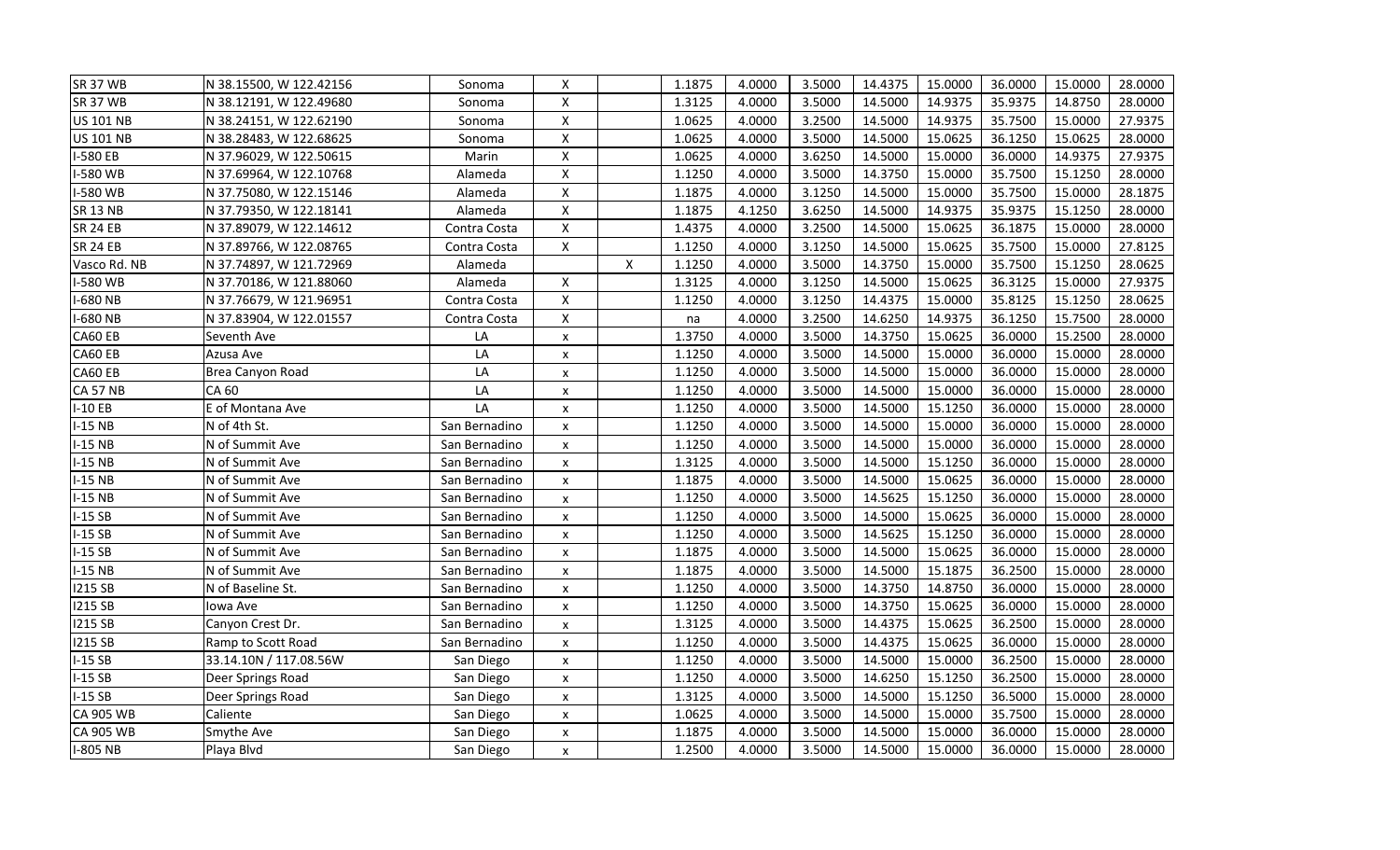| $I-5$ NB             | San Dieguito                   | San Diego  | $\pmb{\times}$            |                           | 1.1250 | 4.0000 | 3.5000 | 14.5625 | 15.0000 | 36.0000 | 15.0000 | 28.0000 |
|----------------------|--------------------------------|------------|---------------------------|---------------------------|--------|--------|--------|---------|---------|---------|---------|---------|
| <b>CA 21 SB</b>      | 33.01.58N / 117.19.30W         | Orange     | $\pmb{\times}$            |                           | 1.2500 | 4.0000 | 3.5000 | 14.5000 | 15.1250 | 36.0000 | 15.0000 | 28.0000 |
| Laguna Canyon Rd EB  | Laguna Coast Animal Park       | Orange     |                           | $\boldsymbol{\mathsf{x}}$ | 1.2500 | 4.0000 | 3.5000 | 14.5000 | 15.0625 | 36.0000 | 15.0000 | 28.0000 |
| $I-5$ NB             | <b>CA 55</b>                   | Orange     | X                         |                           | 1.1875 | 4.0000 | 3.5000 | 14.5000 | 15.0000 | 36.0000 | 15.0000 | 28.0000 |
| <b>US101 NB</b>      | S of Reyes Adobe Rd            | Ventura    | $\pmb{\times}$            |                           | 1.1250 | 4.0000 | 3.5000 | 14.5000 | 15.0000 | 36.0000 | 15.3750 | 28.2500 |
| <b>CA 23 NB</b>      | 34.07.14N / 118.51.11W         | Ventura    | X                         |                           | 1.1875 | 4.0000 | 3.5000 | 14.5000 | 15.0000 | 36.0000 | 15.0000 | 28.0000 |
| <b>CA 23 NB</b>      | 34.07.57N / 118.51.03W         | Ventura    | x                         |                           | 1.2500 | 4.0000 | 3.5000 | 14.5000 | 14.8750 | 36.0000 | 15.0000 | 28.0000 |
| CA 23 SB             | N of Mulholland                | Ventura    | X                         |                           | 1.2500 | 4.0000 | 3.5000 | 14.5000 | 15.0000 | 36.0000 | 15.0000 | 28.0000 |
| CA <sub>1</sub> SB   | US101                          | Ventura    | X                         |                           | 1.1250 | 4.0000 | 3.5000 | 14.5625 | 15.0000 | 35.7500 | 15.0000 | 28.0000 |
| <b>US 101 NB</b>     | CA 126                         | Ventura    | $\pmb{\times}$            |                           | 1.1250 | 4.0000 | 3.5000 | 14.5000 | 15.0000 | 36.0000 | 15.0000 | 28.0000 |
| <b>CA126 EB</b>      | 4 mi w of 34.23.36N/118.56.42W | Ventura    | $\pmb{\times}$            |                           | 1.2500 | 4.0000 | 3.5000 | 14.6250 | 15.0000 | 35.5000 | 15.0000 | 28.0000 |
| <b>CA126 EB</b>      | 34.23.36N/118.56.42W           | Ventura    | $\pmb{\times}$            |                           | 1.1250 | 4.0000 | 3.5000 | 14.5000 | 15.0000 | 36.0000 | 15.0000 | 28.0000 |
| <b>CA126 EB</b>      | 34.24.03N/118.48.27W           | Ventura    | x                         |                           | 1.1250 | 4.0000 | 3.5000 | 14.5625 | 15.0625 | 36.0000 | 15.0000 | 28.0000 |
| $I-5SB$              | 34.32.24N/118.38.59W           | Ventura    | X                         |                           | 1.1250 | 4.0000 | 3.5000 | 14.6250 | 15.1250 | 36.0000 | 15.0000 | 28.0000 |
| CA14 EB              | 34.29.35N/118.27.31W           | Ventura    | X                         |                           | 1.3750 | 4.0000 | 3.5000 | 14.6250 | 15.1250 | 36.0000 | 15.0000 | 28.0000 |
| $I-5SB$              | <b>Exit 157</b>                | LA         | $\boldsymbol{\mathsf{x}}$ |                           | 1.1875 | 4.0000 | 3.5000 | 14.5000 | 15.0000 | 36.0000 | 15.0000 | 28.0000 |
| <b>CA 170 SB</b>     | Victory Blvd                   | LA         | $\pmb{\times}$            |                           | 1.1250 | 4.0000 | 3.5000 | 14.5000 | 15.0000 | 36.0000 | 15.0000 | 28.0000 |
| <b>US101 SB</b>      | Exit 7                         | LA         | $\pmb{\times}$            |                           | 1.2500 | 4.0000 | 3.5000 | 14.5000 | 15.0000 | 36.0000 | 15.0000 | 28.0000 |
| $I-5SB$              | Seventh St.                    | LA         | $\pmb{\times}$            |                           | 1.1250 | 4.0000 | 3.5000 | 14.5625 | 15.1250 | 36.0000 | 15.2500 | 28.0000 |
| I-710 NB             | S of 9th St.                   | LA         | X                         |                           | 1.1250 | 4.0000 | 3.5000 | 14.5000 | 15.0000 | 36.0000 | 15.2500 | 28.2500 |
| I-710 NB             | Exit 6A                        | LA         | X                         |                           | 1.3750 | 4.0000 | 3.5000 | 14.5000 | 15.0000 | 36.0000 | 15.0000 | 28.0000 |
| CA91 EB              | Exit 14A                       | LA         | X                         |                           | 1.3750 | 4.0000 | 3.5000 | 14.3750 | 15.0000 | 36.0000 | 15.0000 | 28.0000 |
| I-605 NB             | Washington Blvd.               | LA         | $\boldsymbol{\mathsf{x}}$ |                           | 1.0625 | 4.0000 | 3.5000 | 14.5000 | 14.9375 | 36.0000 | 15.0000 | 28.0000 |
| CA60 EB Ramp         | $1 - 605$                      | LA         | $\pmb{\times}$            |                           | 1.1250 | 4.0000 | 3.5000 | 14.5000 | 14.8750 | 36.0000 | 15.0000 | 28.0000 |
| $I-5$ NB             | Exit 521 B                     | Sacramento | X                         |                           | 1.1250 | 4.0000 | 3.5000 | 14.5625 | 15.0000 | 36.0000 | 15.1250 | 28.0000 |
| $I-5$ NB             | <b>Exit 525</b>                | Sacramento | $\pmb{\times}$            |                           | 1.1250 | 4.0000 | 3.5000 | 14.5000 | 14.9375 | 36.0000 | 15.0000 | 28.2500 |
| CA 99 SB             | Elkhorn Rd                     | Sacramento | X                         |                           | 1.1250 | 4.0000 | 3.5000 | 14.5000 | 14.8750 | 36.0000 | 15.0000 | 28.0000 |
| CA65 SB              | <b>Exit 307</b>                | Sacramento | X                         |                           | 1.1875 | 4.0000 | 3.5000 | 14.5000 | 15.0625 | 36.0000 | 15.2500 | 28.0000 |
| I-80 WB              | <b>Exit 105</b>                | Sacramento | X                         |                           | 1.4375 | 4.0000 | 3.5000 | 14.5000 | 15.1250 | 36.0000 | 15.0000 | 28.0000 |
| I-80 Exit Ramp       | NB Antelope Rd                 | Sacramento | X                         |                           | 1.5000 | 4.0000 | 3.5000 | 14.5000 | 15.0000 | 36.0000 | 15.0000 | 28.0000 |
| I-80 Entrance Ramp   | SB Antelope Rd                 | Sacramento | X                         |                           | 1.1250 | 4.0000 | 3.5000 | 14.5000 | 15.0000 | 36.0000 | 15.0000 | 28.2500 |
| I-80 Exit Ramp       | NB Auburn                      | Sacramento | X                         |                           | 1.2500 | 4.0000 | 3.5000 | 14.5000 | 15.0000 | 36.0000 | 15.0000 | 28.0000 |
| I-80Exit Ramp        | Elkhorn Rd                     | Sacramento | x                         |                           | 1.1875 | 4.0000 | 3.5000 | 14.5000 | 15.0000 | 36.0000 | 15.0000 | 28.0000 |
| I-5 NB Entrance Ramp | $I-80$                         | Sacramento | X                         |                           | 1.1875 | 4.0000 | 3.5000 | 14.5000 | 15.0000 | 36.0000 | 15.1250 | 28.0000 |
| $I-5$ NB             | Yolo Bypass                    | Yolo       | X                         |                           | 1.1875 | 4.0000 | 3.5000 | 14.5000 | 15.0000 | 36.0000 | 15.1250 | 28.1250 |
| $I-5$ NB             | <b>Exit 537</b>                | Yolo       | X                         |                           | 1.1875 | 4.0000 | 3.5000 | 14.5000 | 15.0000 | 36.0000 | 15.0000 | 28.0000 |
| $I-5SB$              | 28.40.24N / 121.43.14W         | Yolo       | $\pmb{\times}$            |                           | 1.1875 | 4.0000 | 3.5000 | 14.5000 | 15.0000 | 36.0000 | 15.0000 | 28.0000 |
| I-405 NB             | S of Exit 48                   | LA         | $\pmb{\times}$            |                           | 1.1875 | 4.0000 | 3.5000 | 14.5000 | 15.0000 | 36.0000 | 15.0000 | 28.0000 |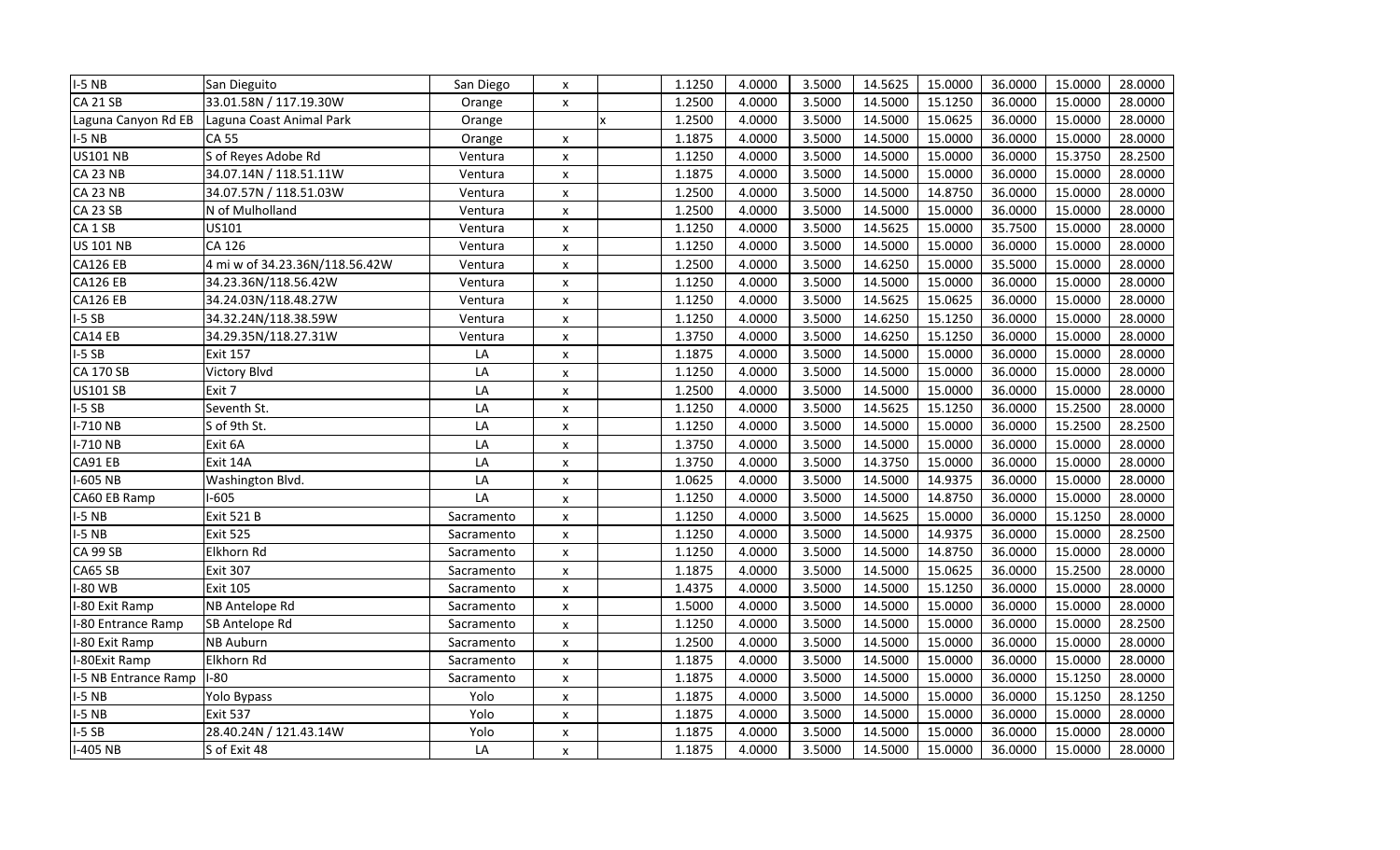| I-405 NB            | <b>CA 90</b>              | LA           | X                         |   | 1.1250 | 4.0000 | 3.5000 | 14.5000 | 15.0000 | 36.0000 | 15.0000 | 28.0000 |
|---------------------|---------------------------|--------------|---------------------------|---|--------|--------|--------|---------|---------|---------|---------|---------|
| I-10 Entrance Ramp  | $-405$                    | LA           | X                         |   | 1.1250 | 4.0000 | 3.5000 | 14.4375 | 14.8750 | 36.0000 | 15.0000 | 28.0000 |
| $I-10$ WB           | Centinela Ave             | LA           | X                         |   | 1.3750 | 4.0000 | 3.5000 | 14.4375 | 15.0000 | 36.0000 | 15.2500 | 28.0000 |
| CA <sub>1</sub>     | 34.02.17N / 118.32.26W    | LA           | X                         |   | 1.1250 | 4.0000 | 3.5000 | 14.4375 | 14.8750 | 36.0000 | 15.0000 | 28.0000 |
| I-405 NB            | Exit 57A                  | LA           | x                         |   | 1.1875 | 4.0000 | 3.5000 | 14.4375 | 15.1250 | 36.0000 | 15.0000 | 28.0000 |
| <b>US101 NB</b>     | 34.08.51N / 118.41.56W    | LA           | X                         |   | 1.1250 | 4.0000 | 3.5000 | 14.6250 | 14.9375 | 36.0000 | 15.0000 | 28.0000 |
| <b>Bailey Rd NB</b> | N 38.00468, W 121.94399 * | Contra Costa |                           | X | 1.2500 | 4.0000 | 3.5000 | 14.5000 | 15.0000 | 35.8750 | 15.2500 | 28.0000 |
| SR4EB               | N 38.01117, W 121.86559   | Contra Costa | X                         |   | 1.1250 | 4.0000 | 3.6250 | 14.5000 | 15.0000 | 35.8750 | 14.8750 | 28.0000 |
| SR <sub>4</sub> EB  | N 38.01060, W 121.86319   | Contra Costa | $\pmb{\times}$            |   | 1.1250 | 4.0000 | 3.5000 | 14.5000 | 14.8750 | 36.0000 | 15.0625 | 28.0000 |
| SR 4 EB             | N 38.00764, W 121.85223   | Contra Costa | $\pmb{\times}$            |   | 1.1875 | 4.0000 | 3.5625 | 14.5000 | 15.0000 | 35.8750 | 15.0625 | 27.8750 |
| SR 4 EB             | N 37.98600, W 121.74963   | Contra Costa | $\boldsymbol{\mathsf{X}}$ |   | 1.1250 | 4.0000 | 3.2500 | 14.5000 | 14.8750 | 35.7500 | 15.1875 | 27.9375 |
| SR4EB               | N 37.98562, W 121.74931   | Contra Costa | $\pmb{\times}$            |   | 1.2500 | 4.0000 | 3.3125 | 14.3125 | 15.0000 | 35.7500 | 15.1875 | 27.8750 |
| SR <sub>4</sub> WB  | N 37.98000, W 121.74408   | Contra Costa | $\pmb{\times}$            |   | 1.1250 | 4.0000 | 3.2500 | 14.5000 | 15.0000 | 35.8750 | 15.1250 | 28.0625 |
| SR 4 WB             | N 37.98133, W 121.74521   | Contra Costa | $\boldsymbol{\mathsf{x}}$ |   | 1.1875 | 4.0000 | 3.5000 | 14.4375 | 15.0000 | 35.8750 | 15.1875 | 28.0000 |
| SR 4 WB             | N 37.98161, W 121.74548   | Contra Costa | $\pmb{\mathsf{X}}$        |   | 1.1250 | 4.0000 | 3.2500 | 14.6250 | 15.0000 | 35.1875 | 15.1875 | 27.7500 |
| SR4EB               | N 37.97648, W 121.74310   | Contra Costa | $\pmb{\times}$            |   | 1.1250 | 4.0000 | 3.5000 | 14.4375 | 15.0000 | 35.1875 | 15.1875 | 28.1875 |
| SR 4 WB             | N 37.95921, W 121.74372   | Contra Costa | $\pmb{\mathsf{X}}$        |   | 1.1250 | 4.0000 | 3.1875 | 14.6250 | 15.0000 | 36.1875 | 15.1875 | 28.1250 |
| SR 4 WB             | N 37.97016, W 121.73848   | Contra Costa | $\pmb{\times}$            |   | 1.3125 | 4.0000 | 3.5000 | 14.5000 | 15.0000 | 36.0000 | 15.1250 | 28.1250 |
| SR 4 WB             | N 37.97269, W 121.73937   | Contra Costa | $\pmb{\times}$            |   | 1.7500 | 4.0000 | 3.5000 | 14.5000 | 14.9375 | 35.8750 | 15.1875 | 28.0000 |
| SR 4 WB             | N 37.97563, W 121.74149   | Contra Costa | $\pmb{\times}$            |   | 1.3125 | 4.0000 | 3.5000 | 14.5000 | 14.6250 | 36.3125 | 15.2500 | 27.5000 |
| SR 4 WB             | N 37.97817, W 121.74284   | Contra Costa | $\boldsymbol{\mathsf{X}}$ |   | 1.1250 | 4.0000 | 3.5000 | 14.6250 | 15.0000 | 36.3750 | 15.2500 | 28.0625 |
| SR <sub>4</sub> WB  | N 37.97893, W 121.74341   | Contra Costa | $\boldsymbol{\mathsf{X}}$ |   | 1.1250 | 4.0000 | 3.5000 | 14.6250 | 15.0000 | 36.3125 | 15.0000 | 28.1250 |
| SR <sub>4</sub> EB  | N 37.97949, W 121.74545   | Contra Costa | $\pmb{\times}$            |   | 1.1875 | 4.0000 | 3.3125 | 14.5000 | 15.0625 | 35.7500 | 15.0625 | 28.0000 |
| SR <sub>4</sub> WB  | N 37.95161, W 121.74435   | Contra Costa | X                         |   | 1.1250 | 4.0000 | 3.5625 | 14.6250 | 15.0000 | 36.5000 | 15.2500 | 28.1250 |
| SR 4 WB             | N 37.95499, W 121.74435   | Contra Costa | $\pmb{\times}$            |   | 1.1250 | 4.0000 | 3.5000 | 14.6250 | 15.0000 | 36.5000 | 15.2500 | 28.0625 |
| SR 4 WB             | N 37.99094, W 122.12944   | Contra Costa | $\boldsymbol{\mathsf{x}}$ |   | 1.1875 | 4.0000 | 3.2500 | 14.5000 | 15.0000 | 36.0000 | 15.0000 | 27.8750 |
| SR 4 WB             | N 38.01285, W 122.17421   | Contra Costa | $\pmb{\times}$            |   | 1.1250 | 4.0000 | 3.4375 | 14.5000 | 15.0000 | 36.0000 | 15.0000 | 28.0000 |
| SR 4 WB             | N 38.01490, W 122.17707   | Contra Costa | $\pmb{\times}$            |   | 1.0625 | 4.0000 | 3.5625 | 14.5000 | 15.0000 | 35.7500 | 15.0625 | 28.0000 |
| SR 4 WB             | N 38.01474, W 122.26725   | Contra Costa | $\pmb{\times}$            |   | 1.1250 | 4.0000 | 3.5000 | 14.5000 | 14.8125 | 35.8750 | 15.0000 | 28.1875 |
| $-80EB$             | N 38.02086, W 122.26370   | Contra Costa | $\pmb{\times}$            |   | 1.0625 | 4.0000 | 3.5000 | 14.4375 | 14.9375 | 35.7500 | 15.0625 | 28.0625 |
| -80 EB              | N 38.02962, W 122.25557   | Contra Costa | $\pmb{\times}$            |   | 1.2500 | 4.0000 | 3.5000 | 14.1875 | 14.9375 | 35.8125 | 14.7500 | 28.1250 |
| -80 EB              | N 38.03116, W 122.25416   | Contra Costa | $\pmb{\times}$            |   | 1.1875 | 4.0000 | 3.5625 | 14.5000 | 15.0000 | 36.0000 | 15.0625 | 28.0000 |
| -80 EB              | N 38.04187, W 122.24248   | Contra Costa | $\pmb{\times}$            |   | 1.1875 | 4.0000 | 3.5000 | 14.5000 | 15.0000 | 35.8750 | 15.1875 | 28.0625 |
| -80 EB              | N 38.04491, W 122.23817   | Contra Costa | $\pmb{\times}$            |   | 1.0625 | 4.0625 | 3.5000 | 14.5000 | 14.8750 | 36.0000 | 15.1875 | 28.0000 |
| -80 EB              | N 38.14956, W 122.21652   | Solano       | $\pmb{\mathsf{X}}$        |   | 1.4375 | 4.0000 | 3.5000 | 14.3750 | 15.0000 | 35.6250 | 15.2500 | 27.8750 |
| -80 EB              | N 38.19371, W 122.16586   | Solano       | $\pmb{\mathsf{X}}$        |   | 1.1250 | 4.0000 | 3.5000 | 14.5000 | 15.0000 | 35.8750 | 15.1250 | 28.0625 |
| I-505 SB            | N 38.43800, W 121.94270   | Solano       | $\pmb{\mathsf{X}}$        |   | 1.2500 | 4.0000 | 3.6250 | 14.5000 | 15.0625 | 36.0000 | 15.1250 | 28.0000 |
| <b>I-80 WB</b>      | N 38.25571, W 122.06505   | Solano       | $\pmb{\times}$            |   | 1.1250 | 4.0000 | 3.5000 | 14.5000 | 15.0000 | 35.8750 | 15.2500 | 27.9375 |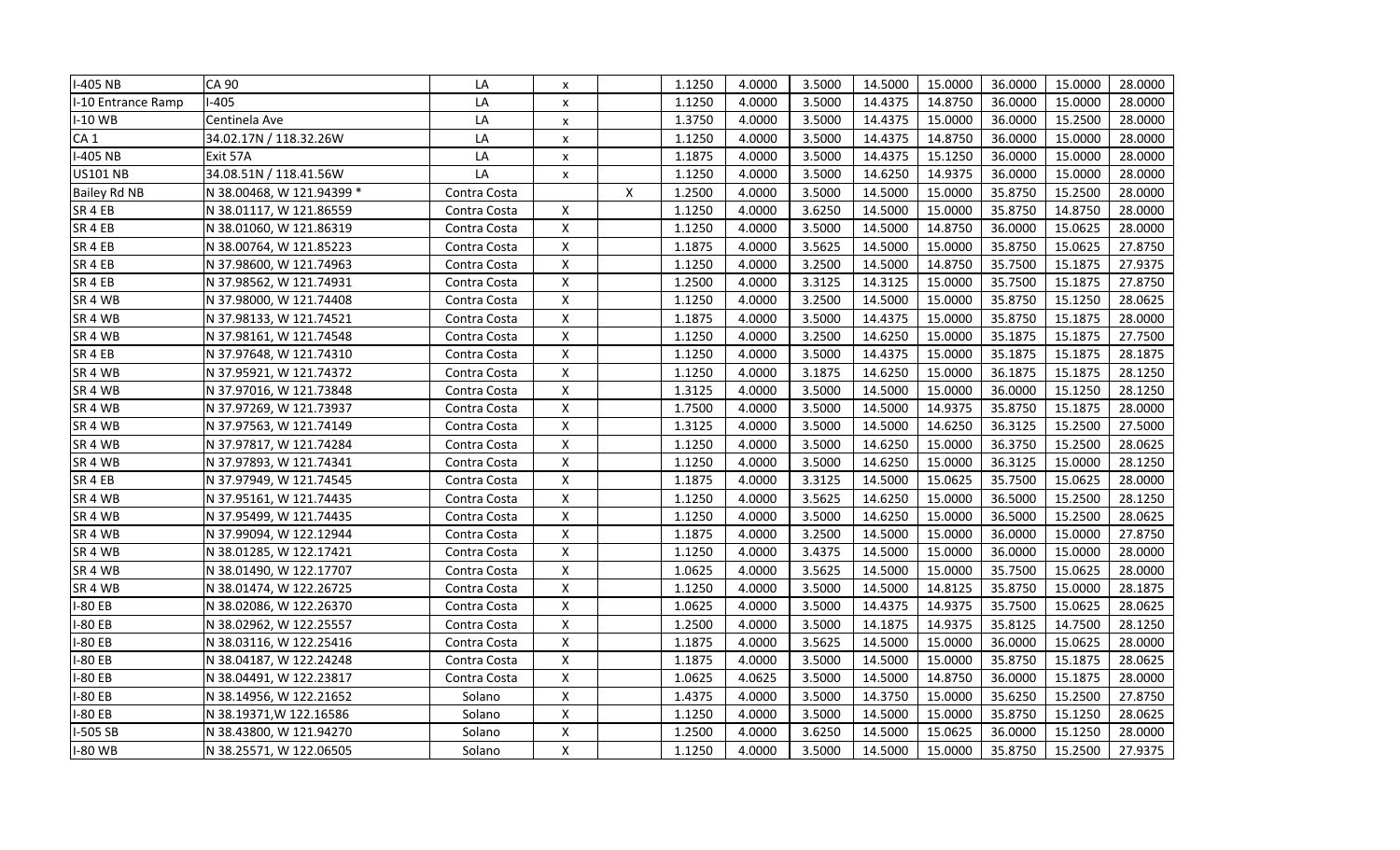| <b>I-80 WB</b>   | N 38.23418, W 122.10620   | Solano       | X                         |   | 1.0625 | 4.0000 | 3.5000    | 14.3750 | 15.0625 | 35.7500 | 15.0000 | 27.7500 |
|------------------|---------------------------|--------------|---------------------------|---|--------|--------|-----------|---------|---------|---------|---------|---------|
| <b>SR 242 SB</b> | N 38.00638, W 122.03593   | Contra Costa | X                         |   | 1.3750 | 4.0000 | 3.5000    | 14.5000 | 14.9375 | 35.8750 | 15.1250 | 28.1875 |
| Lopes Rd. SB     | N 38.16426, W 122.12159   | Solano       |                           | X | 1.0625 | 4.0000 | 3.5000    | 14.5000 | 14.9375 | 35.6250 | 15.0625 | 28.0000 |
| 680              | N 38.14828, W 122.11188   | Solano       | X                         |   | 1.2500 | 4.0000 | 3.5000    | 14.5000 | 14.9375 | 36.0000 | 15.0625 | 28.0000 |
| 680              | N 38.14889, W 122.11005   | Solano       | $\pmb{\times}$            |   | 1.3125 | 4.0000 | 3.5000    | 14.5000 | 15.0000 | 35.7500 | 15.0000 | 28.0625 |
| 680              | N 38.11630, W 122.10690   | Solano       | $\pmb{\times}$            |   | 1.1875 | 3.9375 | 3.5000    | 14.5000 | 15.0000 | 35.6250 | 15.1250 | 28.0000 |
| 680              | N 38.11580, W 122.10543   | Solano       | $\pmb{\times}$            |   | 1.2500 | 4.0000 | 3.5000    | 14.5000 | 15.1250 | 35.9375 | 15.3125 | 28.0625 |
| 680              | N 38.18326, W 122.13274   | Solano       | X                         |   | 1.2500 | 4.0000 | <b>NA</b> | 14.5000 | 14.9375 | 35.8750 | 15.0625 | 28.0625 |
| 680              | N 38.18229, W 122.13614   | Solano       | $\pmb{\times}$            |   | 1.2500 | 4.0000 | 3.4375    | 14.5000 | 15.1250 | 35.8750 | 15.2500 | 28.0000 |
| <b>I-80 WB</b>   | N 38.17100, W 122.19840   | Solano       | $\mathsf{X}$              |   | 1.2500 | 4.0000 | 3.6250    | 14.5000 | 15.0000 | 35.9375 | 15.1875 | 28.0000 |
| <b>I-80 WB</b>   | N 38.17012, W 122.20116   | Solano       | $\boldsymbol{\mathsf{x}}$ |   | 1.2500 | 4.0000 | 3.5000    | 14.3750 | 14.9375 | 35.6875 | 15.1250 | 28.0625 |
| <b>SR 29 NB</b>  | N 38.18549, W 122.25503   | Napa         | $\pmb{\times}$            |   | 1.1875 | 4.0000 | 3.5625    | 14.5000 | 15.0000 | 36.0000 | 14.9375 | 28.1250 |
| <b>SR 29 NB</b>  | N 38.21580, W 122.25674   | Napa         | $\pmb{\mathsf{X}}$        |   | 1.1250 | 4.0000 | 3.2500    | 14.4375 | 15.0000 | 35.8750 | 15.1250 | 28.0000 |
| <b>SR 29 NB</b>  | N 38.22753, W 122.25803   | Napa         | $\mathsf{X}$              |   | 1.1875 | 4.0000 | 3.6250    | 14.3750 | 14.8750 | 35.7500 | 15.0000 | 28.0000 |
| <b>SR 121 WB</b> | N 38.25787, W 122.35861   | Napa         | $\boldsymbol{\mathsf{x}}$ |   | 1.3125 | 4.0000 | 3.5000    | 14.3125 | 15.0000 | 35.7500 | 15.1250 | 28.0000 |
| <b>SR 121 WB</b> | N 38.25646, W 122.36150   | Napa         | $\pmb{\times}$            |   | 1.1250 | 4.0000 | 3.5000    | 14.5000 | 15.0000 | 35.7500 | 14.7500 | 27.8750 |
| <b>SR 121 WB</b> | N 38.25619, W 122.36342   | Napa         | $\pmb{\mathsf{X}}$        |   | 1.1250 | 4.0000 | 3.5000    | 14.5000 | 15.0000 | 35.9375 | 15.1250 | 28.0625 |
| <b>SR 121 WB</b> | N 38.25628, W 122.36540   | Napa         | $\pmb{\times}$            |   | 1.0625 | 4.0000 | 3.5000    | 14.5000 | 15.0000 | 36.0000 | 15.0000 | 27.9375 |
| <b>SR 121 WB</b> | N 38.25499, W 122.37007   | Napa         | $\pmb{\times}$            |   | 1.1250 | 4.0000 | 3.5000    | 14.5000 | 14.9375 | 35.7500 | 15.2500 | 28.1250 |
| <b>SR 116 WB</b> | N 38.22347, W 122.57015   | Sonoma       | $\pmb{\times}$            |   | 1.2500 | 4.0000 | 3.5000    | 14.5000 | 14.8750 | 36.0000 | 15.0625 | 28.0625 |
| <b>US 101 NB</b> | N 38.26766, W 122.66435   | Sonoma       | $\pmb{\times}$            |   | 1.0625 | 4.0000 | 3.5000    | 14.5000 | 15.0625 | 35.8750 | 15.0000 | 27.9375 |
| <b>US 101 NB</b> | N 38.26866, W 122.66547   | Sonoma       | $\pmb{\times}$            |   | 1.0625 | 4.0000 | <b>NA</b> | 14.5000 | 15.0000 | 36.0625 | 15.2500 | 28.0000 |
| <b>US 101 NB</b> | N 38.26988, W 122.66685   | Sonoma       | $\pmb{\times}$            |   | 1.1250 | 4.0000 | 3.4375    | 14.4375 | 15.0000 | 35.8750 | 15.2500 | 27.8750 |
| <b>US 101 NB</b> | N 38.27610, W 122.67489   | Sonoma       | $\boldsymbol{\mathsf{x}}$ |   | 1.2500 | 3.9375 | 3.5000    | 14.5000 | 14.9375 | 35.8750 | 15.1875 | 28.0000 |
| <b>US 101 NB</b> | N 38.27748, W 122.67665   | Sonoma       | $\pmb{\times}$            |   | 1.1250 | 4.0000 | 3.5625    | 14.5000 | 15.0625 | 35.8750 | 15.1875 | 28.0000 |
| <b>US 101 NB</b> | N 38.28171, W 122.68224   | Sonoma       | $\pmb{\times}$            |   | 1.0625 | 4.0000 | 3.5625    | 14.5000 | 15.0000 | 35.8125 | 15.2500 | 28.0000 |
| <b>US 101 NB</b> | N 38.28292, W 122.68380 * | Sonoma       | $\pmb{\times}$            |   | 1.0000 | 4.0000 | <b>NA</b> | 14.3750 | 15.0625 | 35.6250 | 15.1250 | 27.9375 |
| <b>US 101 NB</b> | N 38.28484, W 122.68628   | Sonoma       | $\pmb{\times}$            |   | 1.0625 | 4.0000 | 3.5000    | 14.5000 | 15.0625 | 36.0625 | 15.0625 | 28.0556 |
| <b>US 101 NB</b> | N 38.30944, W 122.71281   | Sonoma       | $\pmb{\times}$            |   | 1.0625 | 4.0000 | 3.4375    | 14.5625 | 15.0625 | 36.1250 | 15.0625 | 28.0000 |
| <b>US 101 NB</b> | N 38.31937, W 122.71390   | Sonoma       | $\pmb{\times}$            |   | 1.0625 | 4.0000 | 3.5000    | 14.5000 | 14.9375 | 35.8125 | 15.2500 | 27.8750 |
| <b>US 101 NB</b> | N 38.40839, W 122.71580   | Sonoma       | $\boldsymbol{\mathsf{X}}$ |   | 1.3125 | 4.0000 | 3.5000    | 14.5000 | 15.0625 | 36.0625 | 15.0000 | 28.0000 |
| <b>US 101 NB</b> | N 38.40974, W 122.71577   | Sonoma       | $\pmb{\times}$            |   | 1.1250 | 4.0000 | 3.5000    | 14.4375 | 15.0000 | 35.8750 | 15.0625 | 27.8750 |
| <b>US 101 NB</b> | N 38.41601, W 122.71574   | Sonoma       | $\pmb{\mathsf{X}}$        |   | 1.1250 | 4.0000 | 3.4375    | 14.4375 | 15.8750 | 35.9375 | 15.1250 | 28.0000 |
| <b>US 101 SB</b> | N 38.31866, W 122.71454   | Sonoma       | $\pmb{\times}$            |   | 1.1250 | 4.0000 | 3.5000    | 14.5000 | 14.9375 | 35.7500 | 15.1875 | 28.0000 |
| <b>US 101 SB</b> | N 38.31216, W 122.71502   | Sonoma       | $\boldsymbol{\mathsf{x}}$ |   | 1.0625 | 4.0000 | 3.5000    | 14.5000 | 15.0625 | 35.7500 | 15.0625 | 27.9375 |
| <b>US 101 SB</b> | N 38.31170, W 122.71482   | Sonoma       | $\boldsymbol{\mathsf{x}}$ |   | 1.2500 | 4.0000 | 3.5000    | 14.5000 | 15.0000 | 36.0000 | 15.0000 | 27.9375 |
| <b>US 101 SB</b> | N 38.29342, W 122.69900   | Sonoma       | $\mathsf{X}$              |   | 1.1250 | 4.0000 | 3.5000    | 14.4375 | 15.0000 | 35.5625 | 15.1875 | 28.2500 |
| <b>US 101 SB</b> | N 38.28202, W 122.68325   | Sonoma       | $\pmb{\mathsf{X}}$        |   | 1.0625 | 4.0000 | 3.5625    | 14.5000 | 15.0000 | 35.7500 | 15.1875 | 28.0625 |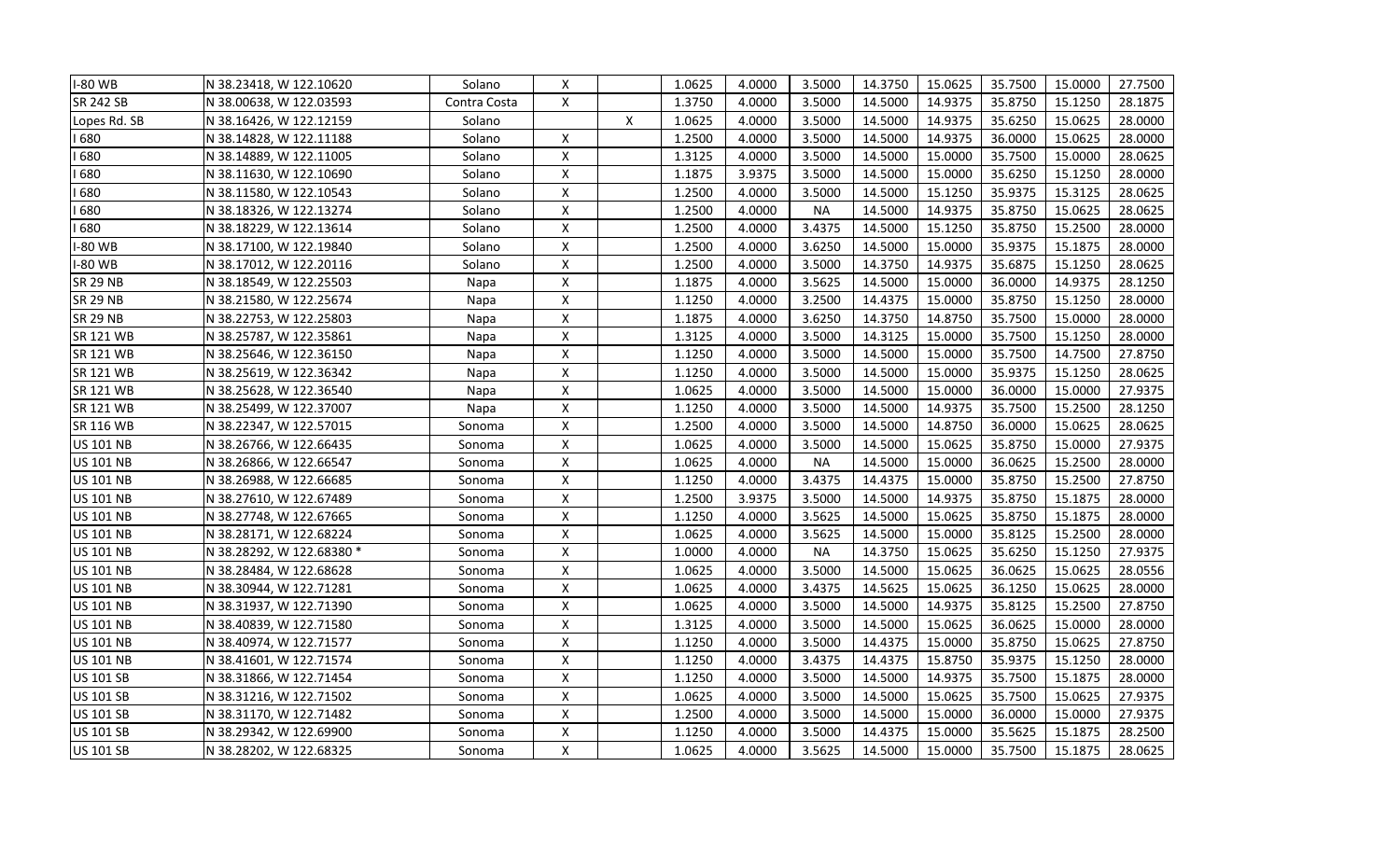| <b>US 101 SB</b> |                         |              |                           |        |        |           |         | 15.0625 | 36.0000 |         | 28.0000 |
|------------------|-------------------------|--------------|---------------------------|--------|--------|-----------|---------|---------|---------|---------|---------|
|                  | N 38.28103, W 122.68190 | Sonoma       | $\pmb{\times}$            | 1.1250 | 4.0000 | 3.3750    | 14.5000 |         |         | 14.9375 |         |
| <b>US 101 SB</b> | N 38.27931, W 122.67964 | Sonoma       | $\boldsymbol{\mathsf{x}}$ | 1.1250 | 4.0000 | 3.5000    | 14.5000 | 15.0000 | 35.6250 | 15.1250 | 28.0000 |
| <b>US 101 SB</b> | N 38.27650, W 122.67595 | Sonoma       | $\boldsymbol{\mathsf{X}}$ | 1.1875 | 4.0000 | 3.5000    | 14.4375 | 15.0000 | 35.7500 | 15.1250 | 28.1250 |
| SR4 EB           | N 38.00499, W 122.03728 | Contra Costa | $\boldsymbol{\mathsf{x}}$ | 1.1250 | 4.0000 | 3.5625    | 14.5000 | 15.0000 | 35.8125 | 15.1875 | 28.0000 |
| SR4 EB           | N 38.00978, W 122.01873 | Contra Costa | X                         | 1.1250 | 4.0000 | 3.5000    | 14.5000 | 14.9375 | 35.8750 | 15.0000 | 28.0000 |
| $-680$ NB        | N 37.93465, W 122.05984 | Contra Costa | X                         | 1.1875 | 4.0000 | <b>NA</b> | 14.5000 | 15.0625 | 36.1250 | 15.0625 | 28.0000 |
| <b>SR 24 WB</b>  | N 37.89836, W 122.08617 | Contra Costa | $\pmb{\times}$            | 1.1250 | 4.0000 | 3.6250    | 14.5000 | 15.0000 | 35.7500 | 15.3125 | 28.1250 |
| <b>SR 24 WB</b>  | N 37.89573, W 122.11258 | Contra Costa | X                         | 1.2500 | 4.0000 | 3.5000    | 14.5000 | 15.0000 | 35.6250 | 15.1875 | 28.0625 |
| <b>SR 24 WB</b>  | N 37.89545, W 122.11416 | Contra Costa | X                         | 1.1250 | 4.0000 | 3.5000    | 14.4375 | 14.7500 | 35.6250 | 15.2500 | 28.1250 |
| <b>SR 24 WB</b>  | N 37.89545, W 122.12490 | Contra Costa | $\pmb{\times}$            | 1.1250 | 4.0000 | 3.5000    | 14.4375 | 14.7500 | 35.6250 | 15.0625 | 28.2500 |
| <b>SR 24 WB</b>  | N 37.89281, W 122.12763 | Contra Costa | X                         | 1.1250 | 4.0000 | 3.5000    | 14.4375 | 14.7500 | 35.6250 | 15.3125 | 28.1875 |
| <b>SR 24 WB</b>  | N 37.89319, W 122.16026 | Contra Costa | $\boldsymbol{\mathsf{X}}$ | 1.1250 | 4.0000 | 3.6250    | 14.5000 | 14.9375 | 35.6250 | 15.2500 | 28.1875 |
| <b>SR 24 WB</b>  | N 37.89325, W 122.16465 | Contra Costa | $\pmb{\times}$            | 1.1250 | 4.0000 | 3.5625    | 14.4375 | 14.8750 | 35.6875 | 15.0625 | 28.0000 |
| <b>SR 24 WB</b>  | N 37.88235, W 122.18121 | Contra Costa | $\pmb{\times}$            | 1.1250 | 4.0000 | 3.5000    | 14.5625 | 14.8750 | 35.6250 | 15.3125 | 28.0625 |
| <b>SR 24 WB</b>  | N 37.87244, W 122.19022 | Contra Costa | $\boldsymbol{\mathsf{X}}$ | 1.1250 | 4.0000 | <b>NA</b> | 14.5000 | 15.0000 | 35.7500 | 15.1250 | 28.0000 |
| <b>SR 24 WB</b>  | N 37.86701, W 122.20432 | Contra Costa | $\pmb{\times}$            | 1.2500 | 4.0000 | 3.5000    | 14.5000 | 15.0000 | 35.7500 | 15.1250 | 28.0000 |
| I-580 EB         | N 37.73998, W 122.14391 | Alameda      | $\mathsf X$               | 1.1250 | 4.0000 | 3.5000    | 14.5000 | 14.8750 | 35.7500 | 15.1875 | 28.1250 |
| I-580 EB         | N 37.70240, W 122.11251 | Alameda      | $\boldsymbol{\mathsf{X}}$ | 1.0625 | 4.0000 | 3.5000    | 14.4375 | 14.9375 | 35.6250 | 15.2500 | 27.9375 |
| I-580 EB         | N 37.69810, W 121.94699 | Alameda      | $\pmb{\times}$            | 1.1250 | 4.0000 | 3.5000    | 14.5000 | 14.9375 | 35.9375 | 15.1875 | 28.1250 |
| -580 EB          | N 37.69807, W 121.94292 | Alameda      | $\pmb{\times}$            | 1.1875 | 4.0000 | 3.5000    | 14.5000 | 15.0625 | 35.7500 | 15.0625 | 28.0000 |
| $-680$ SB        | N 37.68727, W 121.91764 | Alameda      | $\boldsymbol{\mathsf{x}}$ | 1.1250 | 4.0000 | 3.5000    | 14.5625 | 15.1250 | 36.3125 | 15.1250 | 28.0000 |
| $-680$ SB        | N 37.65232, W 121.89728 | Alameda      | $\boldsymbol{\mathsf{x}}$ | 1.1875 | 4.0000 | 3.5000    | 14.5000 | 14.8750 | 35.6250 | 15.0625 | 28.0000 |
| $-680$ SB        | N 37.64066, W 121.88529 | Alameda      | $\pmb{\mathsf{X}}$        | 1.0625 | 4.0000 | 3.3750    | 14.5000 | 14.9375 | 35.7500 | 15.1875 | 28.0000 |
| $-680$ SB        | N 37.59513, W 121.87272 | Alameda      | $\pmb{\mathsf{X}}$        | 1.3125 | 4.0000 | 3.5000    | 14.5000 | 15.0625 | 36.0000 | 15.0625 | 28.1875 |
| I-680 SB         | N 37.59418, W 121.87201 | Alameda      | $\boldsymbol{\mathsf{x}}$ | 1.0625 | 4.0000 | 3.5000    | 14.5000 | 15.0000 | 35.5625 | 15.0000 | 28.5000 |
| <b>SR 84 EB</b>  | N 37.61172, W 121.82035 | Alameda      | $\boldsymbol{\mathsf{x}}$ | 1.1250 | 4.0000 | 3.5000    | 14.4375 | 14.8750 | 35.5000 | 15.2500 | 28.0625 |
| <b>SR 84 EB</b>  | N 37.62537, W 121.80642 | Alameda      | $\mathsf{X}$              | 1.1250 | 4.0000 | 3.5000    | 14.3750 | 15.0000 | 35.6250 | 15.1250 | 27.9375 |
| <b>SR 84 EB</b>  | N 37.68245, W 121.80519 | Alameda      | $\boldsymbol{\mathsf{x}}$ | 1.1875 | 4.0000 | 3.4375    | 14.5000 | 14.9375 | 35.8125 | 15.0000 | 27.9375 |
| I-580 EB         | N 37.71108, W 121.71830 | Alameda      | $\pmb{\times}$            | 1.0625 | 3.9375 | 3.5625    | 14.5000 | 15.0000 | 35.6250 | 15.2500 | 28.0000 |
| <b>I-580 EB</b>  | N 37/71435, W 121.71057 | Alameda      | $\mathsf{X}$              | 1.1250 | 4.0000 | 3.4375    | 14.2500 | 15.0000 | 35.9375 | 14.7500 | 28.0000 |
| I-580 EB         | N 37.71510, W 121.70883 | Alameda      | $\pmb{\mathsf{X}}$        | 1.1875 | 4.0000 | 3.5625    | 14.5000 | 14.8750 | 35.6250 | 14.9375 | 28.0000 |
| I-580 EB         | N 37.73013, W 121.63282 | Alameda      | $\mathsf{X}$              | 1.1250 | 4.0000 | 3.5000    | 14.5625 | 15.0000 | 36.5000 | 15.0625 | 28.0000 |
| 1205 EB          | N 37.74850, W 121.47632 | San Joaquin  | $\pmb{\mathsf{X}}$        | 1.0625 | 4.0000 | 3.5000    | 14.5000 | 15.0000 | 35.7500 | 15.0625 | 28.1875 |
| $I-5NB$          | N 37.81139, W 121.29549 | San Joaquin  | $\pmb{\times}$            | 1.0625 | 4.0000 | 3.5625    | 14.5000 | 14.9375 | 35.8750 | 15.1875 | 28.0000 |
| $I-5NB$          | N 37.90688, W 121.28703 | San Joaquin  | $\boldsymbol{\mathsf{X}}$ | 1.5625 | 4.0000 | 3.5000    | 14.5000 | 15.0625 | 35.7500 | 15.0625 | 28.0625 |
| SR 4 WB          | N 37.92699, W 121.35606 | San Joaquin  | $\pmb{\mathsf{X}}$        | 1.2500 | 4.0000 | 3.5000    | 14.5000 | 15.0000 | 35.6250 | 15.0625 | 28.0000 |
| SR 4 WB          | N 37.89087, W 121.57310 | Contra Costa | $\pmb{\times}$            | 1.1250 | 4.0000 | 3.5000    | 14.5000 | 15.0625 | 35.7500 | 15.0000 | 28.0625 |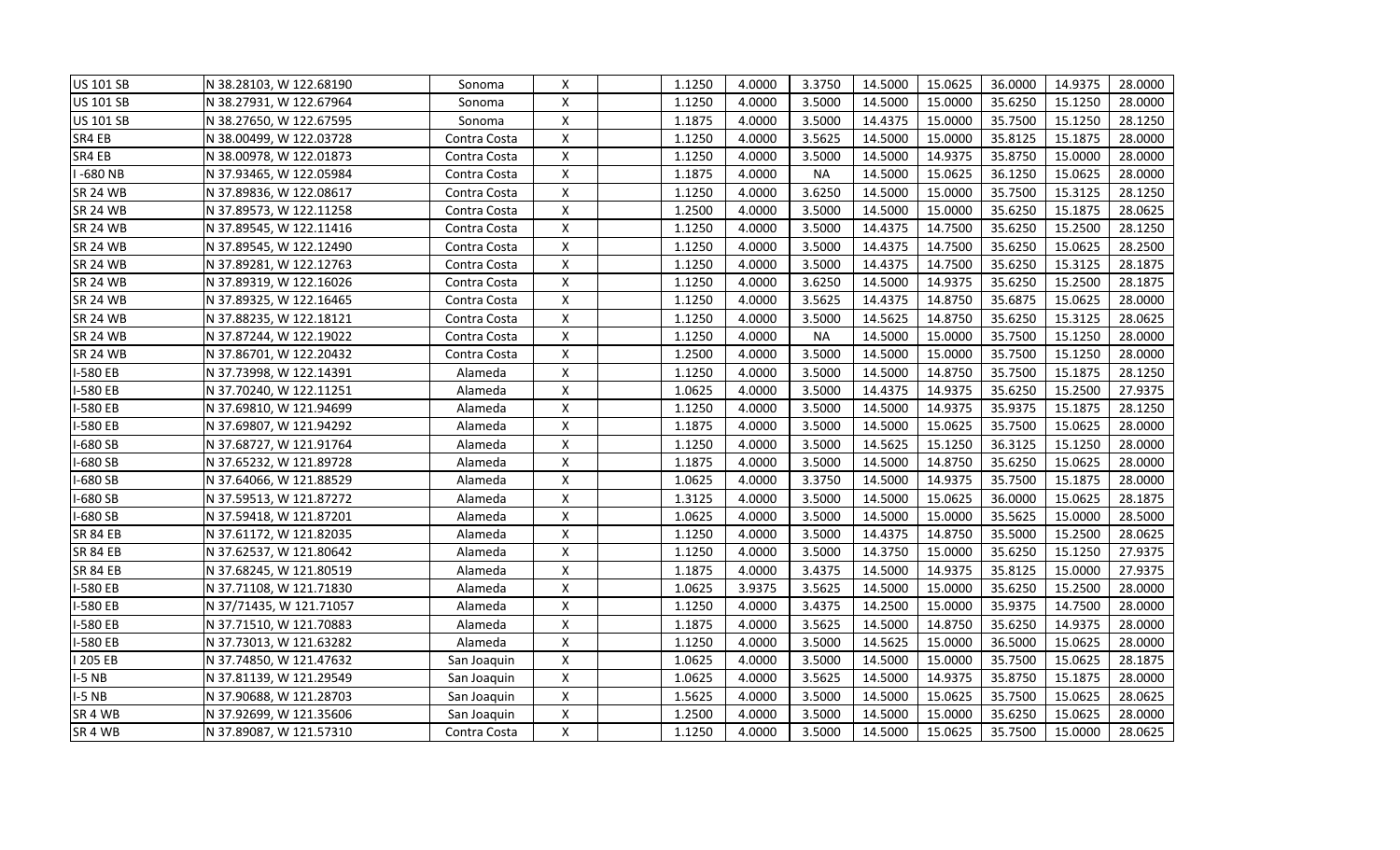## **SOUTH CAROLINA DATA**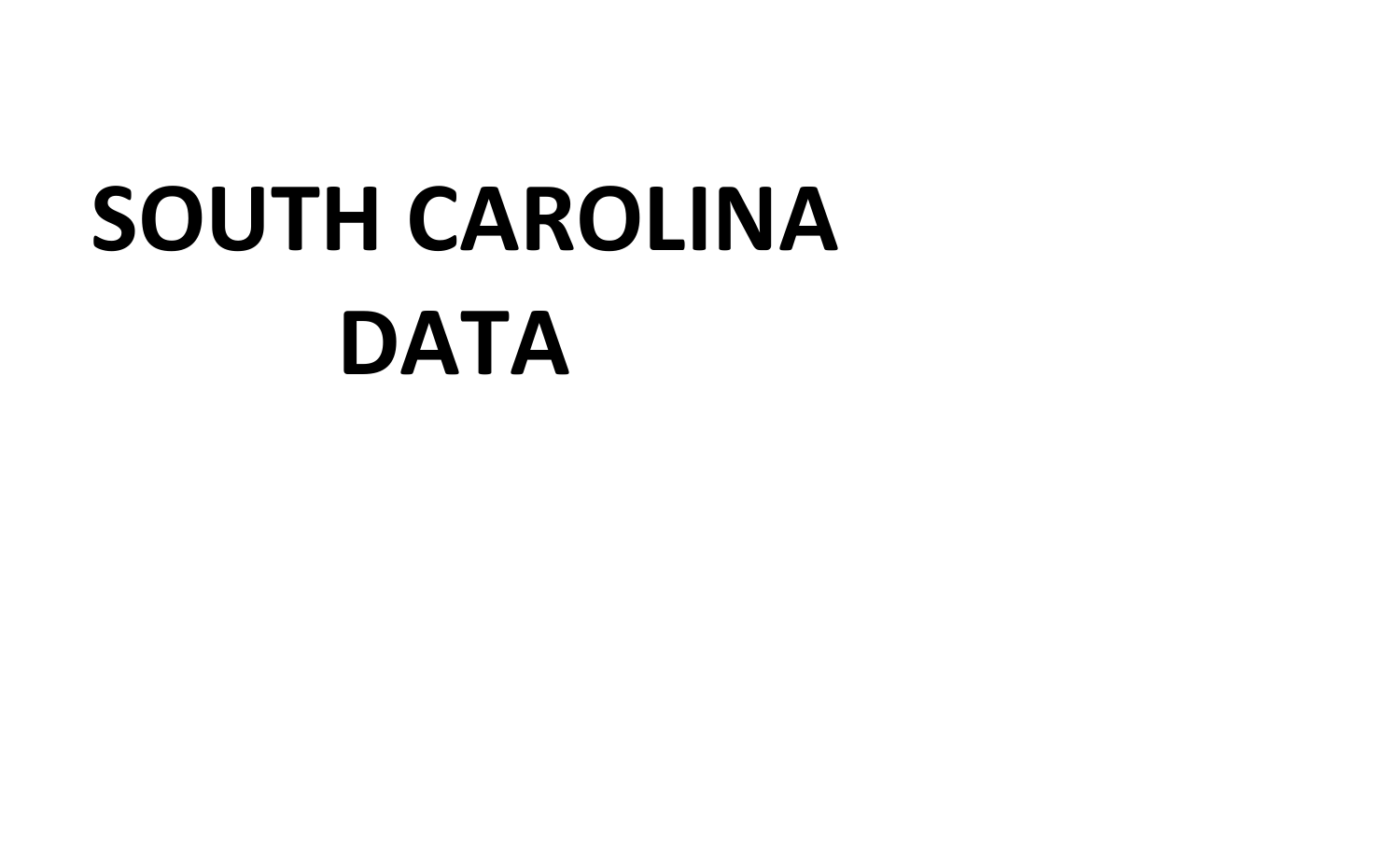|                             | State: South Carolina                 |                                          |                              |                           |           |                                  |                               |                              |                                                   |                                            |                                       |               |                |
|-----------------------------|---------------------------------------|------------------------------------------|------------------------------|---------------------------|-----------|----------------------------------|-------------------------------|------------------------------|---------------------------------------------------|--------------------------------------------|---------------------------------------|---------------|----------------|
|                             |                                       |                                          |                              |                           | Road Type |                                  |                               |                              |                                                   | <b>Major Study Features Measured</b>       |                                       |               |                |
| Year of<br>installatio<br>n | Road Name/ Route No.<br>(NB/SB/EB/WB) | Mile Marker,<br>Intersection or Lat/Long | County (done by<br>corridor) | <b>State</b>              | Non-State | Exit Gap<br>(middle -<br>inside) | Channel<br>Width<br>(outside) | Channel<br>Width<br>(inside) | Guide<br>Chute<br>Entrance<br>Height<br>(outside) | Guide<br>Chute Exit<br>Height<br>(outside) | Outside<br>Guide<br>Channel<br>Length | Head<br>Width | Head<br>Height |
| $2012+$                     | $I-77$ SB                             | 89.9                                     | Corridor Approach            | X                         |           | 1.1250                           | 4.0000                        | 3.5000                       | 14.4375                                           | 15.0625                                    | 36.5000                               | 15.0000       | 28.0000        |
| $2012+$                     | $I-77$ SB                             | 85.1                                     | Corridor Approach            | X                         |           | 1.1250                           | 4.0000                        | 3.5000                       | 14.3125                                           | 15.0000                                    | 36.5000                               | 15.1250       | 28.0000        |
| $2012+$                     | <b>I-77 SB</b>                        | 82.78                                    | Corridor Approach            | $\pmb{\times}$            |           | 1.1250                           | 4.0000                        | 3.5000                       | 14.7500                                           | 15.0000                                    | 35.2500                               | 15.0000       | 28.0000        |
| $2012+$                     | N 38.57945, W 121.46484               | Exit 82C                                 | Corridor Approach            | $\pmb{\times}$            |           | 1.1250                           | 4.0000                        | 3.5000                       | 14.4375                                           | 15.0000                                    | 36.0000                               | 15.0000       | 28.0000        |
| $2012+$                     | -77 SB                                | 78.1                                     | Corridor Approach            | $\pmb{\times}$            |           | 1.1250                           | 4.0000                        | 3.5000                       | 14.3750                                           | 15.0000                                    | 36.0000                               | 15.0000       | 28.0000        |
| $2012+$                     | <b>I-77 SB</b>                        | Near 72                                  | Corridor Approach            | X                         |           | 1.1250                           | 4.0000                        | 3.5000                       | 14.3750                                           | 15.0625                                    | 36.0000                               | 15.0000       | 28.0000        |
| $2012+$                     | $I-77$ SB                             | 58.3                                     | Corridor Approach            | $\pmb{\times}$            |           | 1.1250                           | 4.0000                        | 3.5000                       | 14.3750                                           | 15.0625                                    | 36.0000                               | 15.0000       | 28.0000        |
| $2012+$                     | <b>I-77 SB</b>                        | 28                                       | Corridor Approach            | $\pmb{\times}$            |           | 1.1250                           | 4.0000                        | 3.5000                       | 14.5000                                           | 15.0000                                    | 36.0000                               | 15.0000       | 28.0000        |
| $2012+$                     | $I-77$ SB                             | 25.3                                     | Corridor Approach            | $\pmb{\times}$            |           | 1.2500                           | 4.0000                        | 3.5000                       | 14.4375                                           | 15.0625                                    | 36.0000                               | 15.0000       | 28.0000        |
| $2012+$                     | <b>I-77 SB</b>                        | 17.5                                     | Corridor Approach            | $\pmb{\times}$            |           | 1.1250                           | 4.0000                        | 3.5000                       | 14.4375                                           | 15.0000                                    | 36.0000                               | 15.1250       | 28.0000        |
| $2012+$                     | -77 SB                                | 17.2                                     | Corridor Approach            | $\pmb{\times}$            |           | 1.1250                           | 4.0000                        | 3.5000                       | 14.3750                                           | 15.0000                                    | 36.5000                               | 15.0000       | 28.0000        |
| $2012+$                     | $I-77$ SB                             | 17                                       | Corridor Approach            | X                         |           | na                               | 4.0000                        | 3.5000                       | 14.7500                                           | 15.0000                                    | 36.0000                               | 15.0000       | 28.0000        |
| $2012+$                     | $I-77$ SB                             | 14.9                                     | Corridor Approach            | $\boldsymbol{\mathsf{x}}$ |           | 1.1250                           | 4.0000                        | 3.5000                       | 14.2500                                           | 15.0000                                    | 36.0000                               | 15.0000       | 28.0000        |
| $2012+$                     | $I-77$ SB                             | 10.8                                     | Corridor Approach            | $\pmb{\times}$            |           | 1.1250                           | 4.0000                        | 3.5000                       | 14.2500                                           | 14.9375                                    | 36.2500                               | 15.0000       | 28.0000        |
| $2012+$                     | $I-77$ SB                             | 7.5                                      | Corridor Approach            | $\pmb{\times}$            |           | 1.1875                           | 4.0000                        | 3.5000                       | 14.2500                                           | 15.0000                                    | 35.5000                               | 15.0000       | 28.0000        |
| $2012+$                     | <b>I-26 WB</b>                        | 102.3                                    | Corridor Approach            | $\pmb{\times}$            |           | 1.1250                           | 4.0000                        | 3.5000                       | 14.5000                                           | 15.1250                                    | 35.5000                               | 15.0000       | 28.0000        |
| $2012+$                     | -26 WB                                | 109                                      | Corridor Approach            | X                         |           | 1.1875                           | 4.0000                        | 3.5000                       | 14.8750                                           | 14.9375                                    | 36.0000                               | 15.1250       | 28.0000        |
| $2012+$                     | $-26$ WB                              | 92.2                                     | Corridor Approach            | $\pmb{\times}$            |           | 1.1250                           | 4.0000                        | 3.5000                       | 14.6250                                           | 14.6250                                    | 36.0000                               | 15.0000       | 28.0000        |
| $2012+$                     | -26 WB                                | 91.8                                     | Corridor Approach            | $\pmb{\times}$            |           | 1.1875                           | 4.0000                        | 3.5000                       | 14.3750                                           | 14.9375                                    | 36.0000                               | 15.1250       | 28.0000        |
| $2012+$                     | <b>I-26 WB</b>                        | 96.9                                     | Corridor Approach            | $\pmb{\times}$            |           | 1.1875                           | 4.0000                        | 3.5000                       | 14.3750                                           | 14.8750                                    | 36.0000                               | 15.0000       | 28.0000        |
| $2012+$                     | I-26 EB                               | 117.9                                    | Corridor Approach            | $\pmb{\times}$            |           | 1.1250                           | 4.0000                        | 3.5000                       | 14.4375                                           | 15.0625                                    | 36.0000                               | 15.0000       | 28.0000        |
| $2012+$                     | $-26EB$                               | 141.3                                    | Corridor Approach            | $\pmb{\times}$            |           | 1.0625                           | 4.0000                        | 3.5000                       | 14.3750                                           | 15.0000                                    | 36.0000                               | 15.0000       | 28.2500        |
| $2012+$                     | -26 EB                                | 147.4                                    | Corridor Approach            | X                         |           | 1.1250                           | 4.0000                        | 3.5000                       | 14.5000                                           | 15.0000                                    | 35.7500                               | 15.0000       | 28.0000        |
| $2012+$                     | <b>I-26 EB</b>                        | 151                                      | Corridor Approach            | $\pmb{\times}$            |           | 1.1250                           | 4.0000                        | 3.5000                       | 14.5000                                           | 15.0000                                    | 35.5000                               | 15.0000       | 28.0000        |
| $2012+$                     | $I-26EB$                              | 154                                      | Corridor Approach            | $\pmb{\times}$            |           | 1.1875                           | 4.0000                        | 3.5000                       | 14.5000                                           | 15.1250                                    | 36.2500                               | 15.0000       | 28.0000        |
| $2012+$                     | $-26EB$                               | 159                                      | Corridor Approach            | $\pmb{\times}$            |           | 1.1250                           | 4.0000                        | 3.5000                       | 14.3750                                           | 15.0000                                    | 36.0000                               | 15.0000       | 28.0000        |
| $2012+$                     | $-26EB$                               | 164.7                                    | Corridor Approach            | X                         |           | 1.1250                           | 4.0000                        | 3.5000                       | 14.2500                                           | 15.0000                                    | 36.0000                               | 15.0000       | 28.0000        |
| $2012+$                     | -26 EB                                | 166                                      | Corridor Approach            | $\pmb{\times}$            |           | 1.1250                           | 4.0000                        | 3.5000                       | 14.7500                                           | 15.0000                                    | 36.0000                               | 15.0000       | 28.0000        |
| $2012+$                     | <b>I-95 SB</b>                        | 70.2                                     | Corridor Approach            | $\pmb{\times}$            |           | 1.1875                           | 4.0000                        | 3.5000                       | 14.7500                                           | 15.0000                                    | 36.0000                               | 15.0000       | 28.0000        |
| $2012+$                     | -95 SB                                | 69.7                                     | Corridor Approach            | $\pmb{\times}$            |           | 1.1875                           | 4.0000                        | 3.5000                       | 14.7500                                           | 15.0000                                    | 36.0000                               | 15.0000       | 28.0000        |
| $2012+$                     | -95 SB                                | 65.4                                     | Corridor Approach            | X                         |           | 1.0000                           | 4.0000                        | 3.5000                       | 14.5000                                           | 15.0000                                    | 36.0000                               | 15.0000       | 28.0000        |
| $2012+$                     | -95 SB                                | 41                                       | Corridor Approach            | X                         |           | 1.1250                           | 4.0000                        | 3.5000                       | 14.2500                                           | 15.0000                                    | 36.0000                               | 15.0000       | 28.0000        |
| $2012+$                     | -95 SB                                | 39.7 (40)                                | Corridor Approach            | X                         |           | na                               | 4.0000                        | 3.5000                       | 14.5000                                           | 15.0000                                    | 35.7500                               | 15.0000       | 28.0000        |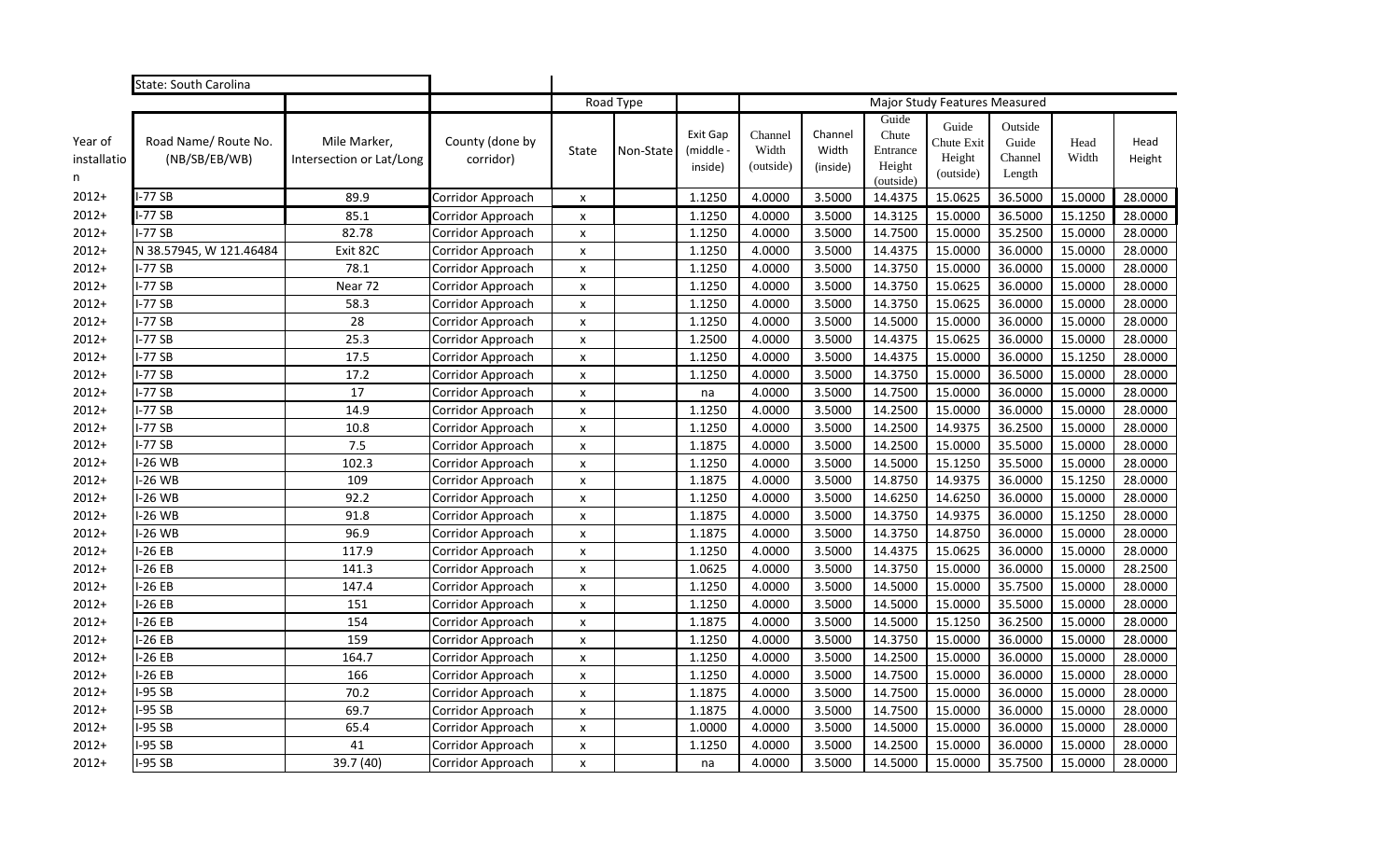| $2012+$ | I-95 SB  | 38.5   | Corridor Approach | X                         | 1.1250 | 4.0000 | 3.5000 | 14.7500 | 15.0000 | 36.5000 | 15.0000 | 28.0000 |
|---------|----------|--------|-------------------|---------------------------|--------|--------|--------|---------|---------|---------|---------|---------|
| $2012+$ | $-95$ SB | 28.3   | Corridor Approach | X                         | 1.1250 | 4.0000 | 3.5000 | 14.3750 | 15.0000 | 36.0000 | 15.1250 | 28.0000 |
| $2012+$ | -95 NB   | 16.7   | Corridor Approach | $\pmb{\mathsf{x}}$        | 1.1875 | 4.0000 | 3.5000 | 14.2500 | 15.0625 | 35.7500 | 15.0000 | 28.0000 |
| $2012+$ | -95 NB   | 23     | Corridor Approach | $\pmb{\times}$            | 1.1250 | 4.0000 | 3.5000 | 14.7500 | 15.0000 | 36.2500 | 15.0000 | 28.0000 |
| $2012+$ | -95 NB   | 37.1   | Corridor Approach | X                         | 1.0625 | 4.0000 | 3.5000 | 14.3750 | 15.0000 | 36.0000 | 15.1250 | 28.0000 |
| $2012+$ | -95 NB   | 39.6   | Corridor Approach | X                         | 1.1250 | 4.0000 | 3.5000 | 14.5000 | 15.0000 | 36.0000 | 15.0000 | 28.0000 |
| $2012+$ | -95 NB   | 40     | Corridor Approach | $\boldsymbol{\mathsf{x}}$ | 1.1875 | 4.0000 | 3.5000 | 14.2500 | 15.0000 | 36.2500 | 15.0000 | 28.0000 |
| $2012+$ | -95 NB   | 40.4   | Corridor Approach | $\boldsymbol{\mathsf{x}}$ | 1.1250 | 4.0000 | 3.5000 | 14.3750 | 15.0625 | 36.2500 | 15.0000 | 28.0000 |
| $2012+$ | -95 NB   | 56.9   | Corridor Approach | X                         | 1.1250 | 4.0000 | 3.5000 | 14.3750 | 15.0000 | 36.0000 | 15.0000 | 28.0000 |
| $2012+$ | -95 NB   | 62.2   | Corridor Approach | $\pmb{\times}$            | 1.1250 | 4.0000 | 3.5000 | 14.3750 | 14.8750 | 36.0000 | 15.0000 | 28.0000 |
| $2012+$ | -95 NB   | 68.95  | Corridor Approach | $\boldsymbol{\mathsf{x}}$ | 1.0625 | 4.0000 | 3.5000 | 14.2500 | 15.0000 | 36.0000 | 15.0000 | 28.0000 |
| $2012+$ | -95 NB   | 69.74  | Corridor Approach | X                         | 1.1875 | 4.0000 | 3.5000 | 14.2500 | 15.0000 | 36.0000 | 15.0000 | 28.0000 |
| $2012+$ | -95 NB   | 70.1   | Corridor Approach | X                         | 1.1250 | 4.0000 | 3.5000 | 14.2500 | 15.0000 | 36.5000 | 15.0000 | 28.0000 |
| $2012+$ | -95 NB   | 85.9   | Corridor Approach | X                         | 1.0625 | 4.0000 | 3.5000 | 14.2500 | 15.0000 | 36.0000 | 15.0000 | 28.0000 |
| $2012+$ | $-26EB$  | 174.7  | Corridor Approach | $\pmb{\times}$            | 1.1250 | 4.0000 | 3.5000 | 14.5000 | 15.0000 | 36.0000 | 15.0000 | 28.0000 |
| $2012+$ | -26 EB   | 187    | Corridor Approach | X                         | 1.1875 | 4.0000 | 3.5000 | 14.6250 | 14.8750 | 36.0000 | 15.0000 | 28.0000 |
| $2012+$ | $-26EB$  | 209.5  | Corridor Approach | $\boldsymbol{\mathsf{x}}$ | 1.1250 | 4.0000 | 3.5000 | 14.3750 | 15.0000 | 35.5000 | 15.0000 | 28.0000 |
| $2012+$ | $-26EB$  | 210    | Corridor Approach | X                         | 1.0625 | 4.0000 | 3.5000 | 14.5000 | 15.0000 | 36.0000 | 15.0000 | 28.0000 |
| $2012+$ | -26 WB   | 216.2  | Corridor Approach | $\pmb{\times}$            | 1.1250 | 4.0000 | 3.5000 | 14.5000 | 15.0000 | 36.0000 | 15.0000 | 28.0000 |
| $2012+$ | $-26$ WB | 209.2  | Corridor Approach | $\boldsymbol{\mathsf{x}}$ | 1.1250 | 4.0000 | 3.5000 | 14.3750 | 15.0625 | 36.0000 | 15.0000 | 28.0000 |
| $2012+$ | $-26$ WB | 199.2  | Corridor Approach | X                         | 1.1875 | 4.0000 | 3.5000 | 14.3750 | 15.0000 | 36.0000 | 15.0000 | 28.0000 |
| $2012+$ | -26 WB   | 174.79 | Corridor Approach | $\pmb{\times}$            | 1.1875 | 4.0000 | 3.5000 | 14.3750 | 15.0000 | 36.0000 | 15.0000 | 28.0000 |
| $2012+$ | -26 WB   | 169    | Corridor Approach | X                         | 1.1875 | 4.0000 | 3.5000 | 14.7500 | 15.0625 | 36.0000 | 15.0000 | 28.0000 |
| $2012+$ | -26 WB   | 168    | Corridor Approach | $\pmb{\times}$            | 1.1250 | 4.0000 | 3.5000 | 14.2500 | 15.0000 | 36.0000 | 15.0000 | 28.0000 |
| $2012+$ | $-26$ WB | 160.9  | Corridor Approach | $\boldsymbol{\mathsf{x}}$ | 1.1250 | 4.0000 | 3.5000 | 14.3750 | 15.0625 | 36.0000 | 15.0000 | 28.0000 |
| $2012+$ | -26 WB   | 154.2  | Corridor Approach | $\pmb{\mathsf{x}}$        | 1.1250 | 4.0000 | 3.5000 | 14.5000 | 15.0625 | 36.0000 | 15.0000 | 28.0000 |
| $2012+$ | $-26$ WB | 152    | Corridor Approach | $\pmb{\times}$            | 1.1250 | 4.0000 | 3.5000 | 14.7500 | 15.0000 | 36.5000 | 15.0000 | 28.0000 |
| $2012+$ | $-26$ WB | 145.6  | Corridor Approach | $\pmb{\times}$            | 1.1250 | 4.0000 | 3.5000 | 14.5000 | 15.0000 | 36.0000 | 15.0000 | 28.0000 |
| $2012+$ | $-26$ WB | 145.3  | Corridor Approach | X                         | 1.0625 | 4.0000 | 3.5000 | 14.5000 | 15.1250 | 36.0000 | 15.0000 | 28.0000 |
| $2012+$ | -26 WB   | 126.3  | Corridor Approach | X                         | 1.1250 | 4.0000 | 3.5000 | 14.4375 | 15.0000 | 36.0000 | 15.0000 | 28.0000 |
| $2012+$ | $-26$ WB | 119    | Corridor Approach | $\boldsymbol{\mathsf{x}}$ | 1.0625 | 4.0000 | 3.5000 | 14.6250 | 15.0625 | 36.0000 | 15.0000 | 28.0000 |
| $2012+$ | $-26$ WB | 109    | Corridor Approach | $\boldsymbol{\mathsf{x}}$ | 1.1875 | 4.0000 | 3.5000 | 14.6250 | 15.0000 | 36.0000 | 15.0000 | 28.0000 |
| $2012+$ | $-77$ NB | 8.2    | Corridor Approach | X                         | 1.1250 | 4.0000 | 3.5000 | 14.5000 | 15.0000 | 36.0000 | 15.0000 | 28.0000 |
| $2012+$ | -77 NB   | 10.2   | Corridor Approach | $\boldsymbol{\mathsf{x}}$ | 1.2500 | 4.0000 | 3.5000 | 14.6250 | 15.0625 | 36.2500 | 15.0000 | 28.0000 |
| $2012+$ | $-20EB$  | 81     | Corridor Approach | $\boldsymbol{\mathsf{x}}$ | 1.1875 | 4.0000 | 3.5000 | 14.2500 | 15.0625 | 36.0000 | 15.0000 | 28.0000 |
| $2012+$ | $-20EB$  | 82.6   | Corridor Approach | $\pmb{\times}$            | 1.1875 | 4.0000 | 3.5000 | 14.3750 | 15.1250 | 36.2500 | 15.0000 | 28.0000 |
| $2012+$ | $-20EB$  | 82.9   | Corridor Approach | X                         | 1.1250 | 4.0000 | 3.5000 | 14.5000 | 15.0000 | 36.2500 | 15.0000 | 28.0000 |
| $2012+$ | $-20EB$  | 85     | Corridor Approach | $\pmb{\times}$            | 1.1250 | 4.0000 | 3.5000 | 14.2500 | 14.8750 | 36.0000 | 15.0000 | 28.0000 |
| $2012+$ | $-20EB$  | 86.1   | Corridor Approach | $\boldsymbol{\mathsf{x}}$ | 1.1250 | 4.0000 | 3.5000 | 14.7500 | 15.1250 | 36.0000 | 15.0000 | 28.0000 |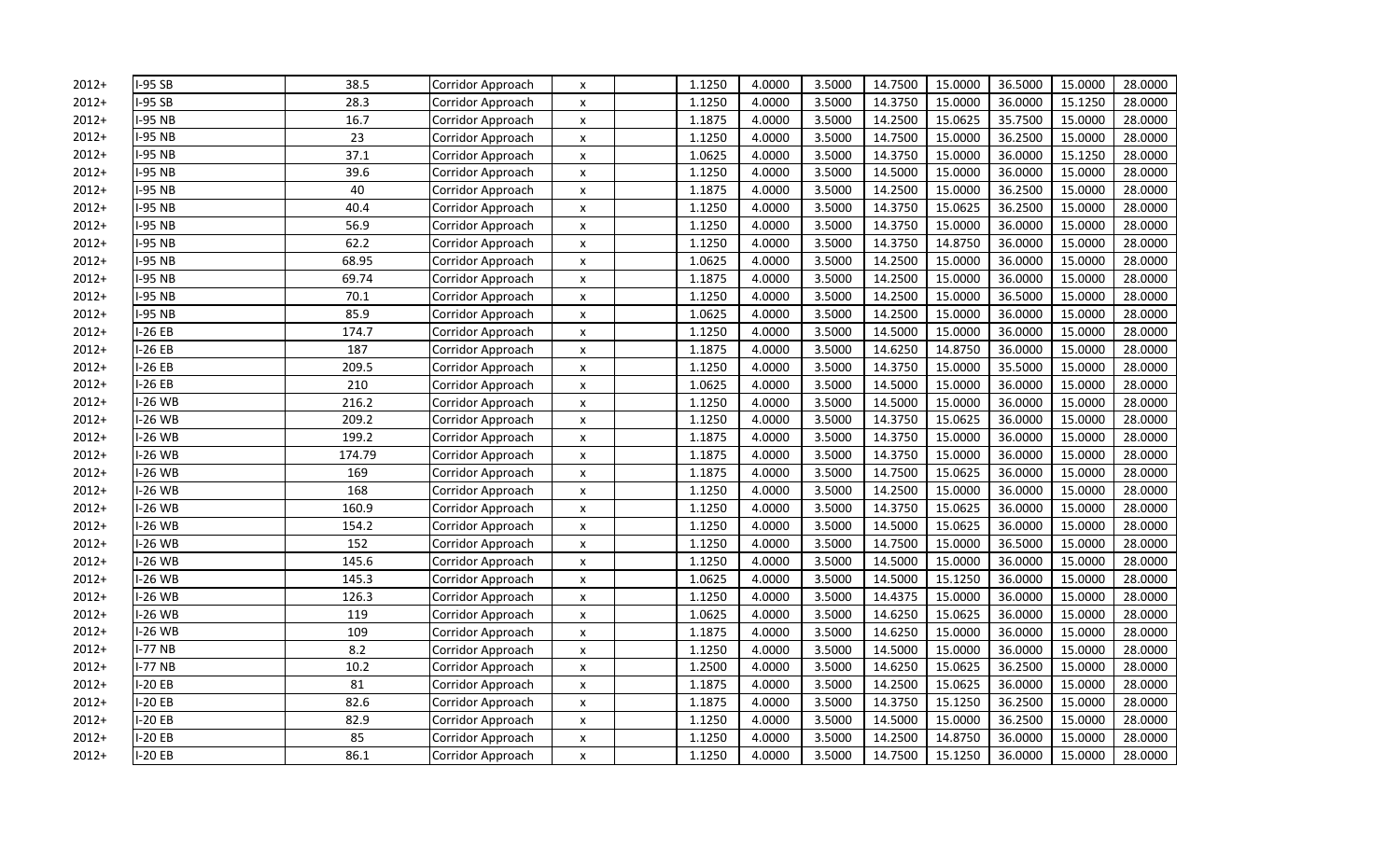| $2012+$ | $-20EB$               | 87.2             | Corridor Approach | X                         | 1.1875 | 4.0000 | 3.5000 | 14.7500 | 15.0000 | 36.0000 | 15.0000 | 28.0000 |
|---------|-----------------------|------------------|-------------------|---------------------------|--------|--------|--------|---------|---------|---------|---------|---------|
| $2012+$ | $-20EB$               | 87.8             | Corridor Approach | $\pmb{\times}$            | 1.1250 | 4.0000 | 3.5000 | 14.4375 | 14.8750 | 36.0000 | 15.0000 | 28.0000 |
| $2012+$ | $-20EB$               | 91.7 (sh)        | Corridor Approach | $\pmb{\times}$            | 1.1875 | 4.0000 | 3.5000 | 14.5000 | 15.0625 | 36.0000 | 15.0000 | 28.0000 |
| $2012+$ | $-20EB$               | 91.7(m)          | Corridor Approach | $\pmb{\times}$            | 1.1250 | 4.0000 | 3.5000 | 14.7500 | 15.0625 | 36.0000 | 15.0000 | 28.0000 |
| $2012+$ | $-20EB$               | 140.4            | Corridor Approach | $\pmb{\times}$            | 1.1250 | 4.0000 | 3.5000 | 14.5000 | 15.1250 | 36.0000 | 15.0000 | 28.0000 |
| $2012+$ | $-20EB$               | 141.3            | Corridor Approach | $\boldsymbol{\mathsf{x}}$ | 1.1250 | 4.0000 | 3.5000 | 14.5000 | 15.0000 | 36.2500 | 15.0000 | 28.0000 |
| $2012+$ | $-20EB$               | 141.4            | Corridor Approach | $\boldsymbol{\mathsf{x}}$ | 1.1250 | 4.0000 | 3.5000 | 14.5000 | 15.1250 | 36.2500 | 15.1250 | 28.0000 |
| $2012+$ | $-20EB$               | 141.6            | Corridor Approach | $\boldsymbol{\mathsf{x}}$ | 1.1250 | 4.0000 | 3.5000 | 14.7500 | 15.1250 | 36.0000 | 15.2500 | 28.0000 |
| $2012+$ | $-95$ NB              | 162.1            | Corridor Approach | X                         | 1.1875 | 4.0000 | 3.5000 | 14.3750 | 15.0625 | 35.0000 | 15.0000 | 28.0000 |
| $2012+$ | -95 NB                | 163.9            | Corridor Approach | $\boldsymbol{\mathsf{x}}$ | 1.1875 | 4.0000 | 3.5000 | 14.3750 | 15.0625 | 36.0000 | 15.0000 | 28.0000 |
| $2012+$ | -95 NB                | 181.49           | Corridor Approach | $\pmb{\times}$            | 1.1250 | 4.0000 | 3.5000 | 14.5000 | 15.1250 | 36.0000 | 15.1250 | 28.0000 |
| $2012+$ | -95 NB                | 188.8            | Corridor Approach | X                         | 1.1250 | 4.0000 | 3.5000 | 14.7500 | 15.1250 | 36.0000 | 15.0000 | 28.0000 |
| $2012+$ | -95 NB                | 191.3            | Corridor Approach | X                         | 1.1250 | 4.0000 | 3.5000 | 14.7500 | 15.0625 | 36.0000 | 15.0000 | 28.0000 |
| $2012+$ | -95 NB                | 195.5            | Corridor Approach | $\pmb{\times}$            | 1.1250 | 4.0000 | 3.5000 | 14.5000 | 15.0000 | 36.0000 | 15.1250 | 28.0000 |
| $2012+$ | -95 NB                | 196.4            | Corridor Approach | $\boldsymbol{\mathsf{x}}$ | 1.1250 | 4.0000 | 3.5000 | 14.5000 | 15.0000 | 36.0000 | 15.1250 | 28.0000 |
| $2012+$ | -95 NB                | 197.8            | Corridor Approach | $\boldsymbol{\mathsf{x}}$ | 1.1250 | 4.0000 | 3.5000 | 14.5000 | 15.0000 | 36.0000 | 15.1250 | 28.0000 |
| $2012+$ | -95 NB                | 198.2            | Corridor Approach | X                         | 1.1250 | 4.0000 | 3.5000 | 14.7500 | 15.0000 | 36.2500 | 15.0000 | 28.0000 |
| $2012+$ | -95 NB                | 198.8            | Corridor Approach | X                         | 1.1250 | 4.0000 | 3.5000 | 14.4375 | 15.0000 | 36.0000 | 15.0000 | 28.0000 |
| $2012+$ | -95 SB                | 197              | Corridor Approach | $\boldsymbol{\mathsf{x}}$ | 1.1250 | 4.0000 | 3.5000 | 14.4375 | 14.8750 | 36.0000 | 15.0000 | 28.0000 |
| $2012+$ | -95 SB                | 195              | Corridor Approach | $\pmb{\times}$            | 1.3125 | 4.0000 | 3.5000 | 14.5000 | 15.0000 | 36.2500 | 15.0000 | 28.0000 |
| $2012+$ | $-95SB$               | 191.3            | Corridor Approach | X                         | 1.1250 | 4.0000 | 3.5000 | 14.5000 | 15.0000 | 36.0000 | 15.2500 | 28.0000 |
| $2012+$ | -95 SB                | 190              | Corridor Approach | $\pmb{\times}$            | 1.0625 | 4.0000 | 3.5000 | 14.7500 | 15.1250 | 36.0000 | 15.0000 | 28.0000 |
| $2012+$ | -95 SB                | 188.8            | Corridor Approach | $\pmb{\times}$            | 1.1250 | 4.0000 | 3.5000 | 14.4375 | 15.0000 | 36.0000 | 15.0000 | 28.0000 |
| $2012+$ | $-95SB$               | 181.5            | Corridor Approach | $\pmb{\times}$            | 1.0625 | 4.0000 | 3.5000 | 14.3750 | 15.0625 | 36.0000 | 15.0000 | 28.0000 |
| $2012+$ | $-95SB$               | 171.7            | Corridor Approach | X                         | 1.1250 | 4.0000 | 3.5000 | 14.3750 | 15.0000 | 36.0000 | 15.1250 | 28.0000 |
| $2012+$ | $-95SB$               | 160.1            | Corridor Approach | $\pmb{\times}$            | 1.1250 | 4.0000 | 3.5000 | 14.3750 | 15.0000 | 36.0000 | 15.1250 | 28.0000 |
| $2012+$ | $-95SB$               | 159.9            | Corridor Approach | $\boldsymbol{\mathsf{x}}$ | 1.0625 | 4.0000 | 3.5000 | 14.3750 | 15.0000 | 36.0000 | 15.0000 | 28.0000 |
| $2012+$ | -95 NB                | 159.6            | Corridor Approach | $\boldsymbol{\mathsf{x}}$ | 1.1250 | 4.0000 | 3.5000 | 14.7500 | 15.1250 | 36.0000 | 15.0000 | 28.0000 |
| $2012+$ | $-26SB$               | 116              | Corridor Approach | $\pmb{\times}$            | 1.1250 | 4.0000 | 3.5000 | 14.3750 | 15.0000 | 36.0000 | 15.0000 | 28.0000 |
| $2012+$ | $-26SB$               | 115.7            | Corridor Approach | X                         | 1.1250 | 4.0000 | 3.5000 | 14.3750 | 15.0625 | 36.0000 | 15.0000 | 28.0000 |
| $2012+$ | $-26SB$               | 115.3            | Corridor Approach | $\boldsymbol{\mathsf{x}}$ | 1.1875 | 4.0000 | 3.5000 | 14.3750 | 15.0000 | 36.0000 | 15.0000 | 28.0000 |
| $2012+$ | $-26SB$               | 110.6            | Corridor Approach | $\boldsymbol{\mathsf{x}}$ | 1.1875 | 4.0000 | 3.5000 | 14.2500 | 15.0000 | 36.0000 | 15.0000 | 28.0000 |
| $2012+$ | $-26SB$               | 91.8             | Corridor Approach | X                         | 1.1250 | 4.0000 | 3.5000 | 14.5000 | 14.8750 | 36.0000 | 15.0000 | 28.0000 |
| $2012+$ | $-26SB$               | 85.3             | Corridor Approach | X                         | 1.1250 | 4.0000 | 3.5000 | 14.3750 | 15.0625 | 36.0000 | 15.0000 | 28.0000 |
| $2012+$ | $-26SB$               | 85               | Corridor Approach | $\pmb{\times}$            | 1.1250 | 4.0000 | 3.5000 | 14.3750 | 15.0000 | 36.0000 | 15.0000 | 28.0000 |
| $2012+$ | $-26SB$               | 82.7             | Corridor Approach | $\boldsymbol{\mathsf{x}}$ | 1.1250 | 4.0000 | 3.5000 | 14.4375 | 15.0000 | 36.0000 | 15.0000 | 28.0000 |
| Random  | Entrance Ramp I-26 WB | Lake Murray Blvd | Corridor Approach | X                         | 1.1250 | 4.0000 | 3.5000 | 14.4375 | 15.0000 | 36.2500 | 15.1250 | 28.1250 |
| Random  | $-26$ WB              | 99.5             | Corridor Approach | $\pmb{\times}$            | 1.3125 | 4.0000 | 3.5000 | 14.5000 | 15.0000 | 36.0000 | 15.0000 | 28.0000 |
| Random  | $-26$ WB              | 99.75            | Corridor Approach | $\boldsymbol{\mathsf{x}}$ | 1.2500 | 4.0000 | 3.5000 | 14.6875 | 14.9375 | 36.2500 | 15.0000 | 28.0000 |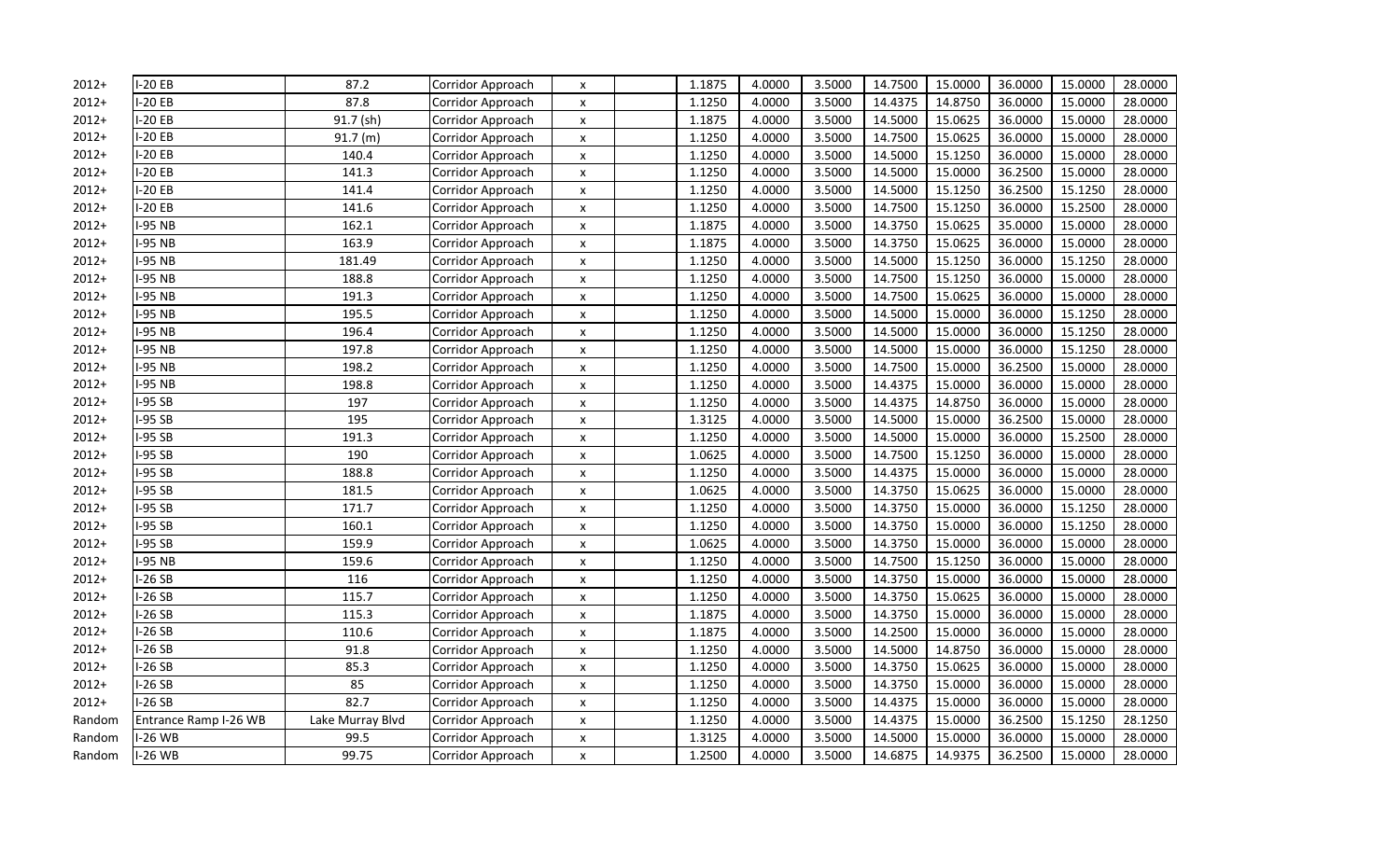| Random | -26 WB        | 97.75                     | Corridor Approach | $\boldsymbol{\mathsf{x}}$ | 1.1250 | 4.0000 | 3.5000 | 14.5000 | 15.0000 | 36.0000 | 15.0000 | 28.0000 |
|--------|---------------|---------------------------|-------------------|---------------------------|--------|--------|--------|---------|---------|---------|---------|---------|
| Random | $-26$ WB      | 1 mile E of exit 97       | Corridor Approach | X                         | 1.1250 | 4.0000 | 3.5000 | 14.5000 | 15.0000 | 36.0000 | 15.0000 | 28.0000 |
| Random | <b>-26 WB</b> | .25 E of exit 97          | Corridor Approach | X                         | 1.1875 | 4.0000 | 3.5000 | 14.3750 | 15.0000 | 36.0000 | 15.0000 | 28.0000 |
| Random | $-26$ WB      | Exit 97                   | Corridor Approach | X                         | 1.1875 | 4.0000 | 3.5000 | 14.5000 | 15.0000 | 35.7500 | 15.0000 | 28.0000 |
| Random | -26 WB        | 95.5                      | Corridor Approach | $\boldsymbol{\mathsf{x}}$ | 1.1250 | 4.0000 | 3.5000 | 14.5000 | 15.0000 | 36.0000 | 15.0000 | 28.0000 |
| Random | $-26$ WB      | $\overline{S} - 40 - 234$ | Corridor Approach | $\boldsymbol{\mathsf{x}}$ | 1.1250 | 4.0000 | 3.5000 | 14.6250 | 15.0000 | 36.0000 | 15.2500 | 28.0000 |
| Random | $-26$ WB      | 94                        | Corridor Approach | X                         | 1.1875 | 4.0000 | 3.5000 | 14.5000 | 14.9375 | 36.0000 | 15.2500 | 28.0000 |
| Random | $-26$ WB      | S-40-405                  | Corridor Approach | $\boldsymbol{\mathsf{x}}$ | 1.3125 | 4.0000 | 3.5000 | 14.6875 | 15.0000 | 36.0000 | 15.0000 | 28.0000 |
| Random | $-26$ WB      | W of 93                   | Corridor Approach | $\boldsymbol{\mathsf{x}}$ | 1.1875 | 4.0000 | 3.5000 | 14.5000 | 15.0000 | 36.0000 | 15.0000 | 28.0000 |
| Random | $-26$ WB      | E of 92                   | Corridor Approach | X                         | 1.1250 | 4.0000 | 3.5000 | 14.5000 | 15.0000 | 36.2500 | 15.0000 | 28.0000 |
| Random | -26 WB        | 92                        | Corridor Approach | X                         | 1.2500 | 4.0000 | 3.5000 | 14.6250 | 15.0000 | 36.0000 | 15.0000 | 28.0000 |
| Random | -26 WB        | E of Exit 91              | Corridor Approach | $\boldsymbol{\mathsf{x}}$ | 1.1875 | 4.0000 | 3.5000 | 14.6250 | 14.9375 | 36.5000 | 15.1250 | 28.0000 |
| Random | -26 WB        | 91                        | Corridor Approach | X                         | 1.0625 | 4.0000 | 3.5000 | 14.7500 | 15.0000 | 36.5000 | 15.1250 | 28.0000 |
| Random | $-26$ WB      | 90                        | Corridor Approach | $\boldsymbol{\mathsf{x}}$ | 1.2500 | 4.0000 | 3.5000 | 14.5000 | 15.0000 | 36.0000 | 15.0000 | 28.0000 |
| Random | $-26$ WB      | 89.75                     | Corridor Approach | X                         | 1.1875 | 4.0000 | 3.5000 | 14.7500 | 15.0000 | 36.0000 | 15.0000 | 28.0000 |
| Random | -26 WB        | $S-32-49$                 | Corridor Approach | $\boldsymbol{\mathsf{x}}$ | 1.0625 | 4.0000 | 3.5000 | 14.3750 | 15.0000 | 36.5000 | 15.0000 | 28.0000 |
| Random | -26 WB        | 87.5                      | Corridor Approach | $\pmb{\times}$            | 1.0625 | 4.0000 | 3.5000 | 14.7500 | 15.0000 | 36.0000 | 15.0000 | 28.0000 |
| Random | -26 WB        | E of Exit 85              | Corridor Approach | X                         | 1.1875 | 4.0000 | 3.5000 | 14.5000 | 15.0000 | 35.7500 | 15.1250 | 28.0000 |
| Random | $-26$ WB      | 83.25                     | Corridor Approach | X                         | 1.1875 | 4.0000 | 3.5000 | 14.3750 | 15.0000 | 35.5000 | 15.1250 | 28.0000 |
| Random | -26 WB        | SC 773                    | Corridor Approach | $\boldsymbol{\mathsf{x}}$ | 1.2500 | 4.0000 | 3.5000 | 14.2500 | 15.0000 | 36.2500 | 15.0000 | 28.0000 |
| Random | $-26$ WB      | 81.9                      | Corridor Approach | $\boldsymbol{\mathsf{x}}$ | 1.1250 | 4.0000 | 3.5000 | 14.3750 | 15.1250 | 36.2500 | 15.0000 | 28.0000 |
| Random | $-26$ WB      | 81.4                      | Corridor Approach | X                         | 1.1250 | 4.0000 | 3.5000 | 14.3750 | 15.0000 | 36.0000 | 15.1250 | 28.0000 |
| Random | -26 WB        | 81                        | Corridor Approach | X                         | 1.1250 | 4.0000 | 3.5000 | 14.7500 | 15.1250 | 36.0000 | 15.1250 | 28.0000 |
| Random | -26 WB        | 81.8                      | Corridor Approach | $\boldsymbol{\mathsf{x}}$ | 1.1250 | 4.0000 | 3.5000 | 14.3750 | 15.0000 | 36.0000 | 15.1250 | 28.0000 |
| Random | $-26$ WB      | 25 E of S-36-82           | Corridor Approach | X                         | 1.1250 | 4.0000 | 3.5000 | 14.5000 | 15.0000 | 36.2500 | 15.0000 | 28.0000 |
| Random | $-26$ WB      | at S-36-82                | Corridor Approach | X                         | 1.1250 | 4.0000 | 3.5000 | 14.3750 | 15.0000 | 36.5000 | 15.0000 | 28.0000 |
| Random | $-26$ WB      | 78.9                      | Corridor Approach | $\boldsymbol{\mathsf{x}}$ | 1.1875 | 4.0000 | 3.5000 | 14.5000 | 15.0000 | 36.0000 | 15.0000 | 28.0000 |
| Random | $-26$ WB      | .1 W of S-36-38           | Corridor Approach | $\boldsymbol{\mathsf{x}}$ | 1.1250 | 4.0000 | 3.5000 | 14.8750 | 15.0000 | 36.0000 | 15.1250 | 28.0000 |
| Random | $-26$ WB      | 76.75                     | Corridor Approach | X                         | 1.1250 | 4.0000 | 3.5000 | 14.3750 | 15.0000 | 35.7500 | 15.1250 | 28.1250 |
| Random | $-26$ WB      | exit 76                   | Corridor Approach | X                         | 1.1250 | 4.0000 | 3.5000 | 14.5000 | 15.0625 | 35.7500 | 15.2500 | 28.0000 |
| Random | -26 WB        | 74.5                      | Corridor Approach | X                         | 1.1875 | 4.0000 | 3.5000 | 14.7500 | 15.0000 | 36.2500 | 15.1250 | 28.1250 |
| Random | $-26$ WB      | E of exit 74              | Corridor Approach | $\boldsymbol{\mathsf{x}}$ | 1.1875 | 4.0000 | 3.5000 | 14.7500 | 15.0000 | 36.2500 | 15.1250 | 28.1250 |
| Random | $-26$ WB      | 74.75                     | Corridor Approach | X                         | 1.1250 | 4.0000 | 3.5000 | 14.7500 | 14.8750 | 36.0000 | 15.1250 | 28.1250 |
| Random | $-26$ WB      | 73.1                      | Corridor Approach | X                         | 1.1250 | 4.0000 | 3.5000 | 14.6250 | 15.1250 | 36.2500 | 15.1250 | 28.0000 |
| Random | -26 WB        | 1 mi E of exit 72         | Corridor Approach | X                         | 1.1250 | 4.0000 | 3.5000 | 14.7500 | 15.0000 | 36.0000 | 15.0000 | 28.1250 |
| Random | -26 WB        | W of 65                   | Corridor Approach | X                         | 1.1250 | 4.0000 | 3.5000 | 14.5000 | 15.0000 | 36.0000 | 15.2500 | 28.1250 |
| Random | $-26$ WB      | SC 66                     | Corridor Approach | X                         | 1.1250 | 4.0000 | 3.5000 | 14.2500 | 15.0000 | 36.0000 | 15.1875 | 28.0000 |
| Random | -385 WB       | 0.5                       | Corridor Approach | $\boldsymbol{\mathsf{x}}$ | 1.1250 | 4.0000 | 3.5000 | 14.7500 | 15.0000 | 36.0000 | 15.1250 | 28.1250 |
| Random | I-385 WB      | 0.75                      | Corridor Approach | $\boldsymbol{\mathsf{x}}$ | 1.1250 | 4.0000 | 3.5000 | 14.7500 | 15.0000 | 36.0000 | 15.1250 | 28.1250 |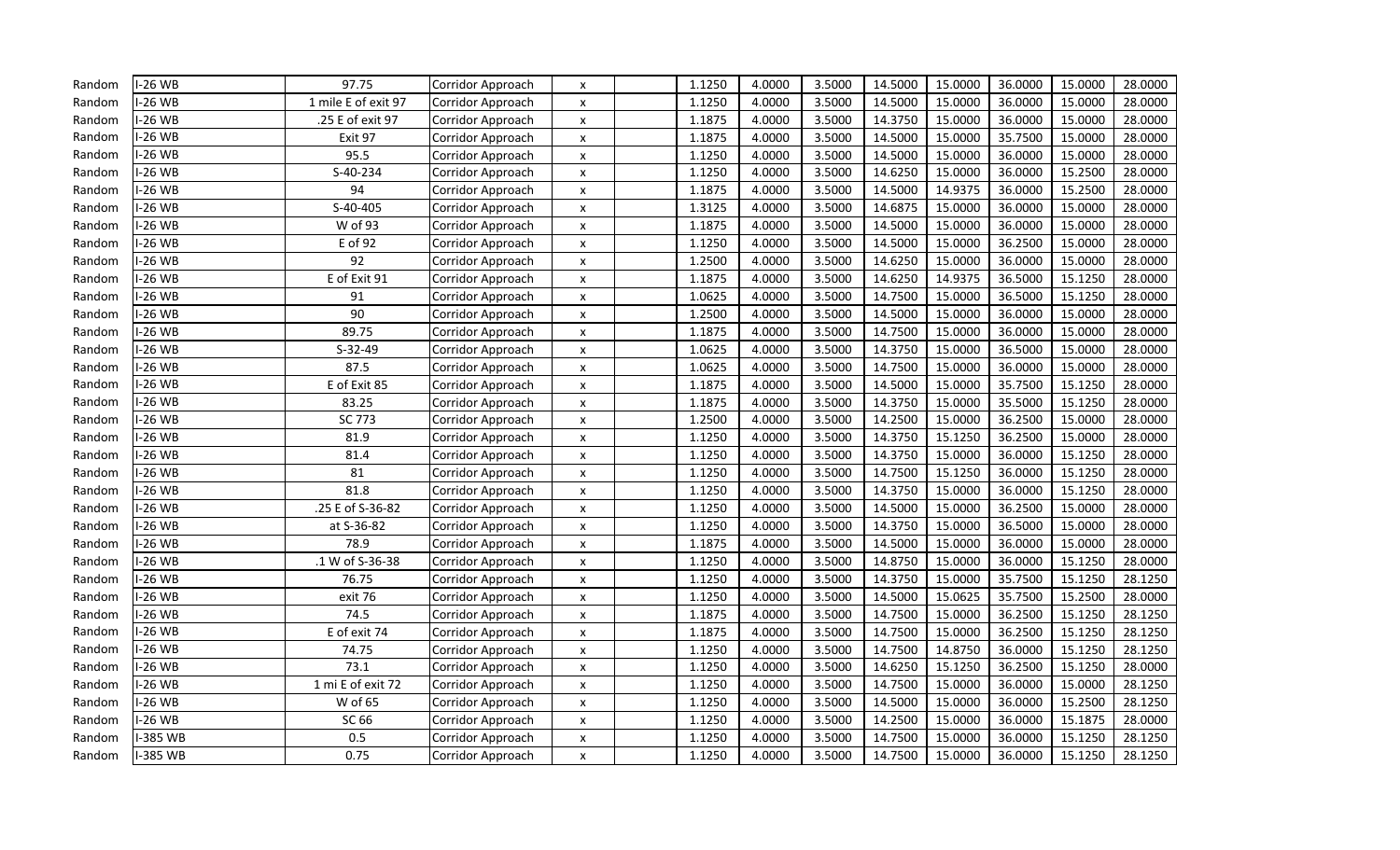| Random | -385 WB  | 1.1                | Corridor Approach | X                         | 1.1250 | 4.0000 | 3.5000 | 14.7500 | 15.0000 | 36.0000 | 15.1250 | 28.1250 |
|--------|----------|--------------------|-------------------|---------------------------|--------|--------|--------|---------|---------|---------|---------|---------|
| Random | -385 WB  | 3                  | Corridor Approach | X                         | 1.1250 | 4.0000 | 3.5000 | 14.7500 | 15.0000 | 36.0000 | 15.1250 | 28.1250 |
| Random | -385 WB  | 10.1               | Corridor Approach | X                         | 1.1250 | 4.0000 | 3.5000 | 14.7500 | 15.1250 | 36.2500 | 15.1250 | 28.0000 |
| Random | -385 WB  | $S-30-23$          | Corridor Approach | X                         | 1.0625 | 4.0000 | 3.5000 | 14.6875 | 15.0000 | 36.0000 | 15.0000 | 28.1250 |
| Random | -385 WB  | 10.75              | Corridor Approach | $\pmb{\times}$            | 1.2500 | 4.0000 | 3.5000 | 14.6875 | 15.0625 | 36.2500 | 15.1250 | 28.1250 |
| Random | -385 WB  | 11.25              | Corridor Approach | $\boldsymbol{\mathsf{x}}$ | 1.0625 | 4.0000 | 3.5000 | 14.8750 | 15.1250 | 36.0000 | 15.0000 | 28.0000 |
| Random | -385 WB  | 32.5               | Corridor Approach | X                         | 1.1250 | 4.0000 | 3.5000 | 14.4375 | 15.0000 | 36.0000 | 15.0000 | 28.0000 |
| Random | -385 WB  | 32.75              | Corridor Approach | X                         | 1.1875 | 4.0000 | 3.5000 | 14.5000 | 15.0000 | 36.0000 | 15.2500 | 28.0000 |
| Random | -385 WB  | Exit 33            | Corridor Approach | X                         | 1.0625 | 4.0000 | 3.5000 | 14.2500 | 15.0000 | 36.0000 | 15.0000 | 28.0000 |
| Random | -385 WB  | Exit 34            | Corridor Approach | X                         | 1.0625 | 4.0000 | 3.5000 | 14.5000 | 15.1250 | 36.0000 | 15.1250 | 28.0000 |
| Random | -85 SB   | 49.75              | Corridor Approach | X                         | 1.1250 | 4.0000 | 3.5000 | 14.5000 | 14.9375 | 36.0000 | 15.1250 | 28.0000 |
| Random | $-85SB$  | 49.5               | Corridor Approach | X                         | 1.1250 | 4.0000 | 3.5000 | 14.5625 | 14.9375 | 36.0000 | 15.0000 | 28.0000 |
| Random | $-85SB$  | 49                 | Corridor Approach | X                         | 1.0625 | 4.0000 | 3.5000 | 14.3750 | 15.0000 | 36.0000 | 15.0000 | 28.0000 |
| Random | $-85SB$  | 48.75              | Corridor Approach | X                         | 1.0625 | 4.0000 | 3.5000 | 14.4375 | 15.0625 | 36.0000 | 15.1250 | 28.1250 |
| Random | $-85SB$  | Exit 48B           | Corridor Approach | X                         | 1.0625 | 4.0000 | 3.5000 | 14.3750 | 15.0000 | 36.2500 | 15.0000 | 27.8750 |
| Random | $-85SB$  | 47.5               | Corridor Approach | X                         | 1.0625 | 4.0000 | 3.5000 | 14.4375 | 15.0000 | 36.0000 | 15.0000 | 28.0000 |
| Random | $-85SB$  | 47.4               | Corridor Approach | $\pmb{\times}$            | 1.0625 | 4.0000 | 3.5000 | 14.5625 | 15.0625 | 36.0000 | 15.2500 | 28.0000 |
| Random | $-85SB$  | 47.3               | Corridor Approach | X                         | 1.0625 | 4.0000 | 3.5000 | 15.0000 | 15.0625 | 36.0000 | 15.1250 | 28.0000 |
| Random | $-85SB$  | 47.1               | Corridor Approach | X                         | 1.1250 | 4.0000 | 3.5000 | 14.3750 | 15.0000 | 36.0000 | 15.0000 | 28.0000 |
| Random | $-85SB$  | 46.9               | Corridor Approach | X                         | 1.1250 | 4.0000 | 3.5000 | 14.2500 | 15.1250 | 35.5000 | 15.2500 | 28.0000 |
| Random | $-85SB$  | 45                 | Corridor Approach | X                         | 1.1250 | 4.0000 | 3.5000 | 14.5000 | 14.7500 | 36.0000 | 15.2500 | 28.0000 |
| Random | $-85SB$  | 44.5               | Corridor Approach | X                         | 1.1250 | 4.0000 | 3.5000 | 14.5000 | 15.0000 | 36.0000 | 15.1250 | 28.0000 |
| Random | -85 SB   | E of exit 40       | Corridor Approach | X                         | 1.1250 | 4.0000 | 3.5000 | 14.4375 | 15.1250 | 35.7500 | 15.2500 | 28.1250 |
| Random | $-85SB$  | 35                 | Corridor Approach | $\pmb{\times}$            | 1.1250 | 4.0000 | 3.5000 | 14.3125 | 15.0000 | 36.0000 | 15.1250 | 28.0000 |
| Random | $-85SB$  | N of exit 32       | Corridor Approach | X                         | 1.1250 | 4.0000 | 3.5000 | 14.7500 | 15.0000 | 36.0000 | 15.0000 | 28.2500 |
| Random | $-85$ NB | $S-4-75$           | Corridor Approach | X                         | 1.1250 | 4.0000 | 3.5000 | 14.2500 | 15.0000 | 36.2500 | 15.1875 | 27.8750 |
| Random | $-85$ NB | 32.5               | Corridor Approach | $\pmb{\times}$            | 1.1250 | 4.0000 | 3.5000 | 14.3750 | 15.0000 | 36.0000 | 15.2500 | 28.0000 |
| Random | -85 NB   | 37                 | Corridor Approach | $\pmb{\times}$            | 1.1250 | 4.0000 | 3.5000 | 14.5000 | 15.1250 | 35.7500 | 15.2500 | 28.0000 |
| Random | -85 NB   | 42                 | Corridor Approach | X                         | 1.0625 | 4.0000 | 3.5000 | 14.4375 | 15.1250 | 35.7500 | 15.1250 | 28.1250 |
| Random | -85 NB   | 47                 | Corridor Approach | X                         | 1.1250 | 4.0000 | 3.5000 | 14.5000 | 15.0000 | 36.0000 | 15.1250 | 28.0000 |
| Random | -85 NB   | 49.9               | Corridor Approach | X                         | 1.1250 | 4.0000 | 3.5000 | 14.5000 | 15.0000 | 36.0000 | 15.1250 | 28.0000 |
| Random | -385 EB  | 33                 | Corridor Approach | $\boldsymbol{\mathsf{x}}$ | 1.1250 | 4.0000 | 3.5000 | 14.4375 | 15.0000 | 36.2500 | 15.0000 | 28.0000 |
| Random | -385 EB  | Exit 29            | Corridor Approach | X                         | 1.1875 | 4.0000 | 3.5000 | 14.7500 | 15.0625 | 36.0000 | 15.1250 | 28.0000 |
| Random | -385 EB  | 23                 | Corridor Approach | X                         | 1.2500 | 4.0000 | 3.5000 | 14.5625 | 15.0000 | 36.0000 | 15.0000 | 28.0000 |
| Random | -385 EB  | .5 mi W of exit 16 | Corridor Approach | X                         | 1.1250 | 4.0000 | 3.5000 | 14.5000 | 15.0625 | 36.0000 | 15.1250 | 28.1250 |
| Random | -385 EB  | 10.5               | Corridor Approach | X                         | 1.1875 | 4.0000 | 3.5000 | 14.7500 | 14.8750 | 36.0000 | 15.0000 | 28.0000 |
| Random | -385 EB  | $\overline{7}$     | Corridor Approach | X                         | 1.1250 | 4.0000 | 3.5000 | 14.7500 | 15.0000 | 36.2500 | 15.0000 | 28.0000 |
| Random | -385 EB  | 3                  | Corridor Approach | X                         | 1.1875 | 4.0000 | 3.5000 | 14.7500 | 15.0000 | 36.2500 | 15.0000 | 28.0000 |
| Random | $-26EB$  | 53                 | Corridor Approach | X                         | 1.1875 | 4.0000 | 3.5000 | 14.5000 | 15.1250 | 35.7500 | 15.0000 | 28.0000 |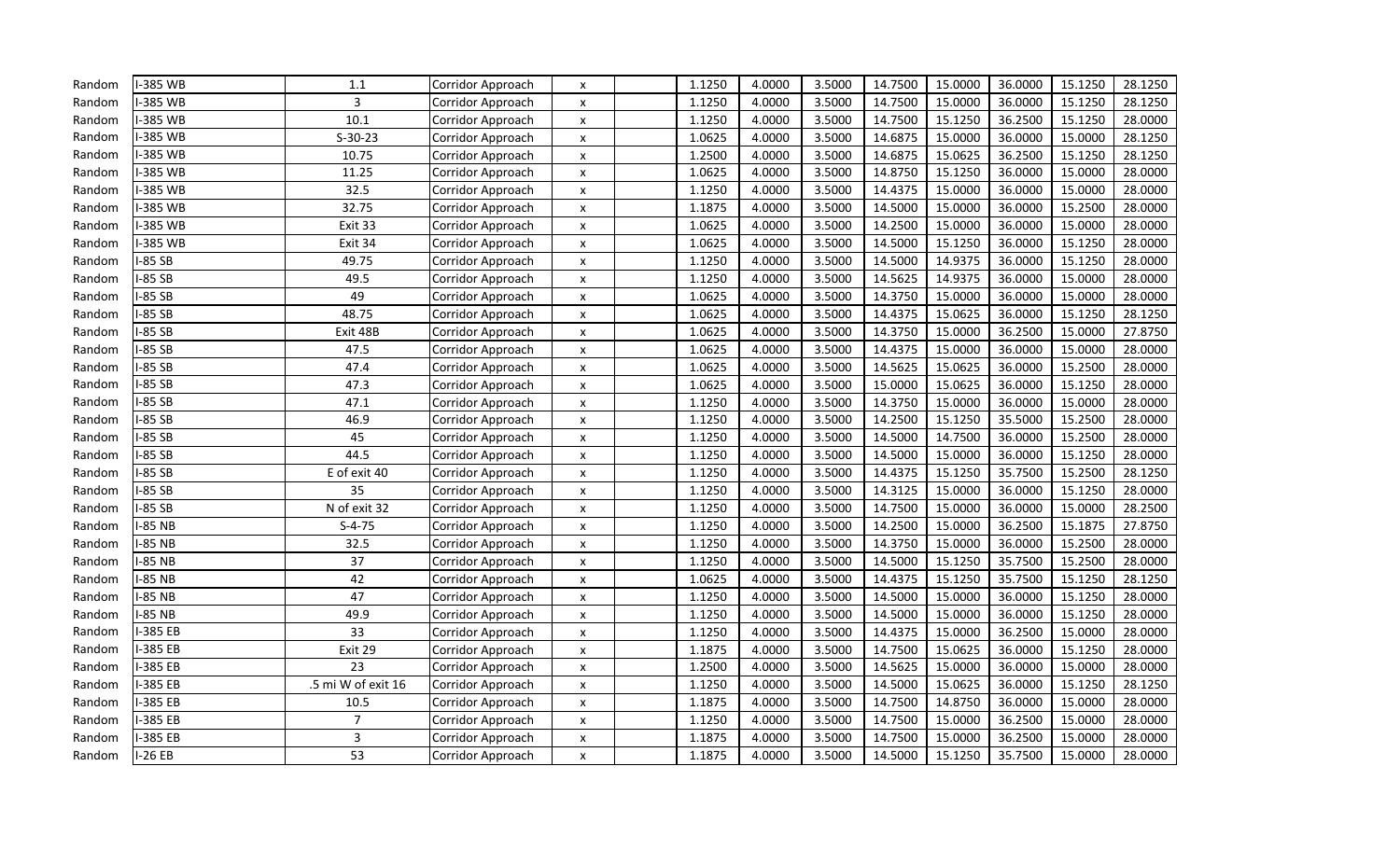| Random | $-26EB$        | 58              | Corridor Approach | $\boldsymbol{\mathsf{x}}$ | 1.1250 | 4.0000 | 3.5000 | 14.6250 | 15.0000 | 35.7500 | 15.0000 | 28.0000 |
|--------|----------------|-----------------|-------------------|---------------------------|--------|--------|--------|---------|---------|---------|---------|---------|
| Random | $-26EB$        | 64.1            | Corridor Approach | $\boldsymbol{\mathsf{x}}$ | 1.1250 | 4.0000 | 3.5000 | 14.7500 | 15.1250 | 36.2500 | 15.0000 | 28.2500 |
| Random | $-26EB$        | SC 34           | Corridor Approach | $\boldsymbol{\mathsf{x}}$ | 1.0625 | 4.0000 | 3.5000 | 14.6250 | 15.0000 | 36.2500 | 15.0000 | 28.0000 |
| Random | $-26EB$        | 81.5            | Corridor Approach | X                         | 1.1250 | 4.0000 | 3.5000 | 14.3750 | 15.0000 | 36.0000 | 15.0000 | 28.0000 |
| Random | $-26EB$        | 92.75           | Corridor Approach | $\mathsf{x}$              | 1.1875 | 4.0000 | 3.5000 | 14.3750 | 15.0625 | 35.2500 | 15.0000 | 28.0000 |
| Random | $-26EB$        | 97.1            | Corridor Approach | X                         | 1.1250 | 4.0000 | 3.5000 | 14.3750 | 15.0000 | 36.0000 | 15.0000 | 28.0000 |
| Random | $-26EB$        | 100.5           | Corridor Approach | $\boldsymbol{\mathsf{x}}$ | 1.2500 | 4.0000 | 3.5000 | 14.6250 | 15.0000 | 36.0000 | 15.0000 | 28.0000 |
| Random | $-26EB$        | 68.5            | Corridor Approach | $\boldsymbol{\mathsf{x}}$ | 1.1875 | 4.0000 | 3.5000 | 14.5000 | 15.1250 | 35.7500 | 15.0000 | 28.0000 |
| Random | -26 EB         | 87              | Corridor Approach | $\boldsymbol{\mathsf{x}}$ | 1.2500 | 4.0000 | 3.5000 | 14.6250 | 15.0000 | 36.0000 | 15.0000 | 28.0000 |
| Random | $-20$ WB       | $64 +/-$        | Corridor Approach | $\boldsymbol{\mathsf{x}}$ | 1.3125 | 4.0000 | 3.5000 | 14.7500 | 15.0000 | 35.5000 | 15.0000 | 28.0000 |
| Random | $-20$ WB       | 62.9            | Corridor Approach | $\boldsymbol{\mathsf{x}}$ | 1.1250 | 4.0000 | 3.5000 | 14.6250 | 15.0000 | 36.0000 | 15.0000 | 28.0000 |
| Random | $-20$ WB       | 60.9            | Corridor Approach | $\boldsymbol{\mathsf{x}}$ | 1.1250 | 4.0000 | 3.5000 | 14.5000 | 15.0000 | 36.0000 | 15.0000 | 28.0000 |
| Random | -20 WB         | 59.9            | Corridor Approach | X                         | 1.1250 | 4.0000 | 3.5000 | 14.7500 | 15.0625 | 36.2500 | 15.2500 | 28.0000 |
| Random | $-20$ WB       | 59              | Corridor Approach | $\boldsymbol{\mathsf{x}}$ | 1.1250 | 4.0000 | 3.5000 | 14.3750 | 15.0000 | 35.5000 | 15.0000 | 28.0000 |
| Random | -20 WB         | 57.8            | Corridor Approach | $\boldsymbol{\mathsf{x}}$ | 1.2500 | 4.0000 | 3.5000 | 14.6250 | 15.0000 | 35.5000 | 15.0000 | 28.0000 |
| Random | $-20$ WB       | Exit 55B        | Corridor Approach | $\boldsymbol{\mathsf{x}}$ | 1.1250 | 4.0000 | 3.5000 | 14.3750 | 15.0625 | 36.0000 | 15.0000 | 28.1250 |
| Random | -20 WB         | W of exit 55    | Corridor Approach | $\boldsymbol{\mathsf{x}}$ | 1.1250 | 4.0000 | 3.5000 | 14.6250 | 15.0625 | 36.0000 | 15.0000 | 28.1250 |
| Random | $-20$ WB       | $S-32-70$       | Corridor Approach | X                         | 1.1250 | 4.0000 | 3.5000 | 14.5000 | 15.0625 | 35.5000 | 15.1250 | 28.1250 |
| Random | $-20$ WB       | 51.25           | Corridor Approach | $\boldsymbol{\mathsf{x}}$ | 1.1875 | 4.0000 | 3.5000 | 14.5000 | 15.1250 | 35.5000 | 15.0000 | 28.0000 |
| Random | $-20$ WB       | 49              | Corridor Approach | $\boldsymbol{\mathsf{x}}$ | 1.1250 | 4.0000 | 3.5000 | 14.4375 | 15.0000 | 35.5000 | 15.0000 | 28.2500 |
| Random | $-20$ WB       | 46.5            | Corridor Approach | X                         | 1.1250 | 4.0000 | 3.5000 | 14.5625 | 15.0625 | 35.5000 | 15.1250 | 28.0000 |
| Random | $-20$ WB       | 43.9            | Corridor Approach | X                         | 1.1250 | 4.0000 | 3.5000 | 14.7500 | 15.0625 | 35.7500 | 15.0000 | 28.0000 |
| Random | $-20$ WB       | 42.5            | Corridor Approach | $\boldsymbol{\mathsf{x}}$ | 1.0625 | 4.0000 | 3.5000 | 14.3125 | 15.0000 | 36.0000 | 15.0000 | 28.0000 |
| Random | $-20$ WB       | 39.5            | Corridor Approach | $\boldsymbol{\mathsf{x}}$ | 1.1250 | 4.0000 | 3.5000 | 14.5000 | 15.1250 | 35.7500 | 15.0000 | 28.0000 |
| Random | $-20$ WB       | 37.5            | Corridor Approach | X                         | 1.1875 | 4.0000 | 3.5000 | 14.6250 | 15.0000 | 35.5000 | 15.0000 | 28.0000 |
| Random | $-20$ WB       | 35.1            | Corridor Approach | $\boldsymbol{\mathsf{x}}$ | 1.1250 | 4.0000 | 3.5000 | 14.3750 | 15.0000 | 36.0000 | 15.0000 | 28.0000 |
| Random | -20 WB         | 34.25           | Corridor Approach | $\boldsymbol{\mathsf{x}}$ | 1.2500 | 4.0000 | 3.5000 | 14.6250 | 15.1250 | 36.0000 | 15.1250 | 28.0000 |
| Random | $-20$ WB       | Wire Road       | Corridor Approach | X                         | 1.3750 | 4.0000 | 3.5000 | 14.3750 | 15.0625 | 36.0000 | 15.0000 | 28.0000 |
| Random | $-20$ WB       | 30.9            | Corridor Approach | $\boldsymbol{\mathsf{x}}$ | 1.3750 | 4.0000 | 3.5000 | 14.3750 | 15.0000 | 36.0000 | 15.2500 | 28.0000 |
| Random | $-20$ WB       | 26.9            | Corridor Approach | $\boldsymbol{\mathsf{x}}$ | 1.0625 | 4.0000 | 3.5000 | 14.3750 | 15.0625 | 36.0000 | 15.0000 | 28.0000 |
| Random | $-20EB$        | 18.75           | Corridor Approach | $\boldsymbol{\mathsf{x}}$ | 1.0625 | 4.0000 | 3.5000 | 14.5000 | 15.0000 | 36.0000 | 15.0000 | 28.0000 |
| Random | $-20EB$        | 23.25           | Corridor Approach | $\boldsymbol{\mathsf{x}}$ | 1.1875 | 4.0000 | 3.5000 | 14.7500 | 15.0000 | 36.2500 | 15.1250 | 28.0000 |
| Random | $-20EB$        | 25              | Corridor Approach | $\boldsymbol{\mathsf{x}}$ | 1.1875 | 4.0000 | 3.5000 | 14.6875 | 15.0000 | 35.7500 | 15.1250 | 28.0000 |
| Random | $-20EB$        | 29.1            | Corridor Approach | X                         | 1.1250 | 4.0000 | 3.5000 | 14.5000 | 15.0000 | 35.5000 | 15.1250 | 28.0000 |
| Random | $-20EB$        | 35              | Corridor Approach | X                         | 1.1250 | 4.0000 | 3.5000 | 14.5000 | 15.0000 | 36.2500 | 15.0000 | 28.1250 |
| Random | $-20EB$        | 36.9            | Corridor Approach | X                         | 1.1250 | 4.0000 | 3.5000 | 14.3750 | 15.0000 | 36.0000 | 15.0000 | 28.0000 |
| Random | $-20EB$        | Exit 44 on ramp | Corridor Approach | X                         | 1.1250 | 4.0000 | 3.5000 | 14.5000 | 15.0000 | 36.0000 | 15.0000 | 28.0000 |
| Random | $-20EB$        | 46.05           | Corridor Approach | $\boldsymbol{\mathsf{x}}$ | 1.1250 | 4.0000 | 3.5000 | 14.5000 | 15.1250 | 36.5000 | 15.0000 | 28.0000 |
| Random | <b>I-20 EB</b> | 48.9            | Corridor Approach | $\boldsymbol{\mathsf{x}}$ | 1.1875 | 4.0000 | 3.5000 | 14.5000 | 15.1250 | 36.0000 | 15.0000 | 28.0000 |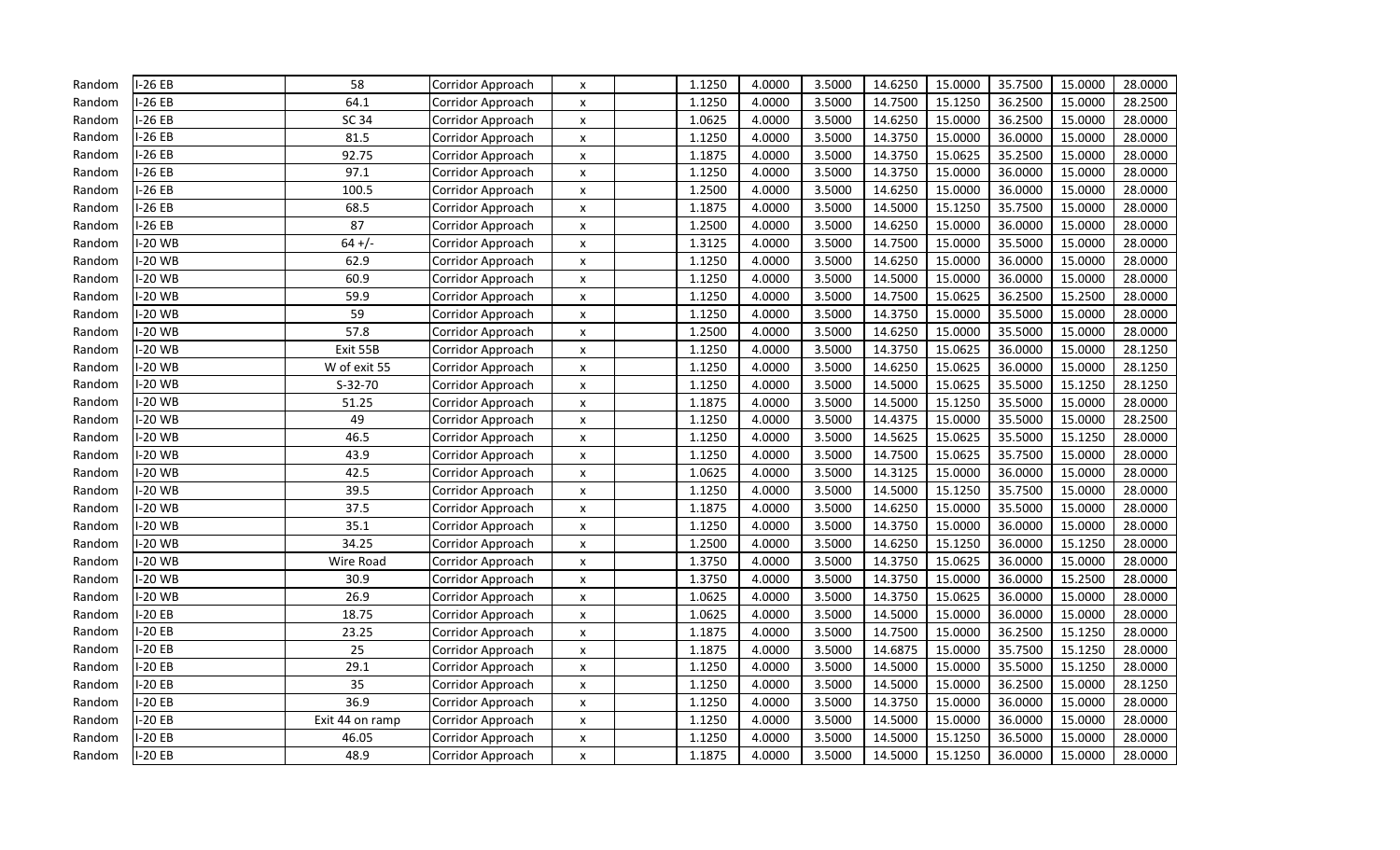| Random | $-20EB$  | 50.5       | Corridor Approach | ↗                        | 1.1250 | 4.0000 | 3.5000 | 14.4375 | 15.0000 | 36.2500 | 14.8750 | 28.0625 |
|--------|----------|------------|-------------------|--------------------------|--------|--------|--------|---------|---------|---------|---------|---------|
| Random | I-20 EB  | 52.5       | Corridor Approach |                          | 1.1250 | 4.0000 | 3.5000 | 14.5000 | 15.1250 | 36.0000 | 15.0000 | 28.0000 |
| Random | I-20 EB  | 54.75      | Corridor Approach | ж                        | 1.1250 | 4.0000 | 3.5000 | 14.3125 | 15.0000 | 36.0000 | 15.0000 | 28.0000 |
| Random | I-20 EB  | $S-32-167$ | Corridor Approach | ↗                        | 1.1875 | 4.0000 | 3.5000 | 14.2500 | 14.9375 | 36.1250 | 15.0000 | 28.0000 |
| Random | I-20 EB  | 58         | Corridor Approach |                          | 1.1250 | 4.0000 | 3.5000 | 14.5000 | 15.0000 | 36.0000 | 15.0000 | 28.0000 |
| Random | -20 EB   | 58.8       | Corridor Approach | ᄉ                        | 1.1875 | 4.0000 | 3.5000 | 14.5000 | 15.1250 | 36.2500 | 15.0000 | 28.0000 |
| Random | $I-20EB$ | 59.2       | Corridor Approach | $\overline{\phantom{a}}$ | 1.1875 | 4.0000 | .5000  | 14.5000 | 15.0000 | 36.0000 | 15.0000 | 28.0000 |
| Random | I-20 EB  | 60.1       | Corridor Approach | X                        | 1.1875 | 4.0000 | .5000  | 14.3750 | 15.1250 | 36.0000 | 15.0000 | 28.0000 |
| Random | -20 EB   | 61         | Corridor Approach |                          | 1.1250 | 4.0000 | 3.5000 | 14.7500 | 15.0000 | 35.7500 | 15.1250 | 28.0000 |
| Random | I-20 EB  | 61.9       | Corridor Approach |                          | 1.1250 | 4.0000 | 3.5000 | 14.5000 | 15.0000 | 35.7500 | 15.0000 | 28.0000 |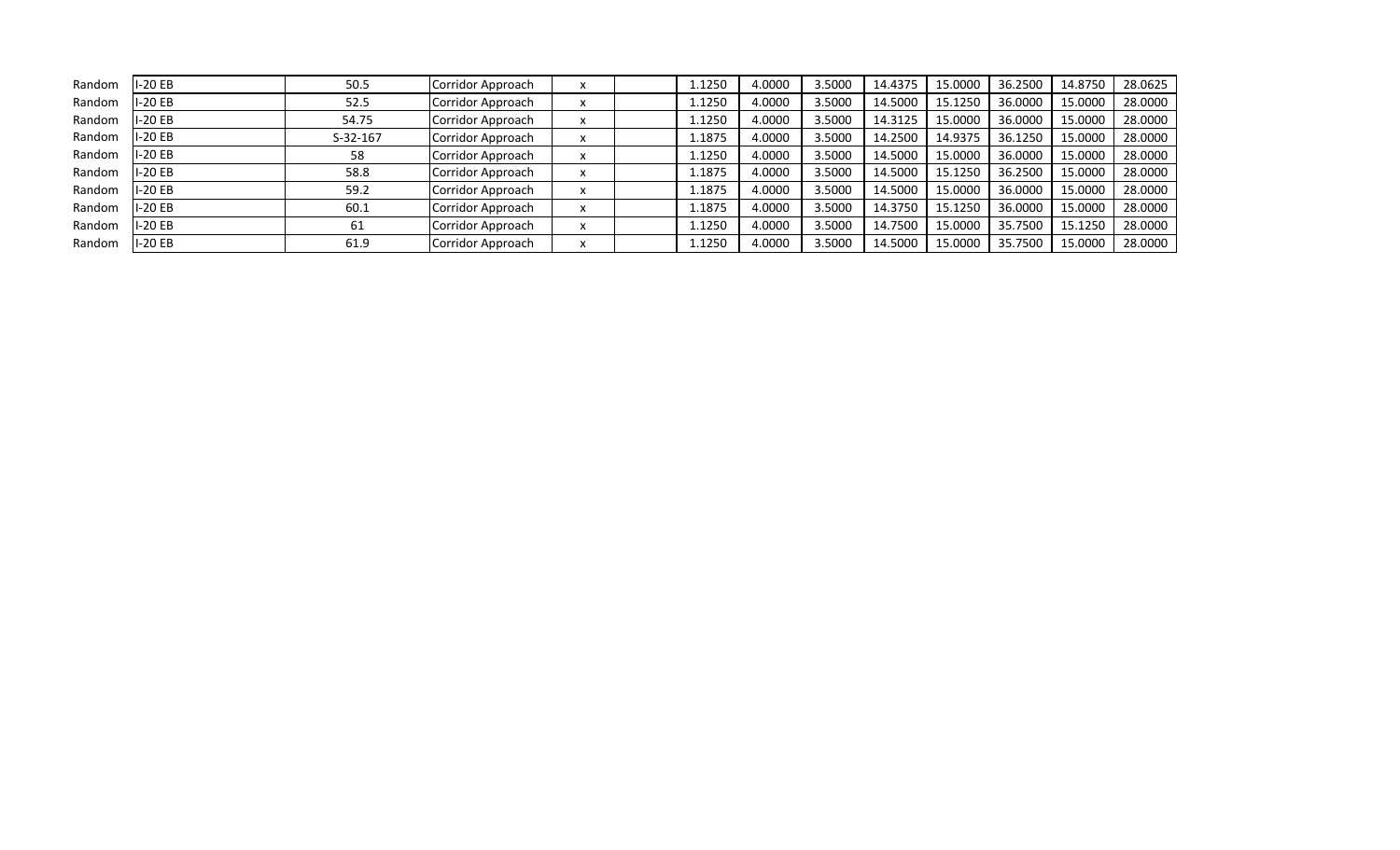## **ARIZONA DATA**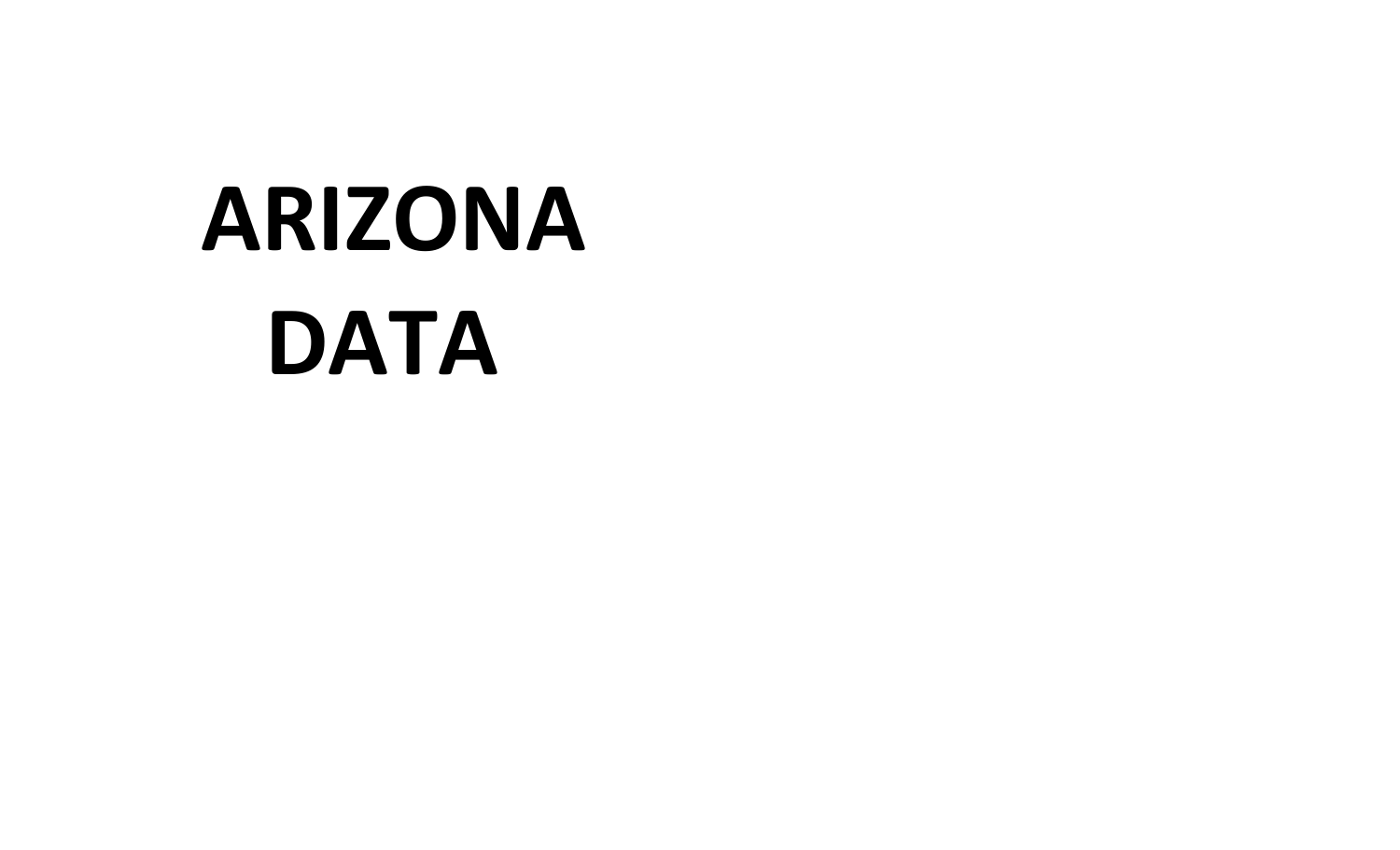| State: Arizona                             |                                          |        |                    |           |                               |                               |                              |                                                   |                                            |                                       |               |                |
|--------------------------------------------|------------------------------------------|--------|--------------------|-----------|-------------------------------|-------------------------------|------------------------------|---------------------------------------------------|--------------------------------------------|---------------------------------------|---------------|----------------|
|                                            |                                          |        |                    | Road Type |                               |                               |                              |                                                   | Major Study Features Measured              |                                       |               |                |
| Road Name/ Route No.<br>(NB/SB/EB/WB)      | Mile Marker, Intersection or<br>Lat/Long | County | State              | Non-State | Exit Gap<br>middle<br>inside) | Channel<br>Width<br>(outside) | Channel<br>Width<br>(inside) | Guide<br>Chute<br>Entrance<br>Height<br>(outside) | Guide<br>Chute Exit<br>Height<br>(outside) | Outside<br>Guide<br>Channel<br>Length | Head<br>Width | Head<br>Height |
| US70 EB at Indian Road 6                   | 110.6509W, 33.3521N                      | Gila   | X                  |           | 1.1250                        | 4.0000                        | 3.5000                       | 14.6250                                           | 15.0000                                    | 36.0000                               | 15.2500       | 28.0000        |
| US70 EB, leading end                       | 110.3914W, 33.2878N                      | Graham | X                  |           | 1.3750                        | 4.0000                        | 3.5000                       | 14.5000                                           | 15.0000                                    | 36.0000                               | 15.0000       | 28.0000        |
| US70 EB, trailing end                      | 110.3914W, 33.2878N                      | Graham | $\pmb{\times}$     |           | 1.1875                        | 4.0000                        | 3.5000                       | 14.5000                                           | 15.0000                                    | 36.0000                               | 15.0000       | 28.0000        |
| US70 EB, MP 275, leading end               | N 38.57945, W 121.46484                  | Graham | $\pmb{\times}$     |           | 1.3750                        | 4.0000                        | 3.5000                       | 14.5000                                           | 15.0625                                    | 36.0000                               | 15.0000       | 28.0000        |
| US70 EB, trailing end                      | 110.3863W, 33.2872N                      | Graham | $\pmb{\times}$     |           | 1.3750                        | 4.0000                        | 3.5000                       | 14.5000                                           | 15.0625                                    | 36.0000                               | 15.0000       | 28.0000        |
| US70 EB, leading end                       | 110.3818W, 33.2867N                      | Graham | $\pmb{\times}$     |           | 1.3750                        | 4.0000                        | 3.5000                       | 14.5000                                           | 15.0000                                    | 36.0000                               | 15.0000       | 28.0000        |
| US70 EB, trailing end                      | 110.3818W, 33.2867N                      | Graham | $\pmb{\times}$     |           | 1.2500                        | 4.0000                        | 3.5000                       | 14.5000                                           | 15.0000                                    | 36.0000                               | 15.0000       | 28.0000        |
| US70 EB, MP 276, leading end               | 110.3788W, 33.2866N                      | Graham | $\pmb{\times}$     |           | 1.6250                        | 4.0000                        | 3.5000                       | 14.5000                                           | 15.0000                                    | 36.0000                               | 15.0000       | 28.0000        |
| US70 EB, MP 276, trailing end              | 110.3788W, 33.2866N                      | Graham | X                  |           | 1.4375                        | 4.0000                        | 3.5000                       | 14.5625                                           | 15.0000                                    | 36.0000                               | 15.0000       | 28.2500        |
| US70 EB at Indian Road 8, leading<br>end   | 110.3724W, 33.2862N                      | Graham | x                  |           | 1.3125                        | 4.0000                        | 3.5000                       | 14.6250                                           | 15.0625                                    | 36.0000                               | 15.0000       | 28.0000        |
| US70 EB at Indian Road 8, trailing<br>lend | 110.3724W, 33.2862N                      | Graham | X                  |           | 1.4375                        | 4.0000                        | 3.5000                       | 14.5000                                           | 15.0000                                    | 36.0000                               | 15.0000       | 28.0000        |
| US70 EB, leading end                       | 110.3701W, 33.2862N                      | Graham | X                  |           | 1.3125                        | 4.0000                        | 3.5000                       | 14.5000                                           | 15.0625                                    | 36.0000                               | 15.0000       | 28.0000        |
| US70 EB, trailing end                      | 110.3701W, 33.2862N                      | Graham | X                  |           | 1.3750                        | 4.0000                        | 3.5000                       | 14.5000                                           | 15.0000                                    | 36.0000                               | 15.0000       | 28.0000        |
| US70 WB at Indian Road 8, leading<br>end   | 110.3674W, 33.2862N                      | Graham | X                  |           | 1.3750                        | 4.0000                        | 3.5000                       | 14.5000                                           | 15.0000                                    | 36.0000                               | 15.0000       | 28.0000        |
| US70 EB, leading end                       | 110.3647W, 33.2859N                      | Graham | X                  |           | 1.3125                        | 4.0000                        | 3.5000                       | 14.5000                                           | 14.9375                                    | 36.0000                               | 15.0000       | 28.0000        |
| US70 WB, trailing end                      | 110.3647W, 33.2859N                      | Graham | $\pmb{\times}$     |           | 1.3750                        | 4.0000                        | 3.5000                       | 14.5000                                           | 15.0000                                    | 36.0000                               | 15.0000       | 28.0000        |
| US70 EB, trailing end                      | 110.3647W, 33.2859N                      | Graham | $\pmb{\times}$     |           | 1.3750                        | 4.0000                        | 3.5000                       | 14.5000                                           | 15.0000                                    | 36.0000                               | 15.0000       | 28.0000        |
| US70 WB, leading end                       | 110.3647W, 33.2859N                      | Graham | $\pmb{\times}$     |           | 1.5000                        | 4.0000                        | 3.5000                       | 14.5000                                           | 15.0000                                    | 36.0000                               | 15.0000       | 28.0000        |
| US70 EB, leading end                       | 110.3627W, 33.2859N                      | Graham | X                  |           | 1.3125                        | 4.0000                        | 3.5000                       | 14.5000                                           | 15.0000                                    | 36.0000                               | 15.0000       | 28.0000        |
| US70 EB, trailing end                      | 110.3627W, 33.2859N                      | Graham | $\pmb{\times}$     |           | 1.4375                        | 4.0000                        | 3.5000                       | 14.5000                                           | 14.9375                                    | 36.0000                               | 15.0000       | 28.0000        |
| US70 WB, leading end                       | 110.3615W, 33.2859N                      | Graham | $\pmb{\times}$     |           | 1.5000                        | 4.0000                        | 3.5000                       | 14.5000                                           | 15.0000                                    | 36.0000                               | 15.0000       | 28.0000        |
| US70 WB, trailing end                      | 110.3615W, 33.2859N                      | Graham | X                  |           | 1.3750                        | 4.0000                        | 3.5000                       | 14.5000                                           | 15.0000                                    | 36.0000                               | 15.0000       | 28.0000        |
| US70 EB, leading end                       | 110.3591W, 33.2857N                      | Graham | $\pmb{\mathsf{x}}$ |           | 1.4375                        | 4.0000                        | 3.5000                       | 14.5000                                           | 15.0000                                    | 36.0000                               | 15.0000       | 28.0000        |
| US70 EB, trailing end                      | 110.3591W, 33.2857N                      | Graham | $\pmb{\mathsf{x}}$ |           | 1.4375                        | 4.0000                        | 3.5000                       | 14.5000                                           | 15.0000                                    | 36.0000                               | 15.0000       | 28.0000        |
| US70 EB, leading end                       | 110.3475W, 33.2848N                      | Graham | $\pmb{\times}$     |           | 1.1875                        | 4.0000                        | 3.5000                       | 14.4375                                           | 14.9375                                    | 36.0000                               | 15.0000       | 28.0000        |
| US70 EB, trailing end                      | 110.3475W, 33.2848N                      | Graham | $\pmb{\times}$     |           | 1.1250                        | 4.0000                        | 3.5000                       | 14.5000                                           | 15.0000                                    | 36.0000                               | 15.0000       | 28.1250        |
| US70 EB, leading end                       | 110.3474W, 33.2848N                      | Graham | X                  |           | 1.2500                        | 4.0000                        | 3.5000                       | 14.4375                                           | 15.0000                                    | 36.0000                               | 15.0000       | 28.0000        |
| US70 EB, trailing end                      | 110.3474W, 33.2848N                      | Graham | $\pmb{\times}$     |           | 1.1250                        | 4.0000                        | 3.5000                       | 14.5625                                           | 15.0000                                    | 36.0000                               | 15.0000       | 28.0000        |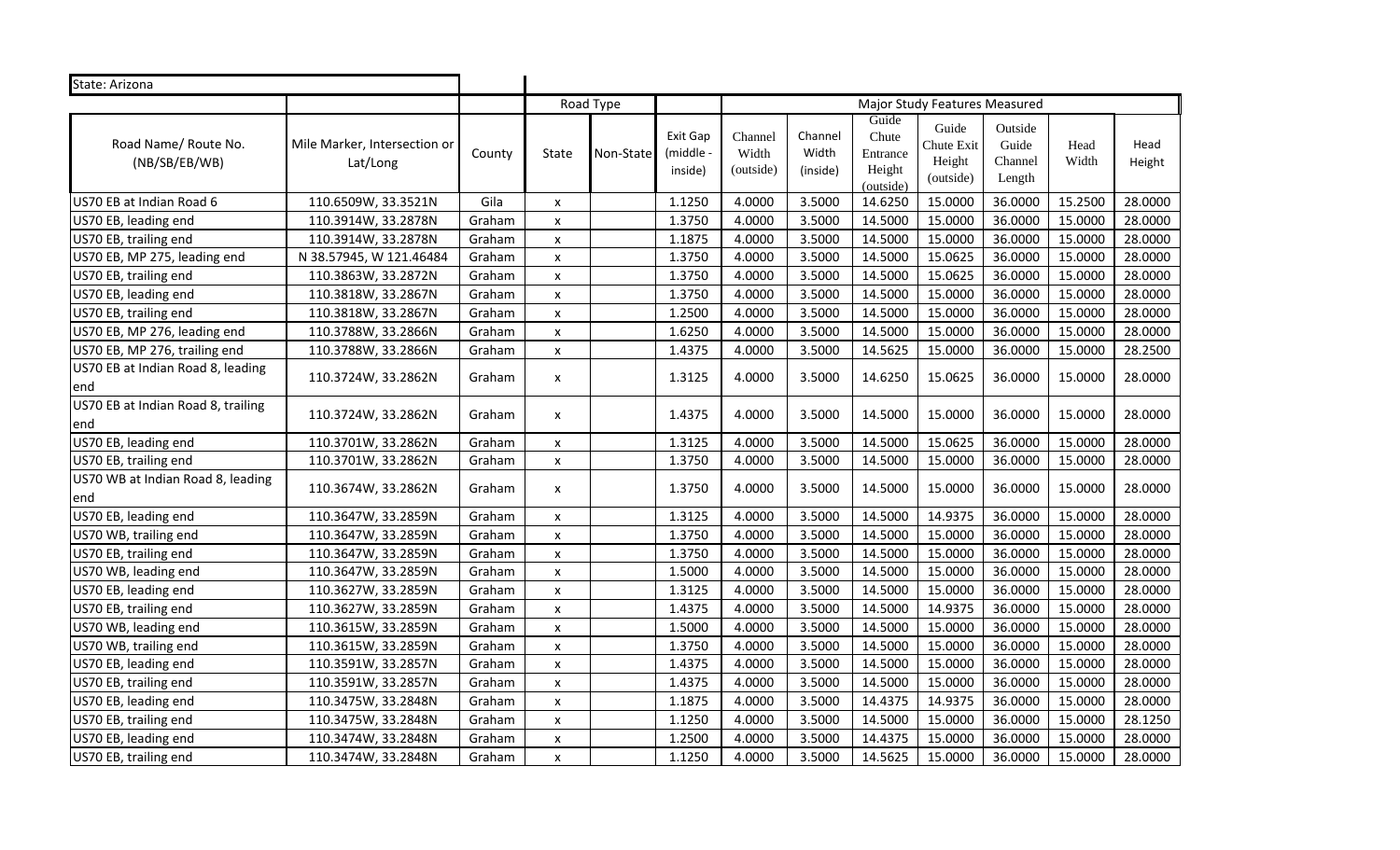| US70 EB at MP 278, leading end    | 110.3425W, 33.2835N | Graham | X                  | 1.5000 | 4.0000 | 3.5000 | 14.5000 | 15.0000 | 36.0000 | 15.0000 | 28.0000 |
|-----------------------------------|---------------------|--------|--------------------|--------|--------|--------|---------|---------|---------|---------|---------|
| US70 EB at MP 278, trailing end   | 110.3425W, 33.2835N | Graham | $\pmb{\mathsf{x}}$ | 1.1875 | 4.0000 | 3.5000 | 14.5000 | 15.0000 | 36.0000 | 15.0000 | 28.0000 |
| US70 EB, leading end              | 110.3386W, 33.2824N | Graham | X                  | 1.3750 | 4.0000 | 3.5000 | 14.5000 | 15.0000 | 36.0000 | 15.0000 | 28.0000 |
| US70 EB, trailing end             | 110.3386W, 33.2824N | Graham | X                  | 1.1875 | 4.0000 | 3.5000 | 14.5000 | 15.0000 | 36.0000 | 15.0000 | 28.0000 |
| US70 EB, leading end              | 110.3336W, 33.2794N | Graham | $\pmb{\mathsf{x}}$ | 1.1875 | 4.0000 | 3.5000 | 14.4375 | 15.0625 | 36.0000 | 15.0000 | 28.0000 |
| US70 EB, trailing end             | 110.3336W, 33.2794N | Graham | X                  | 1.1250 | 4.0000 | 3.5000 | 14.5000 | 15.0000 | 36.0000 | 15.0000 | 28.0000 |
| US70 EB, leading end              | 110.3313W, 33.2780N | Graham | X                  | 1.3750 | 4.0000 | 3.5000 | 14.4375 | 15.0625 | 36.0000 | 15.0000 | 28.0000 |
| US70 EB, trailing end             | 110.3313W, 33.2780N | Graham | $\pmb{\mathsf{x}}$ | 1.3750 | 4.0000 | 3.5000 | 14.5000 | 15.0000 | 36.0000 | 15.0000 | 28.0000 |
| US70 EB at MP 279, leading end    | 110.3286W, 33.2757N | Graham | $\pmb{\mathsf{X}}$ | 1.3125 | 4.0000 | 3.5000 | 14.5000 | 15.0000 | 36.0000 | 15.0000 | 28.0000 |
| US70 EB at MP 279, trailing end   | 110.3286W, 33.2757N | Graham | x                  | 1.2500 | 4.0000 | 3.5000 | 14.5000 | 15.0000 | 36.0000 | 15.0000 | 28.0000 |
| US70 EB, leading end              | 110.3274W, 33.2747N | Graham | X                  | 1.3750 | 4.0000 | 3.5000 | 14.5000 | 15.0000 | 36.0000 | 15.0000 | 28.0000 |
| US70 EB, trailing end             | 110.3274W, 33.2747N | Graham | X                  | 1.6250 | 4.0000 | 3.5000 | 14.5000 | 15.0000 | 36.0000 | 15.0000 | 28.0000 |
| US70 EB, leading end              | 110.3263W, 33.2739N | Graham | X                  | 1.3750 | 4.0000 | 3.5000 | 14.5000 | 15.0000 | 36.0000 | 15.0000 | 28.0000 |
| US70 EB, trailing end             | 110.3263W, 33.2739N | Graham | $\pmb{\mathsf{X}}$ | 1.3750 | 4.0000 | 3.5000 | 14.5000 | 15.0000 | 35.5000 | 15.0000 | 28.1250 |
| US70 EB, leading end              | 110.3230W, 33.2720N | Graham | $\pmb{\mathsf{X}}$ | 1.5000 | 4.0000 | 3.5000 | 14.4375 | 14.9375 | 36.0000 | 15.0000 | 28.0000 |
| US70 EB, trailing end             | 110.3230W, 33.2720N | Graham | X                  | 1.3125 | 4.0000 | 3.5000 | 14.5000 | 15.0000 | 36.0000 | 15.0000 | 28.0000 |
| US70 EB at MP 292, leading end    | 110.1413W, 33.1746N | Graham | $\pmb{\mathsf{x}}$ | 1.1250 | 4.0000 | 3.5000 | 14.5000 | 15.0625 | 36.0000 | 15.0000 | 28.0000 |
| US70 EB at MP 292, trailing end   | 110.1413W, 33.1746N | Graham | $\pmb{\mathsf{X}}$ | 1.1250 | 4.0000 | 3.5000 | 14.5000 | 14.8750 | 36.0000 | 14.8750 | 28.0000 |
| US70 EB at Gila River, MP 293,    | MP 293              | Graham |                    | 1.1250 | 4.0000 | 3.5000 | 14.4375 | 14.9375 | 36.0000 | 15.0000 | 28.0000 |
| leading end                       |                     |        | X                  |        |        |        |         |         |         |         |         |
| US70 EB at Gila River, MP 293,    | MP 293              | Graham | X                  | 1.1250 | 4.0000 | 3.5000 | 14.5000 | 15.0000 | 36.0000 | 15.0000 | 28.0000 |
| trailing end                      |                     |        |                    |        |        |        |         |         |         |         |         |
| US70 WB at Gila River, MP 293,    | 110.1317W, 33.1604N | Graham | X                  | 1.1250 | 4.0000 | 3.5000 | 14.5000 | 15.0000 | 36.0000 | 14.7500 | 28.0000 |
| leading end                       |                     |        |                    |        |        |        |         |         |         |         |         |
| US70 WB at Gila River, MP 293,    | 110.1317W, 33.1604N | Graham | X                  | 1.0625 | 4.0000 | 3.5000 | 14.5000 | 15.0000 | 36.0000 | 15.0000 | 28.0000 |
| trailing end                      |                     |        |                    |        |        |        |         |         |         |         |         |
| US70 WB at MP 292, leading end    | 110.1389W, 33.1727N | Graham | X                  | 1.1250 | 4.0000 | 3.5000 | 14.5000 | 15.0000 | 36.0000 | 15.0000 | 28.0000 |
| US70 WB                           | 110.2737W, 33.2495N | Graham | $\pmb{\mathsf{x}}$ | 1.1875 | 4.0000 | 3.5000 | 14.4375 | 15.0000 | 36.0000 | 15.0000 | 28.0000 |
| US70 WB, leading end              | 110.3220W, 33.2716N | Graham | X                  | 1.5000 | 4.0000 | 3.5000 | 14.5000 | 15.0000 | 36.0000 | 15.0000 | 28.0000 |
| US70 WB at MP 279, trailing end   | 110.3220W, 33.2716N | Graham | X                  | 1.2500 | 4.0000 | 3.5000 | 14.5000 | 15.0000 | 36.0000 | 15.0000 | 28.0000 |
| US70 WB at MP 278, leading end    | 110.3317W, 33.2778N | Graham | X                  | 1.5625 | 4.0000 | 3.5000 | 14.5000 | 15.0625 | 36.0000 | 15.0000 | 28.0000 |
| US70 WB at MP 278, trailing end   | 110.3317W, 33.2778N | Graham | $\pmb{\mathsf{X}}$ | 1.3750 | 4.0000 | 3.5000 | 14.5000 | 15.0000 | 36.0000 | 15.0000 | 28.0000 |
| US70 WB, leading end              | 110.3377W, 33.2817N | Graham | X                  | 1.5000 | 4.0000 | 3.5000 | 14.5000 | 15.0000 | 36.0000 | 15.0000 | 28.0000 |
| US70 WB, trailing end             | 110.3377W, 33.2817N | Graham | X                  | 1.2500 | 4.0000 | 3.5000 | 14.5000 | 15.0000 | 36.0000 | 15.0000 | 28.0000 |
| US70 WB, leading end              | 110.3383W, 33.2820N | Graham | X                  | 1.3750 | 4.0000 | 3.5000 | 14.5000 | 15.1250 | 36.0000 | 15.0000 | 28.0000 |
| US70 WB, trailing end at Point of | 110.3399W, 33.2827N | Graham | X                  | 1.1250 | 4.0000 | 3.5000 | 14.5000 | 15.0625 | 36.0000 | 15.0000 | 28.0000 |
| Pines                             |                     |        |                    |        |        |        |         |         |         |         |         |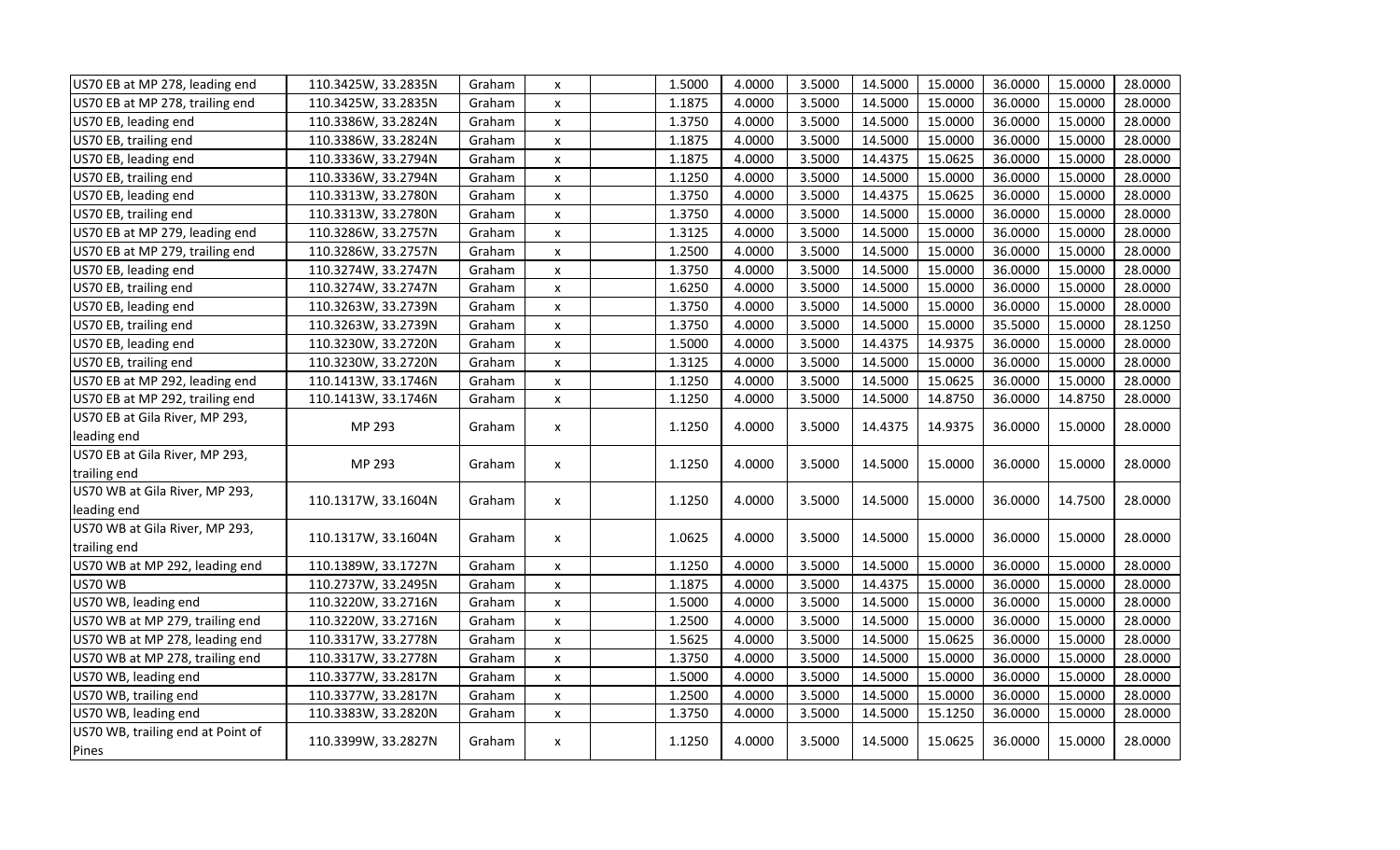| US70 WB at Indian Road 8, trailing<br>end       | 110.3649W, 33.2861N | Graham | x                  | 1.3125 | 4.0000 | 3.5000 | 14.5000 | 15.0000 | 36.0000 | 15.0000 | 28.0000 |
|-------------------------------------------------|---------------------|--------|--------------------|--------|--------|--------|---------|---------|---------|---------|---------|
| US70 WB east of Indian Road 8,<br>leading end   | 110.3776W, 33.2866N | Graham | X                  | 1.5000 | 4.0000 | 3.5000 | 14.5000 | 15.0000 | 36.0000 | 15.0000 | 28.0000 |
| US70 WB east of Indian Road 8,<br>trailing end  | 110.3776W, 33.2866N | Graham | $\mathsf{x}$       | 1.1875 | 4.0000 | 3.5000 | 14.5000 | 15.0000 | 36.0000 | 15.0000 | 28.0000 |
| US70 WB, leading end                            | 110.3831W, 33.2869N | Graham | X                  | 1.3125 | 4.0000 | 3.5000 | 14.5000 | 15.0000 | 36.0000 | 15.0000 | 28.0000 |
| US70 WB, trailing end                           | 110.3831W, 33.2869N | Graham | X                  | 1.5625 | 4.0000 | 3.5000 | 14.5000 | 15.0000 | 36.0000 | 15.0000 | 28.0000 |
| US70 WB, leading end                            | 110.3902W, 33.2878N | Graham | $\pmb{\mathsf{x}}$ | 1.5000 | 4.0000 | 3.5000 | 14.5000 | 15.0625 | 36.0000 | 15.0000 | 28.0000 |
| US70 WB, trailing end                           | 110.3902W, 33.2878N | Graham | $\pmb{\mathsf{X}}$ | 1.4375 | 4.0000 | 3.5000 | 14.5000 | 15.0000 | 36.0000 | 15.0000 | 28.0000 |
| US70 WB, leading end                            | 110.3936W, 33.2881N | Graham | X                  | 1.1250 | 4.0000 | 3.5000 | 14.5000 | 14.9375 | 36.0000 | 15.0000 | 28.0000 |
| US70 WB at Gilson Wash, trailing<br>end, MP 257 | 110.4233W, 33.2913N | Graham | X                  | 1.1250 | 4.0000 | 3.5000 | 14.6250 | 14.9375 | 36.0000 | 15.0000 | 28.0000 |
| US60 EB at MP 257, trailing end                 | 110.7208W, 33.4498N | Gila   | X                  | 1.1250 | 4.0000 | 3.5000 | 14.5000 | 14.8750 | 36.0000 | 15.2500 | 28.1250 |
| US60 EB at MP 264, leading end                  | 110.6933W, 33.5445N | Gila   | x                  | 1.1250 | 4.0000 | 3.5000 | 14.6875 | 15.0625 | 36.0000 | 15.0000 | 28.0000 |
| US60 WB at MP 264, trailing end                 | 110.6933W, 33.5445N | Gila   | $\mathsf{x}$       | 1.2500 | 4.0000 | 3.5000 | 14.5000 | 15.0000 | 36.0000 | 15.0000 | 28.0000 |
| US60 EB at MP 264, trailing end                 | 110.6928W, 33.5457N | Gila   | $\mathsf{x}$       | 1.1250 | 4.0000 | 3.5000 | 14.7500 | 15.0625 | 36.0000 | 15.0000 | 28.0000 |
| US60 WB at MP 264, leading end                  | 110.6928W, 33.5457N | Gila   | x                  | 1.1250 | 4.0000 | 3.5000 | 14.5000 | 14.9375 | 36.0000 | 15.2500 | 28.0000 |
| US60 EB, leading end                            | 110.6927W, 33.5458N | Gila   | X                  | 1.1250 | 4.0000 | 3.5000 | 14.5000 | 15.0000 | 36.0000 | 15.2500 | 28.0000 |
| US60 WB, trailing end                           | 110.6927W, 33.5458N | Gila   | $\mathsf{x}$       | 1.1875 | 4.0000 | 3.5000 | 14.5000 | 15.0000 | 36.0000 | 15,25   | 28.0000 |
| US60 EB, trailing end                           | 110.6927W, 33.5458N | Gila   | $\mathsf{x}$       | 1.1250 | 4.0000 | 3.5000 | 14.5000 | 14.8750 | 36.0000 | 15.2500 | 28.0000 |
| US60 EB, leading end                            | 110.6889W, 33.5497N | Gila   | x                  | 1.1250 | 4.0000 | 3.5000 | 14.5625 | 15.0000 | 36.0000 | 15.2500 | 28.0000 |
| US60 WB at Winters Ranch Rd,<br>leading end     | 110.6889W, 33.5497N | Gila   | x                  | 1.1250 | 4.0000 | 3.5000 | 14.5000 | 15.0000 | 36.0000 | 15.2500 | 28.0000 |
| US60 EB at MP 265, trailing end                 | 110.6889W, 33.5497N | Gila   | x                  | 1.1250 | 4.0000 | 3.5000 | 14.6250 | 15.0000 | 36.0000 | 15.2500 | 28.0000 |
| US60 EB, leading end                            | 110.6798W, 33.5531N | Gila   | X                  | 1.1250 | 4.0000 | 3.5000 | 14.7500 | 15.0000 | 36.0000 | 15.0000 | 28.0000 |
| US60 WB, trailing end                           | 110.6798W, 33.5531N | Gila   | $\mathsf{x}$       | 1.1875 | 4.0000 | 3.5000 | 14.5000 | 15.0000 | 36.0000 | 15.0000 | 28.0000 |
| US60 WB, leading end                            | 110.6798W, 33.5531N | Gila   | $\pmb{\mathsf{x}}$ | 1.2500 | 4.0000 | 3.5000 | 14.4375 | 14.9375 | 36.0000 | 15.2500 | 28.0000 |
| US60 EB, trailing end                           | 110.6798W, 33.5531N | Gila   | X                  | 1.1250 | 4.0000 | 3.5000 | 14.5000 | 15.0000 | 36.0000 | 15.2500 | 28.0000 |
| US60 EB, leading end                            | 110.6787W, 33.5546N | Gila   | $\mathsf{x}$       | 1.1875 | 4.0000 | 3.5000 | 14.5625 | 15.0000 | 36.0000 | 15.2500 | 28.0000 |
| US60 WB, trailing end                           | 110.6787W, 33.5546N | Gila   | $\mathsf{x}$       | 1.3750 | 4.0000 | 3.5000 | 14.5000 | 15.0000 | 36.0000 | 15.2500 | 28.0000 |
| US60 EB, trailing end                           | 110.6787W, 33.5546N | Gila   | $\mathsf{x}$       | 1.1250 | 4.0000 | 3.5000 | 14.6250 | 15.0625 | 36.0000 | 15.2500 | 28.0000 |
| US60 WB, leading end                            | 110.6787W, 33.5546N | Gila   | x                  | 1.3750 | 4.0000 | 3.5000 | 14.5625 | 15.0625 | 36.0000 | 15.2500 | 28.0000 |
| US60 WB, trailing end                           | 110.6780W, 33.5565N | Gila   | X                  | 1.1250 | 4.0000 | 3.5000 | 14.5000 | 14.8750 | 36.0000 | 15.2500 | 28.0000 |
| US60 EB, leading end                            | 110.6780W, 33.5565N | Gila   | x                  | 1.0625 | 4.0000 | 3.5000 | 14.6250 | 15.0625 | 36.5000 | 15.0000 | 28.0000 |
| US60 EB at field entrance, trailing<br>end      | 110.6787W, 33.5546N | Gila   | x                  | 1.0625 | 4.0000 | 3.5000 | 14.7500 | 15.0000 | 36.0000 | 15.2500 | 28.0000 |